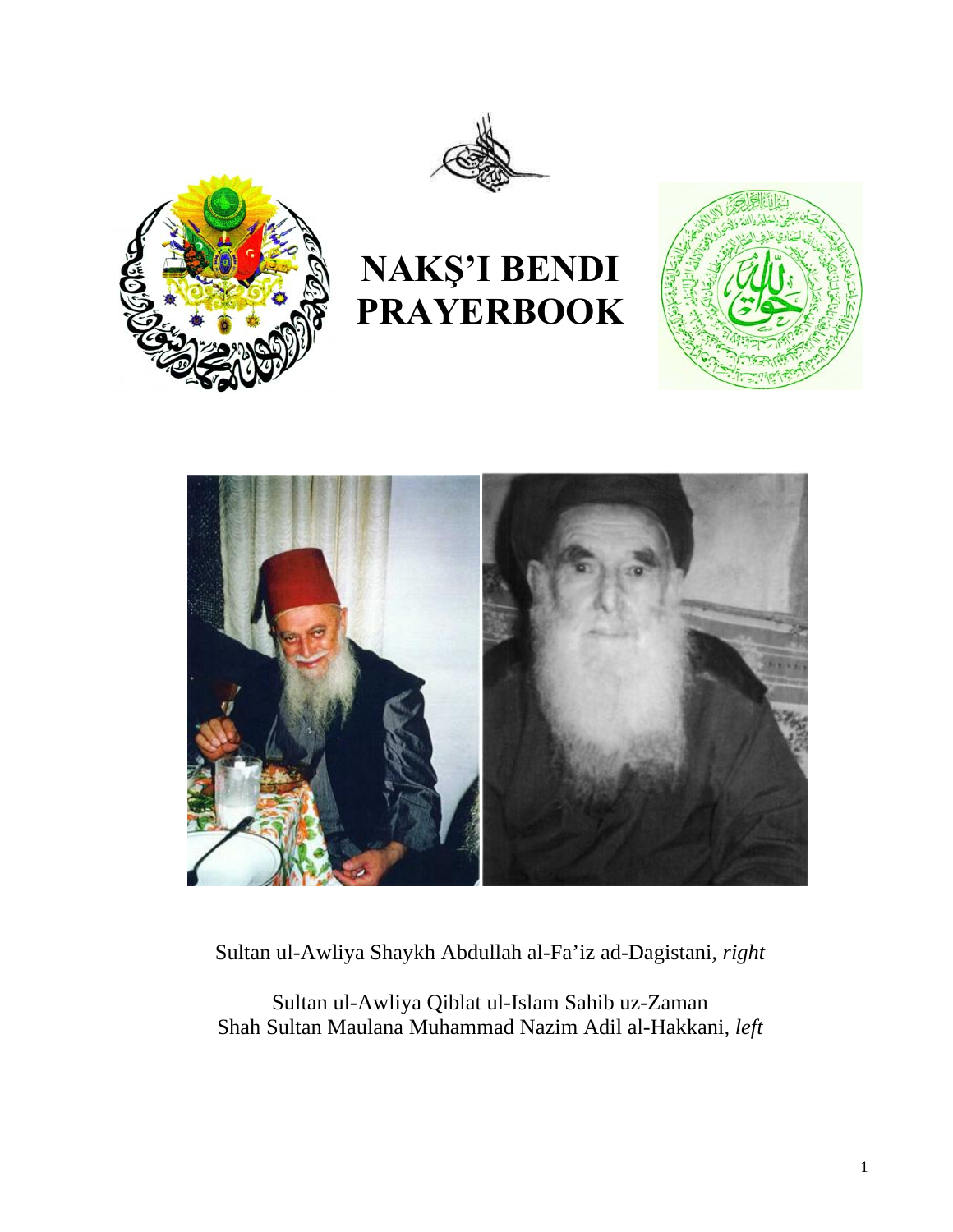## **TABLE OF CONTENTS**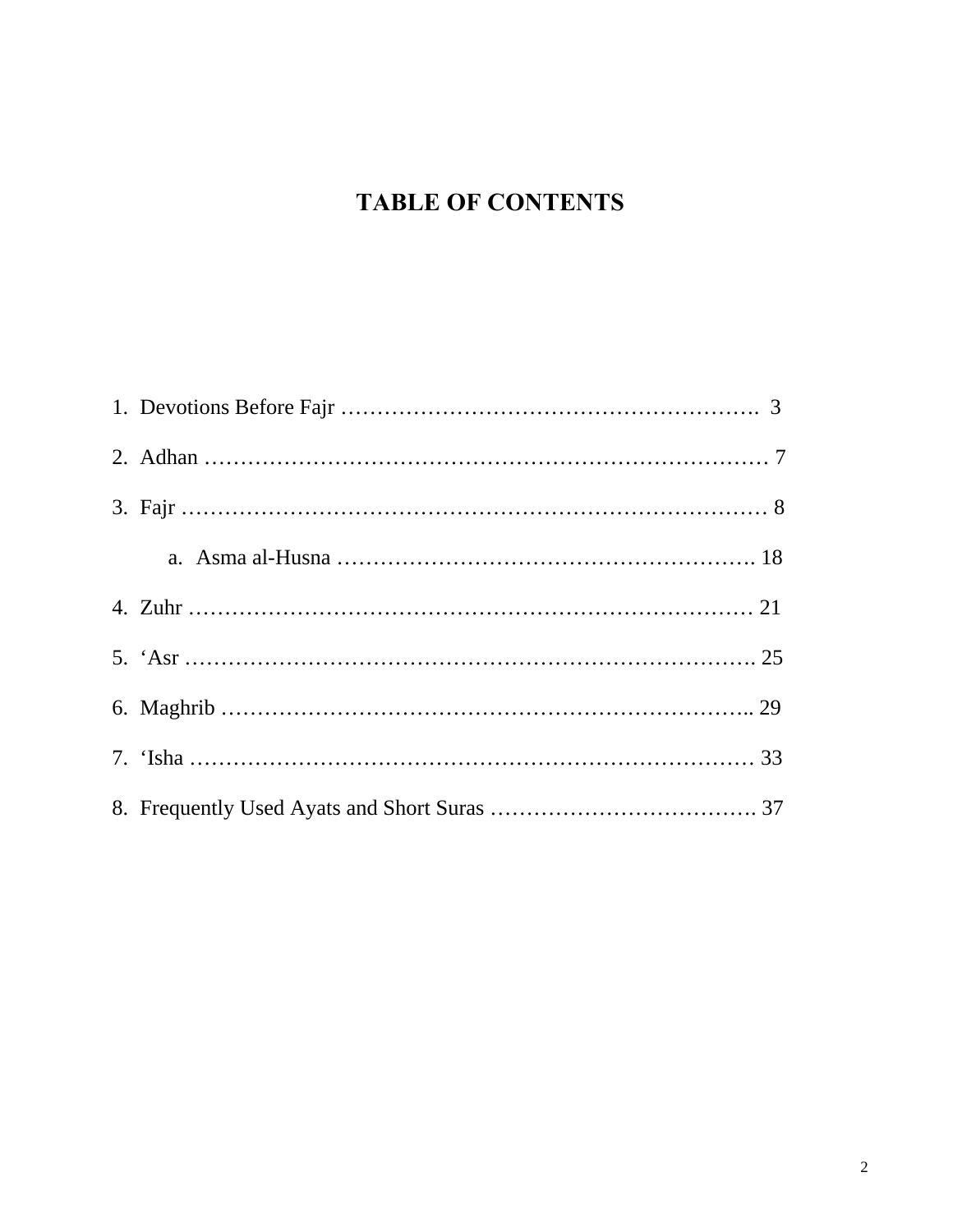## **Devotions Before Fajr**

## **2 raka'ats Tayyatul Wudu**

## **Salatul Najat**

*Standing, facing Qibla, say:* 

Allahumma tahhirni min ghadabin nafs.

#### *(100x:)* Ya Halim

Allahumma a'udhu bika min sharri nafsi wa min sharrin nas wa a'udhu bika min fitnatid dunya wa 'adhabil akhirah.

*(100x:)* Ya Hafiz

#### *(Then make the two raka'ats Salatul Najat. In the first raka'at you use the following ayats:)*

Bismillahi r-Rahmani r-Rahim. Wa ilahukum ilahun wahidun, la ilaha ilaha illa Huwa r-Rahmanu r-Rahim. Allahu la ilaha illa Huwa l-Hayyu l-Qayyum, la ta'khudhuhu sinatun wa la nawm, lahu ma fi s-samawati wa ma fi l-ard, man dha l-ladhi yashfa'u 'indahu illa bi idhnih, ya'lamu ma bayna aydihim wa ma khalfahum wa la yuhituna bi shayy'in min 'ilmihi illa bi ma sha', wasi'a Kursiyyuhu s-samawati wa l-ard, wa la ya'uduhu hifzuhuma, wa huwa l-'Aliyyu l- 'Azim ... Shahida-ilahu innahu la ilaha illa Hu wa l-mala'ikatu wa ulu l-'ilmi qa'iman bi l-qist. La illaha illa Huwa l-'Azizu, l-Hakim. lnna ddina inda-llahi l-Islam. … Quli-llahumma Maliku l-mulki, tu'ti l-mulka man tasha'u wa tanzi'u l-mulka mimman tasha'u wa tu, izzu man tasha'u, wa tudhillu man tasha'u, bi yadika lkhayr, innaka 'ala kulli shayy'in qadir. Tuliju llayla fi n-nahar, wa tuliju nahara fi l-layl, wa tukhriju l-hayya mina l-mayyit, wa tukhriju lmayyita mina l-hayy, wa tarzuqu man tasha'u bi ghayri hisab. (*Ayatul Kursi and 3:18-19, 26-27)*

O Allah! Purify me from the anger of the Ego.

*(100 times:)* O All-Forbearing!

O Allah! I take refuge in You from the evil of my ego and from the evil of the people. I take refuge in You from the trials of this life and the punishment of the Hereafter.

*(100 times:)* O Preserver!

In the name of Allah, the Mericiful, the Compassionate. Your God is One God; there is no God but He, the All-Merficul, the All-Compassionate. … Allah there is no god but He the Living, the Everlasting. Slumber seizes Him not, neither sleep: to Him belongs all that is in the heavens and the earth. Who is there that shall intercede with Him save by His leave? He knows what lies before them and what is behind them, and they comprehend not anything of His knowledge save such as He wills. His Throne comprises the heavens and the earth; the preserving of them oppresses Him not; He is the All-High, the Almighty. … Allah bears witness that there is no god but He and the angels and men of knowledge upholding justice; there is no god but He, the All-Mighty, the All-Wise. The religion with God is Islam. … Say: O Allah, Master of the Kingdom, Thou givest the Kingdom to whom Thou wilt, and seizest the Kingdom from whom Thou wilt, Thou exaltest whom Thou wilt, and Thou abasest whom Thou wilt; in Thou hand is the good; … *(cont.)*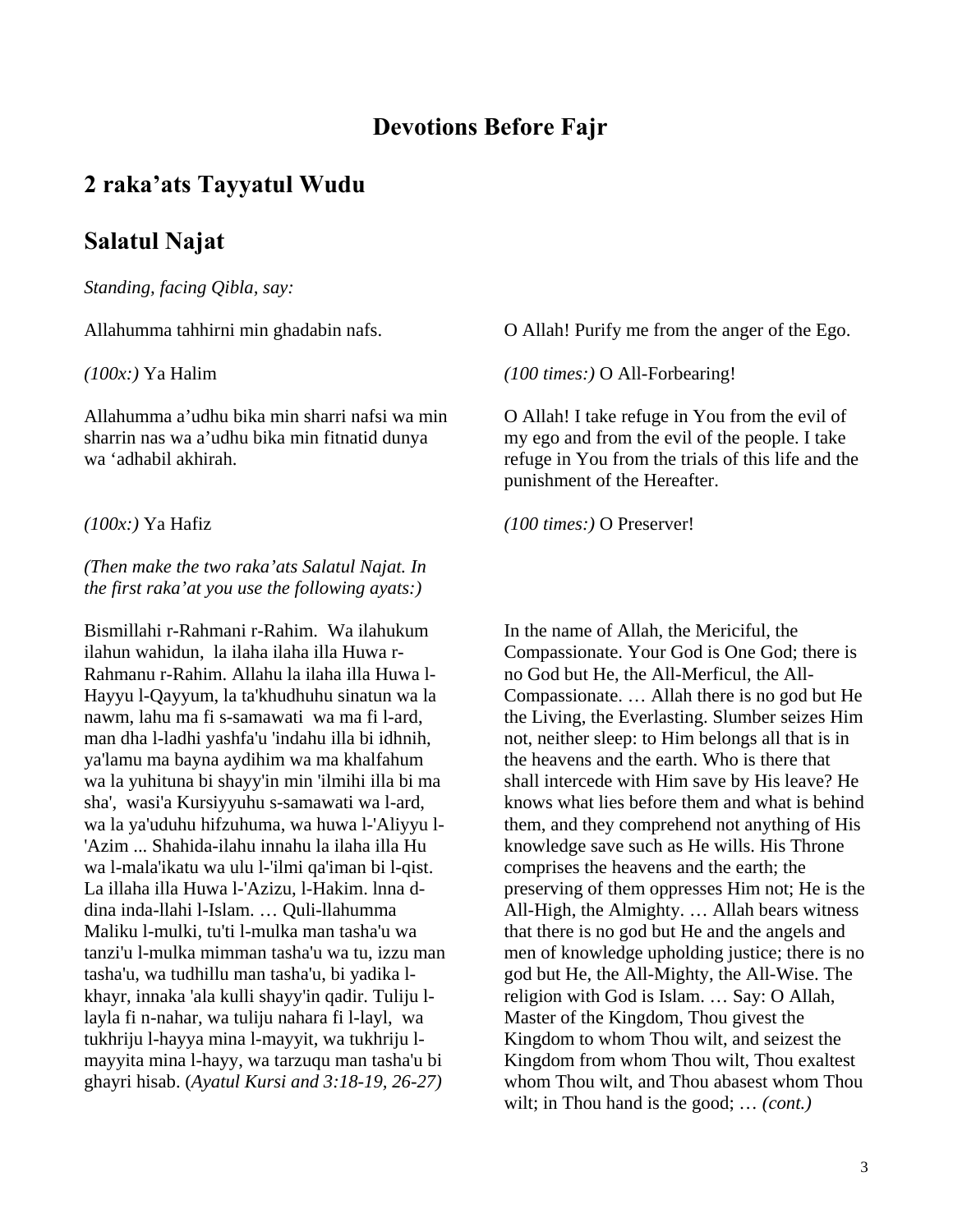*(in the second raka'at after Fatiha you recite Iklas 11 times. After the 2 raka'ats are completed you go into sajda and make one of the following supplications:)*

Ya Rabbi, kama ta'kulun narul hataba hakadhal hasadul mutasilu fiyya ya'kulu jami'i 'a'mali. Khallisni, ya Rabbi minhu wa khallisni aydan minal ghadabin nafsani wa min nafsiyit tiflil madhmumah, wa minal akhlaqidh dhamimah. Ya Rabbi, baddil kullu akhlaqi ila akhlaqin hamidatin wa af'alin hasanah.

#### *OR*

Ya Rabbi, innal hasada muta'assilu fiyya ya'kulu jami'i 'a'malis salihat, kama ta'kulan narul hatab. Ya Rabbi, 'unzila 'ala 'inaiati min fadlik, wa azil minni al-hasad wa tahir qalbi minhu wa min tifli nafsil madhmumah wa minal akhlaqidh dhamimah, wa baddil akhlaqi ila akhlaqin hamidatin hasanah.

*(Thereafter supplicate your Lord as you like and as will be inspired to your heart, because the supplication in that prostration will be granted and will be raised directly to the Presence of Allah, the Exalted, by the Hand of His Power without intervention of the angels)*

## **2 to 8 raka'ats Tahajjud**

… Thou art over all things Powerful. Thou makest the night to enter into the day and Thou makest the day to enter into the night, Thou bringest forth the living from the dead and Thou bringest forth the dead from the living, And Thou providest whomsover Thou wilt without reckoning.

O my Lord, just as fire consumes wood, my envy consumes all of my (good) deeds. Free me from it, O my Lord, and free me also from the anger of my ego, and from the childish blameworthy ego and from my blameworthy manners. O my Lord, change all my manners to praiseworthy ones and (change all my) deeds to good ones.

#### *OR*

O my Lord, indeed the envy that is radicated in me devours all of my (good) deeds, just as fire consumes wood. O my Lord, let a sign of Your Grace descend upon me and make my envy cease, purify my heart from it and from the childish ego of blameworthy quality and from my blameworthy manners and change my manners to praiseworthy ones and (change all my deeds ) to good ones.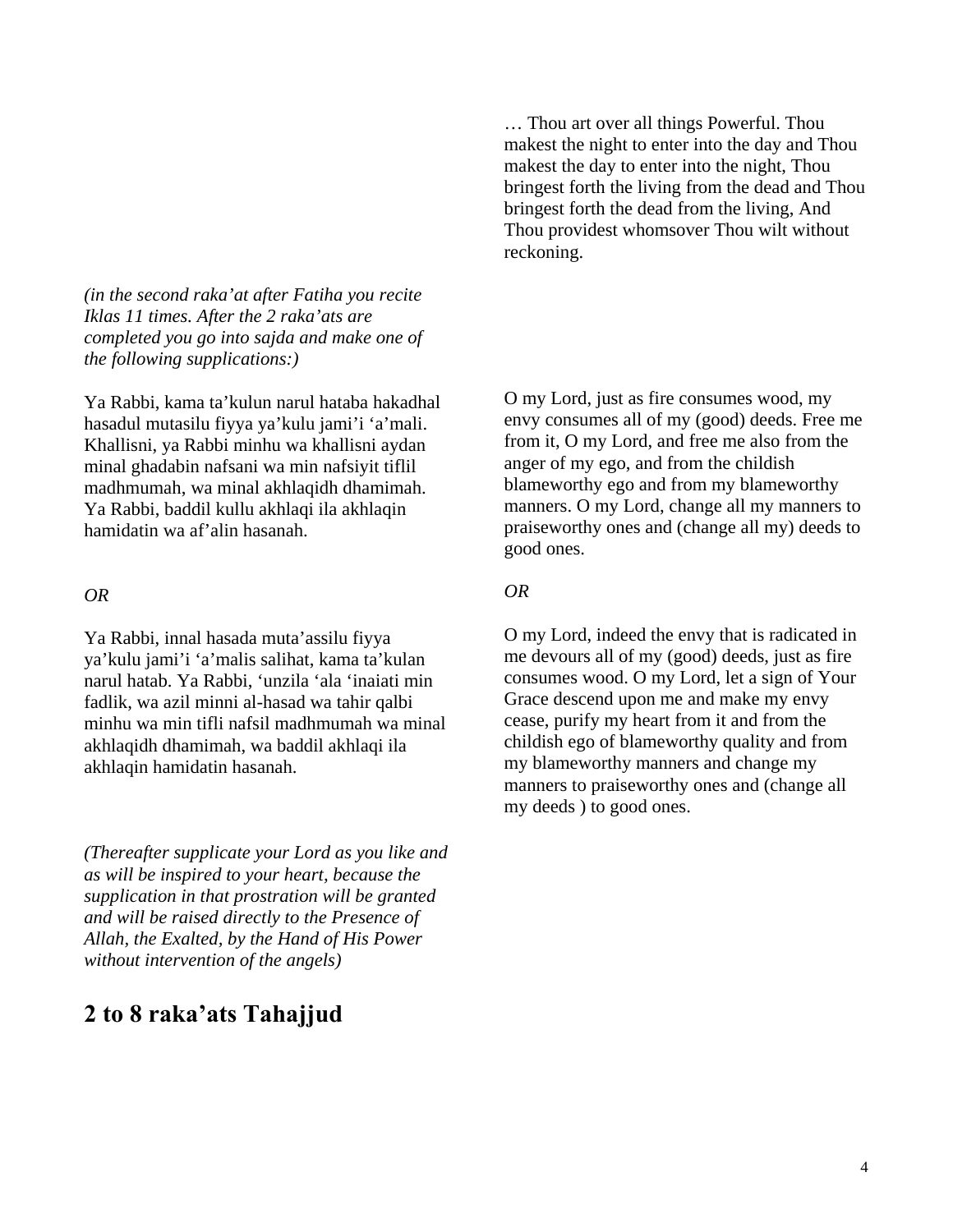## **4 raka'ats Tasbih**

#### *(Before beginning Salatul Tasbih recite:)*

*(3x:)* Subhanallahi 'adada khalqihi wa zinata 'arshihi wa rida Nafsihi wa midada Kalimatih.

*(3x:)* Subbuhun Quddus. Rabbuna wa Rabbul Mala'ikati war Ruh.

Subhanallahi walhamdulillahi wa la ilaha illallahu wallahu akbar wa la hawla wa la quwwata illa billahil 'Aliyyil 'Azim

*(Before the first Takbir, while making the intention, Shaikh Nazim usually reads:)*

Allahumma ma dhakarnaka haqqa dhikrika ya Madhkur.

*(3 times:)* Glory be to Allah, as much as the number of His Creations, and as much as the weight of His Throne, as much as is pleasing to Him, and as much as the ink (which would be used to write) His Words.

*(3 times:)* O Eternally Glorified and (Intrinsically) Sacred One! Our Lord, and the Lord of the Angels and the 'Spirit' (i.e. Gabriel)

Glory be to Allah, and Praise be to Allah, and there is no god but Allah, and Allah is the greatest, and there is no power and no might save in Allah, the Exalted, the Sublime

O Allah! We have not remembered You as You deserve to be remembered, O Remembered One!

#### *Salatul Tasbih is performed as a normal set of 4 raka'ats, adding the following tasbih as indicated*:

Subhanallahi walhamdulillahi wa la ilaha illallahu wallahu akbar. (*adding once at the end of each set:* wa la hawla wa la quwwata illa billahil 'Aliyyil 'Azim.)

Glory be to Allah, and Praise be to Allah, and there is no god but Allah, and Allah is the greatest, (*adding once at the end of each set:*  and there is no power and no might save in Allah, the Exalted, the Sublime

#### *This tasbih is said:*

*(15 times:)* Before Fatiha (but after reciting the Thana' in the first raka'at)

- *(10 times:)* After reciting the Fatiha and a sura from the Qur'an (The Shaykh usually reads two Ikhlas in the first raka'at and one Ikhlas in the second raka'at)
- *(10 times:)* In the ruk'u, or bowing position
- *(10 times:)* In the standing position, after the ruk'u
- *(10 times:)* In the first sajda
- *(10 times:)* In the sitting position, after the first sajda
- *(10 times:)* In the second sajda

(No tasbih is recited in final sitting position)

In this manner a total of 300 recitations of the tasbih are distributed among the 4 raka'ats.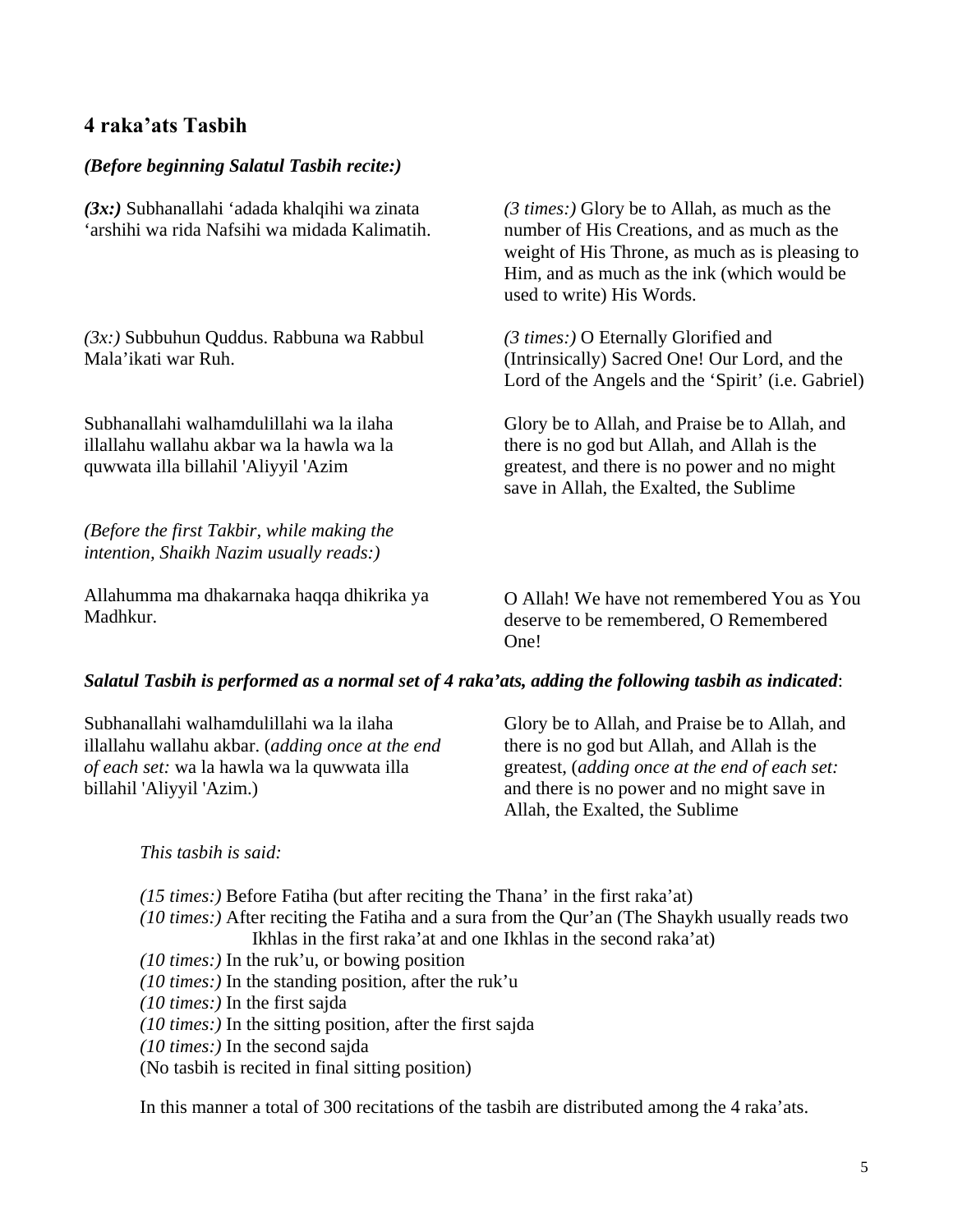(After completing Salatul Tasbih:) Subhana man ta'azzaza bil qudrati wal baqa'i wa qahharil 'ibadi bil mawti wal fana'.

Subhana Rabbika Rabbil 'Izzati 'amma yasifuna wa salamun 'alal Mursalina, walhamdulillahi Rabbil 'alamin.

Allahumma, Inni a'udhu bi ridaka min sakhatika wa bi mu'afatika min 'uqubatika wa bika minka.

Allahumma, la nuhi tana'an 'alaika, anta kama athnayta 'ala Nafsik.

*(10x:)* La ilahi illallah

Muhammadun Rasulullah (sws)

*(10x:)* Allahumma salli 'ala Muhammadin wa 'ala ali Muhammadin wa sallim.

Ila sharifi Nabi Mustafa Rasulillah (saw) wa alihi wa sahbihil kiram, wa ila mashayakina fit-Tariqatin Naksi'bendiyyatil 'Aliyya, Khasatan ila Ruhi, Imam it-Tarika, wa Ghaus il-Khalika Khwaja Shah Naks'ibendi Muhammadin il-Uwwaysi il-Bukhari, Sultan ul-Awliya Shaykh Abdullah al-Faiz ad-Daghistani, Sultan ul-Awliya, Qiblat ul-Islam, Sahib uz-Zaman Shah Sultan Maulana Muhammad Nazim Adil Al-Hakkani, Abdul Khaliq Ghujduwani, Khatma Khwajagan, wa ila sa'iri sadatina wa siddiqin. Al-Fatiha.

#### **2 raka'ats Shukr**

(*just before beginning Salatus Shukr, you may say:* Rabbana ma shakarnaka haqqa shukrika, ya Mashkur.)

Glory be to the One Who manifests His Inviolateness through His Power and by His Subsistence (when all else perishes) and Who has subjugated His Servants by death and annihilation.

Glory be to your Lord, the Lord of Might (Who transcends) all which people ascribe to Him; and Peace be upon the Emissaries and Praise be to Allah, Lord of the worlds.

O Allah! I take refuge in Your Pleasure from Your Displeasure, and in Your Grace from Your Punishment, and (I take refuge) in You from You!

O Allah! Our Praise of You cannot be enumerated as being as much as You praise Yourself.

*(10 times:)* There is no god but Allah

Muhammad is the Emissary of Allah (pbuh)

*(10 times:)* O Allah! Bless Muhammad and the family of Muhammad and grant them peace.

Honour be to the Chosen Prophet, Messenger of Allah (saw), and his family, and his noble Companions, and to the Shaykhs of the Most Distinguished Naks'ibendi Tarikat, Khasatan ila Ruhi, Imam it-Tarika, wa Ghaus il-Khalika Khwaja Shah Naks'ibendi Muhammadin il-Uwwaysi il-Bukhari, Sultan ul-Awliya Shaykh Abdullah al-Faiz ad-Daghistani, Sultan ul-Awliya, Qiblat ul-Islam, Sahib uz-Zaman Shah Sultan Maulana Muhammad Nazim Adil Al-Hakkani, Abdul Khaliq Ghujduwani, Khatma Khwajagan, and to all our masters and the righteous ones… Al-Fatiha.

(*just before beginning Salatus Shukr, you may say:* O our Lord! We have not thanked You as You deserve to be thanked. O Grateful One!.)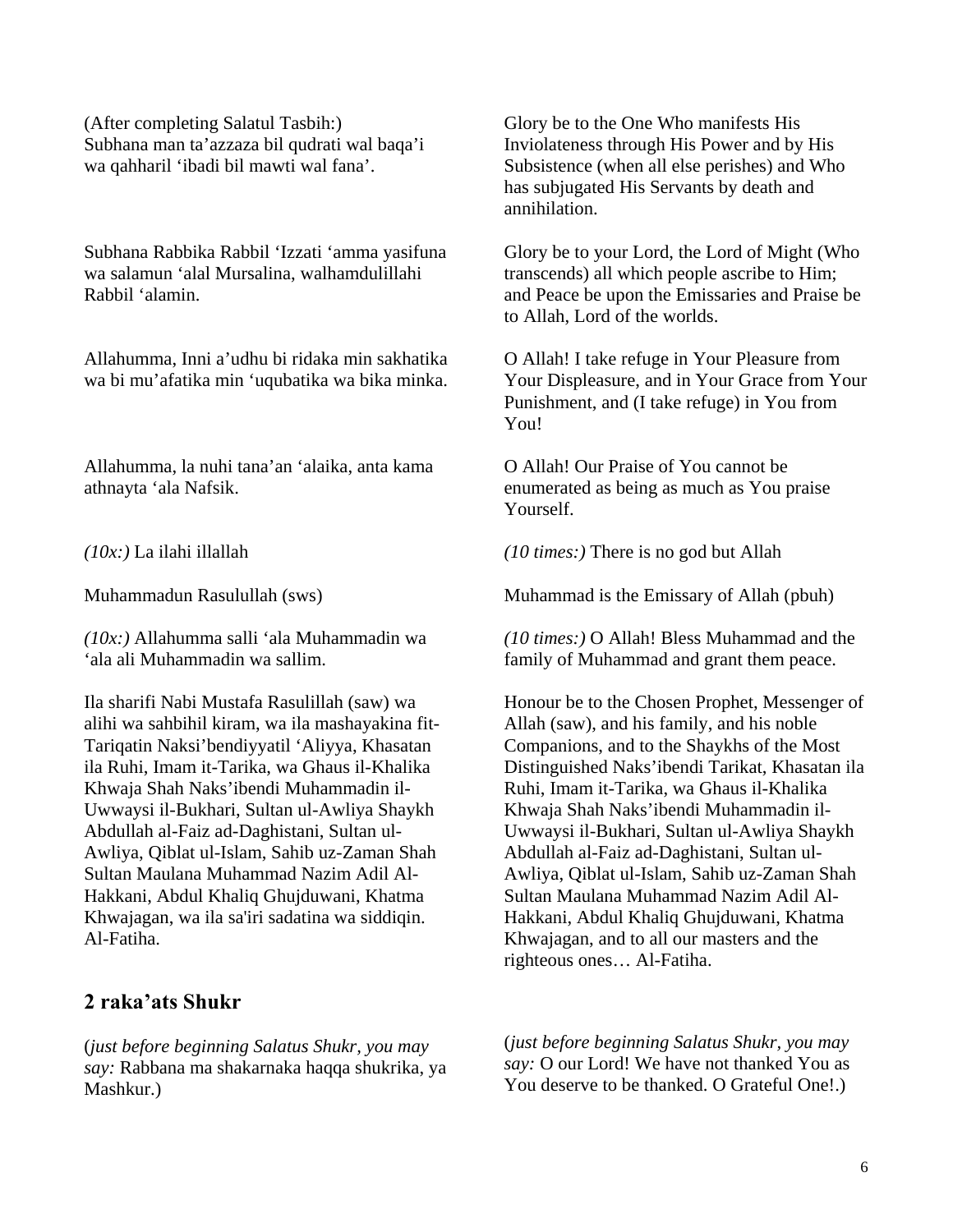## **ADHAN – THE CALL TO PRAYER**

Allahu akbar, Allahu akbar Allahu akbar, Allahu akbar Ashhadu an la ilaha illallah Ashhadu an la ilaha illallah Ashhadu anna Muhammadan Rasulullah Ashhadu anna Muhammadan Rasulullah Hayyi 'alas salah Hayyi 'alas salah Hayyi 'alal falah Hayyi 'alal falah *(only in Fajr)*: As-salatu khayrun minan nawm As-salatu khayrun minan nawm Allahu akbar, Allahu akbar, La ilaha illallah

As-Salatu was salamu 'alayk, alayka ya Sayyidiyya Rasullullah As-Salatu was salamu 'alayk, alayka ya Sayyidiyya Habbibullah As-Salatu was salamu 'alayk, ya man arsalahu-llahu ta'ala rahmatan lil-'alamin As-Salatu was salamu 'alayk, alayka ya Sayyidiyya Awwalin wal Akhirin As-Salatu was salamu 'alayk, wa 'ala alika wa ashabika ajma 'in As-Salatu wa s-salamu 'alaykum, ya Anbiya wa Awliya Allah.

Alhamdulillahi Rabbil Alamin!

*(Du'a)* Allahumma Rabba hadhihi da'wati tamma' was salatil qa'ima, ati Muhammadan alwasilata wal fazilata wad darajatir rafi'atal 'aliyya, wab'athhu, ya Rabbi, al-maqamal mahmudal lazi wa'adtahu, warzuqna shafa'atahu yawmal qiyama, innaka la tukhliful mi'ad (wa zawwijna minal huril 'ayn.)

Allah is Greatest (four times) I bear witness that there is no god but Allah (twice) I bear witness that Muhammad is the Messenger of Allah (twice) Hasten to the prayer (twice) Hasten to salvation (twice) *(only in Fajr):* Prayer is better than sleep (twice) Allah is Greatest (twice) There is no god but Allah. Blessings and peace be upon you,

O Messenger of Allah Blessings and peace be upon you, O Beloved of Allah Blessings and peace be upon you, O you whom Allah Most High sent as Mercy to the Worlds. Blessings and peace be upon you, O Master of Here and Hereafter

Blessings and peace be upon you, and upon all your family and your Companions. Blessings and peace be upon you, O Prophets and Friends of Allah

Praise be to Allah, Lord of the Worlds!

O Allah! Lord of this perfect supplication and of this established prayer, grant Muhammad the means and the exellence, and the sublime and supreme rank. Raise him, O my Lord, to the Praiseworthy Station which You promised him, and grant us his intercession on the Day of Judgement, for You do not fail Your promise. (And wed us to the dark-eyed huris of Paradise).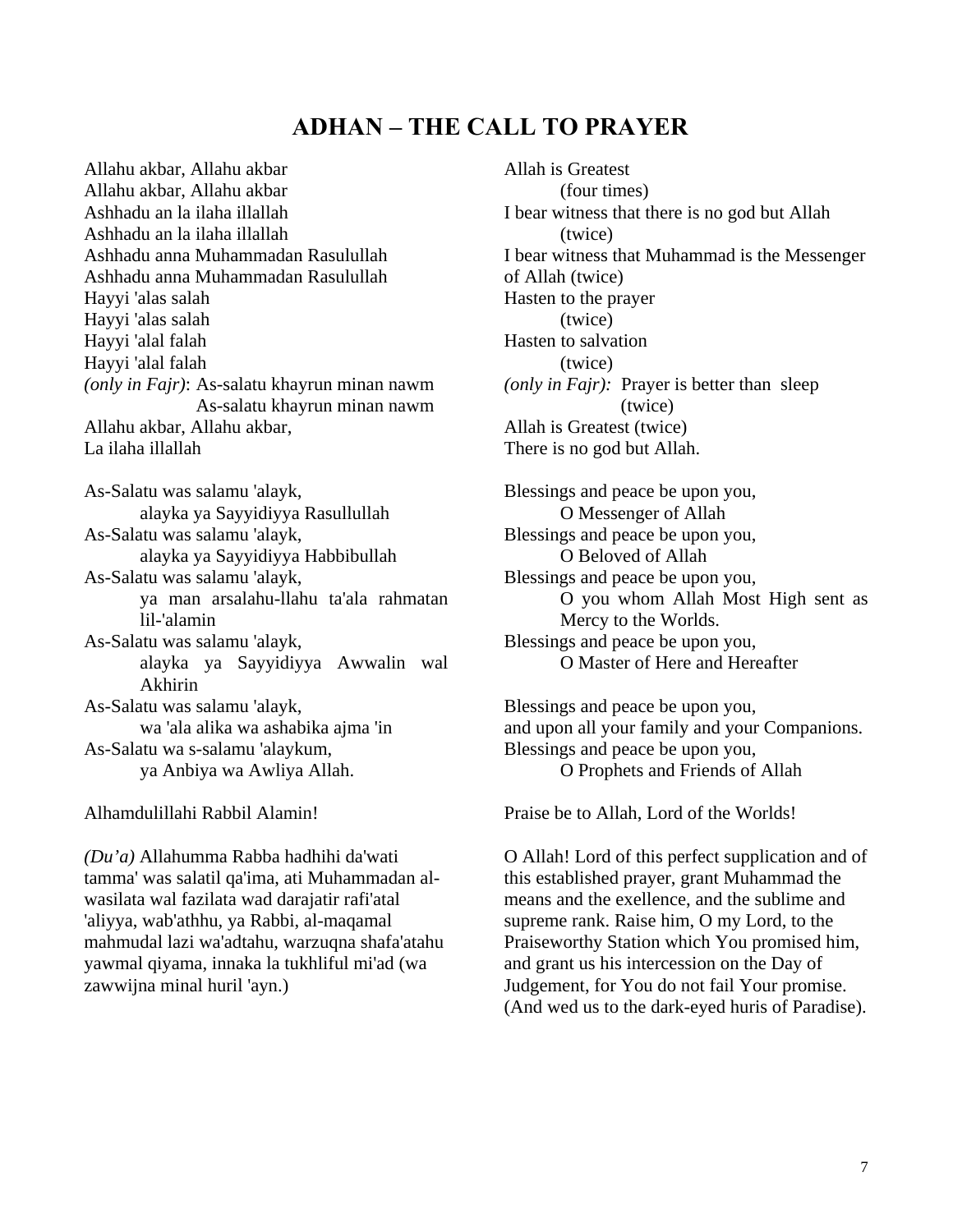Adhan

## **2 raka'ats Salat us-Sunnat**

*(3x:)* Ashhadu an la ilaha illallah, wa ashhadu anna Muhammadan 'Abduhu wa Rasuluhu (sws)

Iqamatus salat, wa ita'uz zakat, wa sawmu Ramadana wa hajjul bayti haqq. Amantu billahi wa mala 'ikatihi wa kutubihi wa rusilihi wal yawmal ahkiri, wa bil qadiri, khayrihi wa sharrihi min allahi ta'ala haqqun, qablun, ya Rabb.

Awda'na hataynil kalimatayni shahadatayni 'indaka ya Rasulullah, wahyia lana wadiy'atun yawmal qiyama, ya man arsalahu Allahu ta'ala Rahmatan lil-'Alamin.

*(100x):* Subhanallah wa bi hamdihi, subhanallahil-'Azim, astaghfirullah

 $(after the 100<sup>th</sup> time):$ 

Astaghfirullah al-'Azim, min kulli dhanbin wa ma'siyyatin wa kulli ma yukhalifu dinal Islam, min kulli ma yukhalifu shari'a, min kulli ma yukhalifu tariqa, min kulli ma yukhaliful ma'rifa, min-kulli ma yukhaliful Haqiqa, min kulli ma yukhaliful 'Azima, ya arhamar rahimin.

*(100x):* Astaghfirullah al-'Azim, wa atubu ilayh

*(3 times):* I bear witness that there is no god but Allah and Muhammad is His servant and Messenger.

The performance of prayer, the payment of alms, the fast in Ramadan, the Pilgrimage to the House are true. I declare my belief in Allah, His Angels, His Books, His messengers, and the Day of Judgement; and in Destiny, both its good and evil being from Allah (Exalted is He!). May the truth of what I say be accepted, O Lord.

We have commended these two testimonials to your safekeeping, O Messager of Allah. They are for us a trust on the Day of Judgement, O you who were sent by Allah (Exalted is He!) as a mercy to the worlds.

*(100 times):* Glory be to Allah and to Him be praise. Glory be to Allah

I ask Allah All-Mighty's forgivenes from every sin and disobedience and from all that opposes the religion of Islam, from all that opposes the Law, from all that opposes the Path, from all that opposes Realization, from all that opposes Truth, from all that opposes Firm Intention O most Merciful of the Merciful.

*(100 times):* I ask Allah All-Mighty's forgivenes, and I repent to Him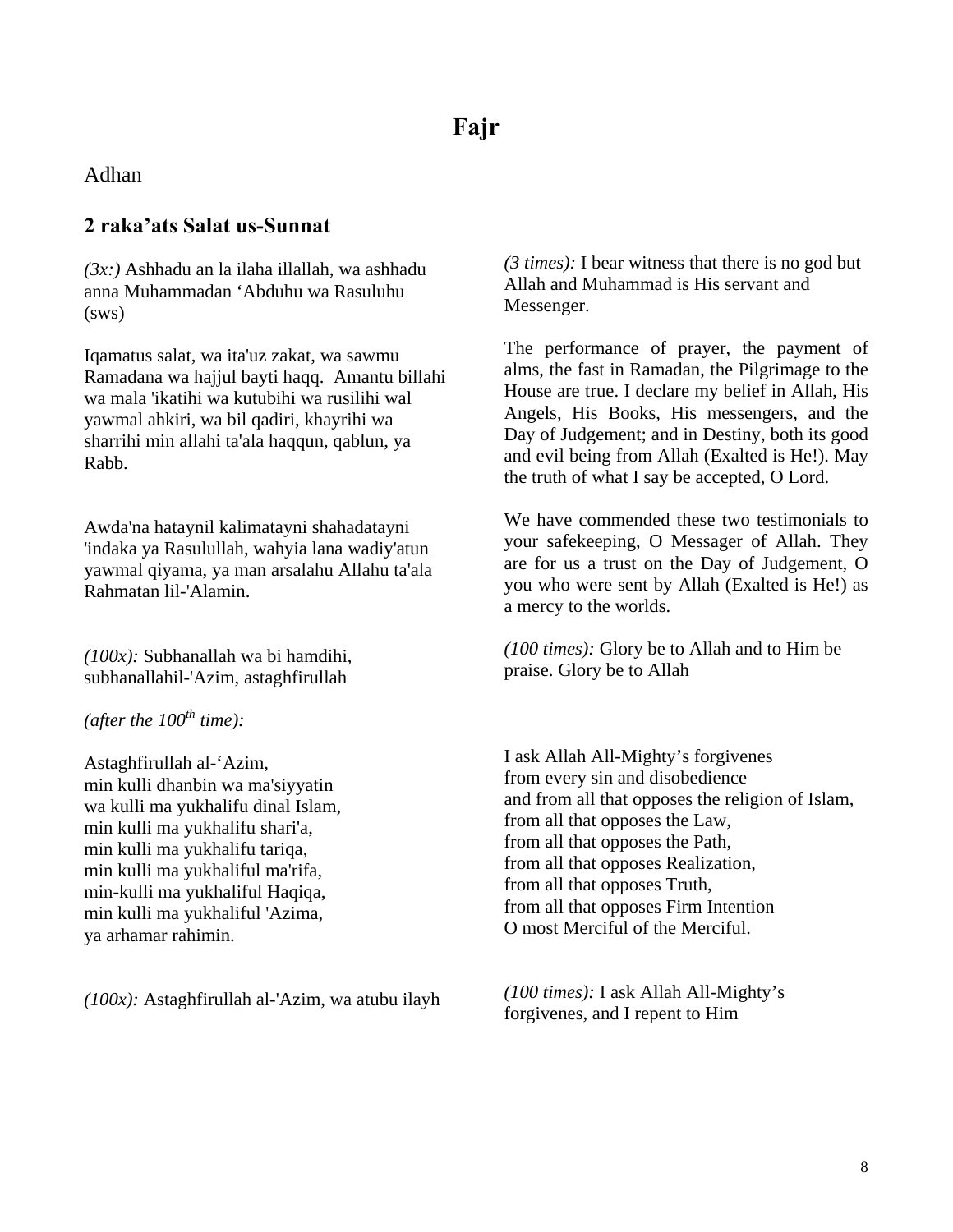Tawbata 'abdin zalimin li nafsihi, la yamliku li nafsihi mawtan wa la hayyatan wa la nushura.

Allahumma Anta Rabbi, la ilaha illa Anta, khalaqtani wa ana 'abduka wa ana 'ala 'ahdika wa wa'dika ma stata't. A'udhu bika min sharri ma sana't, wa abu'u laka bi ni'matika 'alaya, wa abu'u bi dhanbi faghfirli dhanbi, fa innahu la yaghfiru dhunub illa Ant, Ya Allah.

A'udhu bi-llahi minash shaitan ir-Rajim, Bismillahir Rahman ir-Rahim. Rabbana la tuzigh qulubana ba'd idh hadaytana wa hab lana min ladunka rahma innaka Antal Wahhab. *(3:8)*

Ya Wahhab, Ya Wahhab, Ya Wahhab, Ya musabbibal-asbab, ya mufattihal-abwab, ya muqallibal-qulubi wal-absar, Ya Dalilalmutahayyyirin, ya Giyyasal-mustagisin, ya Hayyu, ya Qayyum, ya Zul Jalali wal Ikram. Wa ufawwidu amri illallah, innallaha basirun bil-'ibad.

Ya man la malja' minhu illa ilayhi fa la tukhayyibu raja'ana, ya Qadimal-ihsan. La taqnuta min rahmatillah, innallaha yaghfiru dhunuba jami'a, innahu Huwwal Ghafur ur-Rahim. Allahumma inna nas'alukal-'afwa wal 'afiyya fi dini wa dunya wal akhira. Allhummasturna bi sitrikal jamil. Allahummastur 'awrati, wa amin raw'ati, wa aqdi li dayni. Allahumma inna na'udhu bika min jahdil bala'i, wa daraki shaqa'i, wa su'il qada'i, wa shamatatil a'da'i, bi hurmati man arsaltahu Rahmatan lil 'Alamin.

The repentance of a slave who has oppressed himself, who neither has power over his death, nor his life, nor his resurrection.

O Allah! You are my Lord. There is no god but You. You have created me. I am Your slave and I hold fast to Your convenant and Your promise. I take refuge in You from the evil I have done, and testify that Your Grace is upon me, and profess my sin. Forgive me my sins, for there is no one who forgives except You, O Allah!

I seek refuge in Allah from shaitan the accursed, in the name of Allah Most Merciful, Most Compassionate. Our Lord; make not our hearts to swerve after You have guided us; and give us Your Mercy; You are the Bestower.

O Bestower! O Bestower! O Bestower! O Originator of causes! O Opener of doors! O Tuner of hearts and eyes! O Guide of the perplexed! O Succour for those who seek Your aid! O Living! O Self-Subsisting One! O You who are possessed of Majesty and Bounty! I entrust my affair unto Allah. Truly, Allah is

aware of His servants.

O From whom there is no refuge except in Him, do not disappoint our hopes, O Eternally Beneficent. Do not despair of the Mercy of Allah, for Allah forgives every sin. Truly, He is the All-Forgiving, All-Merciful. O Allah, we ask Your pardon and ask for strength in religion in this life and the Hereafter. O Allah, veil us with Your Beautiful Veil. O Allah, veil my imperfection and set me to rest when I fear, and settle my debts. O Allah, we take refuge in You from the pangs of tribulations, from being overtaken by misfortune, and from an evil destiny, and from the gloating of mine enemies, by the sanctity of the one whom you sent as a Mercy to the Worlds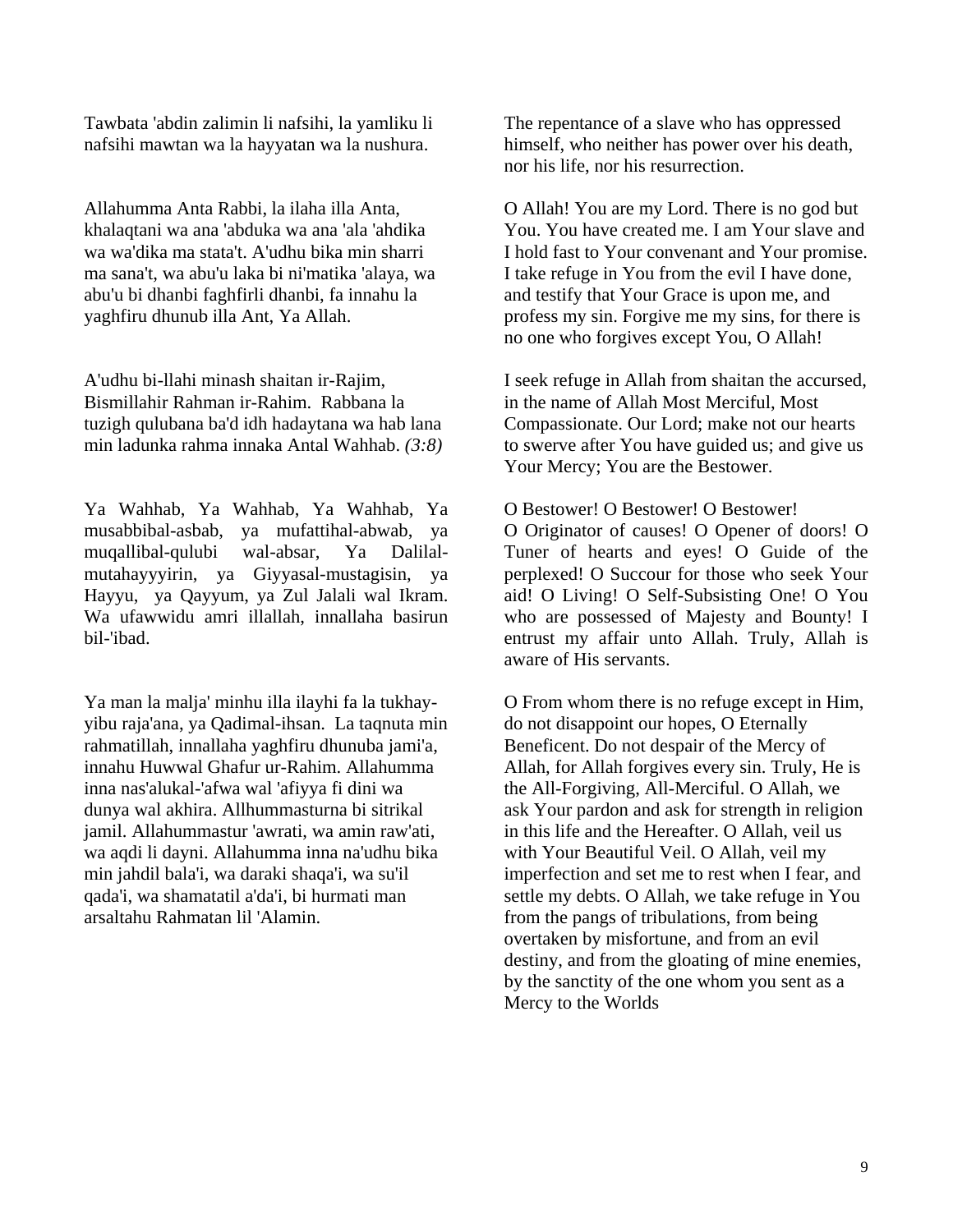Allahumma salli 'ala Muhammadin salatan tunjinan biha min jami'il ahwali wal afat, wa taqdi lana biha min jami'il hajat, wa tutahhiruna biha min jami'i sayyi'at, wa tarfa'una biha 'indaka a'la darajat, wa tuballiguna biha aqsal gayat, min jami'il khayrati fil hayyati wa ba'dal mamat.

Allahumm-aslih ummata Muhammad (sws)

Allahumm-arham ummata Muhammad (sws)

Allahumm-astur ummata Muhammad (sws)

Allahumm-aghfirli ummata Muhammad (sws)

Allahumm-afaz ummata Muhammad (sws)

Allahumm-ansur ummata Muhammad (sws)

Ya arhamar rahimin, arhamna. Ya arhamar rahimin, fa'fu 'anna. Ya arhamar rahimin, Ya Ghaffara zunub, Ya Sattaral 'uyyub, Ya Fattahal qulub.

Allahummasqinal gaytha suqya rahmatin wa la taj'alna minal qanitin.

Amin, Amin, Amin, Wa salamun 'alal mursalin, Walhamdulillahi Rabbil 'Alamin. O Allah, may your blessing be upon Muhammad, blessings that delivers us from every fear, and appoint for us the fulfillment of every need. May we be cleansed by them from every sin, and by them may we be raised to the highest stations, and by them make us attain the furthest degrees in all that is good here and hereafter.

O Allah! Reconcile the nation of Muhammad.

- O Allah! Have mercy on the nation of Muhammad.
- O Allah! Veil the imperfection of the nation of Muhammad.
- O Allah! Forgive the nation of Muhammad.
- O Allah! Preserve the nation of Muhammad.
- O Allah! Succour the nation of Muhammad.

O Most Merciful of the Merciful! Have mercy on us.

- O Most Merciful of the Merciful! Forgive us.
- O Most Merciful of the Merciful!
- O Pardoner of sins!
- O Veiler of our shortcomings!
- O Opener of hearts!

O Allah, let us to drink from the rain of Your Mercy and let us not be despondent.

Amen, Amen, Amen, And peace be upon the Emissaries And praise be to Allah, the Lord of the Worlds.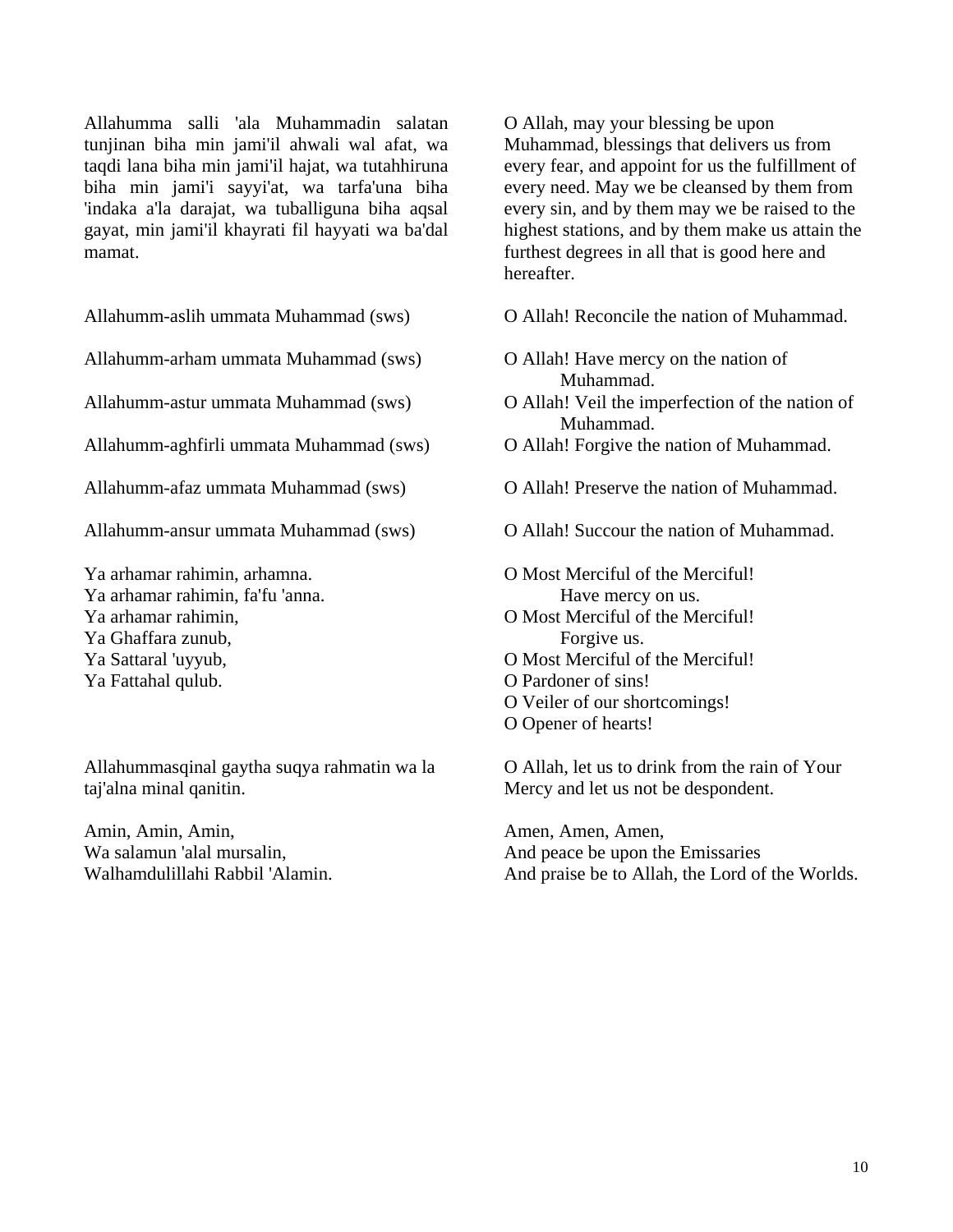#### *(3x:)* Ikhlas

Subhana Rabbika Rabbil 'izzati 'amma yasifun, wa salamun 'alal mursalin walhamdulillahi Rabbil 'Alamin.

La ilaha illallah, wahdahu la sharikala, lahul mulk wa lahul hamd, yuhyi wa yumit, wa Huwa Hayyun da'imun la yamutul khayr, wa Huwa 'ala kulli shayy'in qadir.

Ila sharifi Nabi Mustafa Rasulillah (saw) wa alihi wa sahbihil kiram, wa ila mashayakina fit-Tariqatin Naksi'bendiyyatil 'Aliyya, Khasatan ila Ruhi, Imam it-Tarika, wa Ghaus il-Khalika Khwaja Shah Naks'ibendi Muhammadin il-Uwwaysi il-Bukhari, Sultan ul-Awliya Shaykh Abdullah al-Faiz ad-Daghistani, Sultan ul-Awliya, Qiblat ul-Islam, Sahib uz-Zaman Shah Sultan Maulana Muhammad Nazim Adil Al-Hakkani, Abdul Khaliq Ghujduwani, Khatma Khwajagan, wa ila sa'iri sadatina wa siddiqin. Al-Fatiha.

(Lie down on right side, and say): A'udhu billahi minash shaitan ir rajim, Bismillahir Rahman ir-Rahim. Minha khalaqnakum, wa fiha nu'idukum, wa minha nukrijukum taratan ukhra, wa inna lillahi wa inna ilayhi raji'un. Fal hukmu lillahil 'Aliyyil Kabir. Allahumma 'thabbitna 'alal iman.

*(3 times)* Surat ul-Ikhlas

Glory be to the Lord, the Lord of Power, above what they describe! And peace be upon the Emissaries. Praise belongs to Allah, the Lord of the Worlds.

There is no god but Allah. He is One, no partner has He. His is the Kingdom and His is all praise, He brings to life and causes to die. He is forever Living, never dying. In His Hands is (all) good and He is over all things Powerful.

Honour be to the Chosen Prophet, Messenger of Allah (saw), and his family, and his noble Companions, and to the Shaykhs of the Most Distinguished Naks'ibendi Tarikat, Khasatan ila Ruhi, Imam it-Tarika, wa Ghaus il-Khalika Khwaja Shah Naks'ibendi Muhammadin il-Uwwaysi il-Bukhari, Sultan ul-Awliya Shaykh Abdullah al-Faiz ad-Daghistani, Sultan ul-Awliya, Qiblat ul-Islam, Sahib uz-Zaman Shah Sultan Maulana Muhammad Nazim Adil Al-Hakkani, Abdul Khaliq Ghujduwani, Khatma Khwajagan, and to all our masters and the righteous ones… Al-Fatiha.

I seek refuge in Allah from shaitan the accursed In the name of Allah Most Merciful, Most Compassionate. Thereof We created you, and we shall return you unto it, and bring you forth from it a second time. And truly we belong to Allah and to Him we return. And the decree belongs to Allah, Most High, Most Great. O Allah! Keep us steadfast in faith.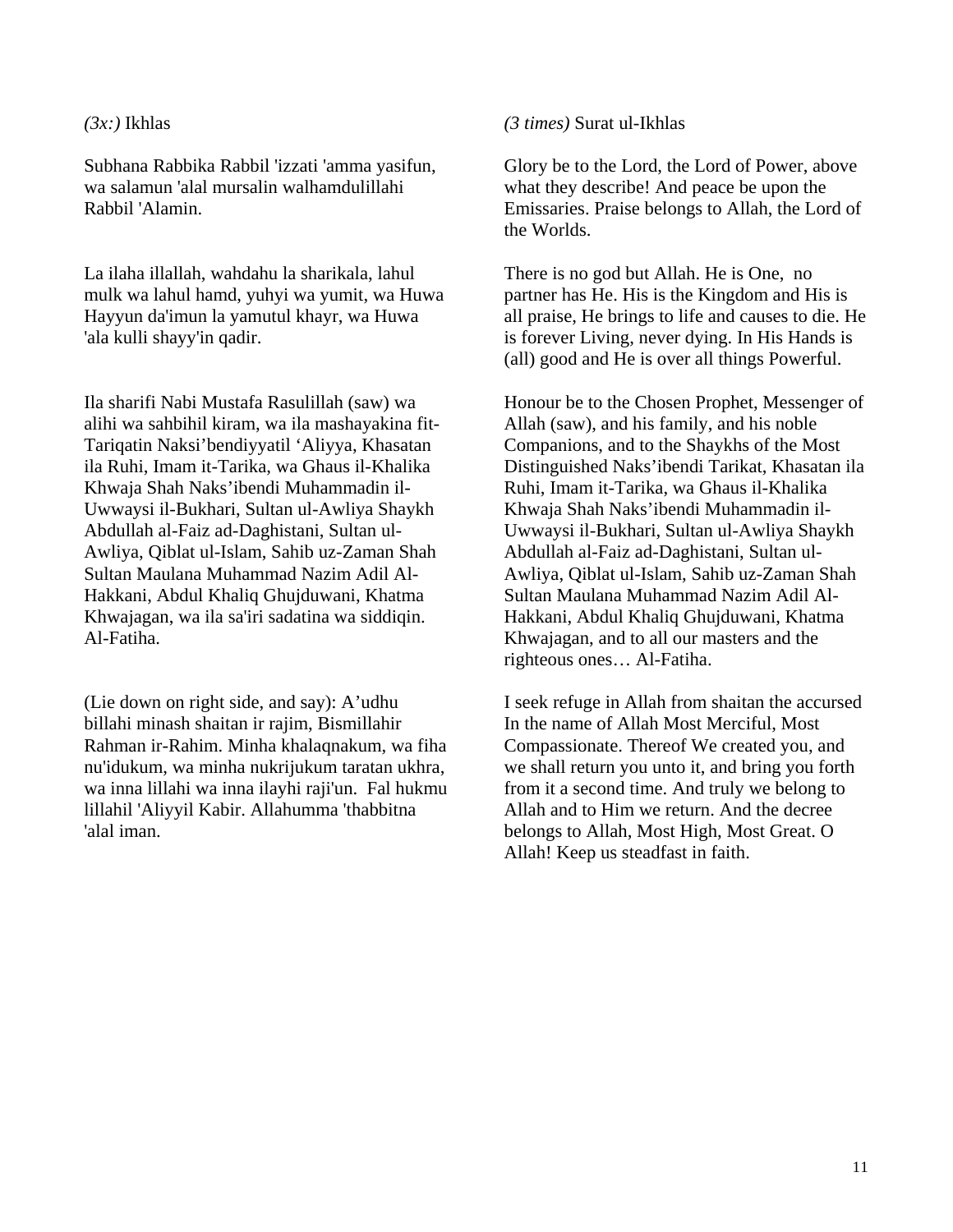## **QAMAT**

Allahumma salli 'ala Sayyidina Muhammadin wa 'ala ali Sayyidina Muhammad

O Allah, bless our Master Muhammad and the Companions of our Master Muhammad)

*(announce this quickly):*

Allahu akbar Allahu akbar Allahu akbar Allahu akbar Ashhadu an la ilaha illallah Ashhadu an la ilaha illallah Ashhadu anna Muhammadan Rasulullah Ashhadu anna Muhammadan Rasulullah Hayyi 'ala s-salat, Hayyi 'ala s-salat. Hayyi 'ala l-falah. Hayyi 'ala l-falah. Qad qamati s-salat. Qad qamati s-salat Allahu akbar. Allahu akbar. La ilaha illallah.

La ilaha ilallah, Sayyidina wa Maulana Muhammadan Abduhu wa Rasuluhu, sws

Allah is Greatest (4 times) I bear witness that there is no god but Allah (twice) I bear witness that Muhammad is the Messenger of Allah (twice) Hasten to the prayer (twice) Hasten to salvation (twice) The prayer is beginning (twice) Allah is Greatest! (twice) There is no god but Allah.

There is no god but Allah, our Guide and Master Muhammad is his Servant and Messenger (sws)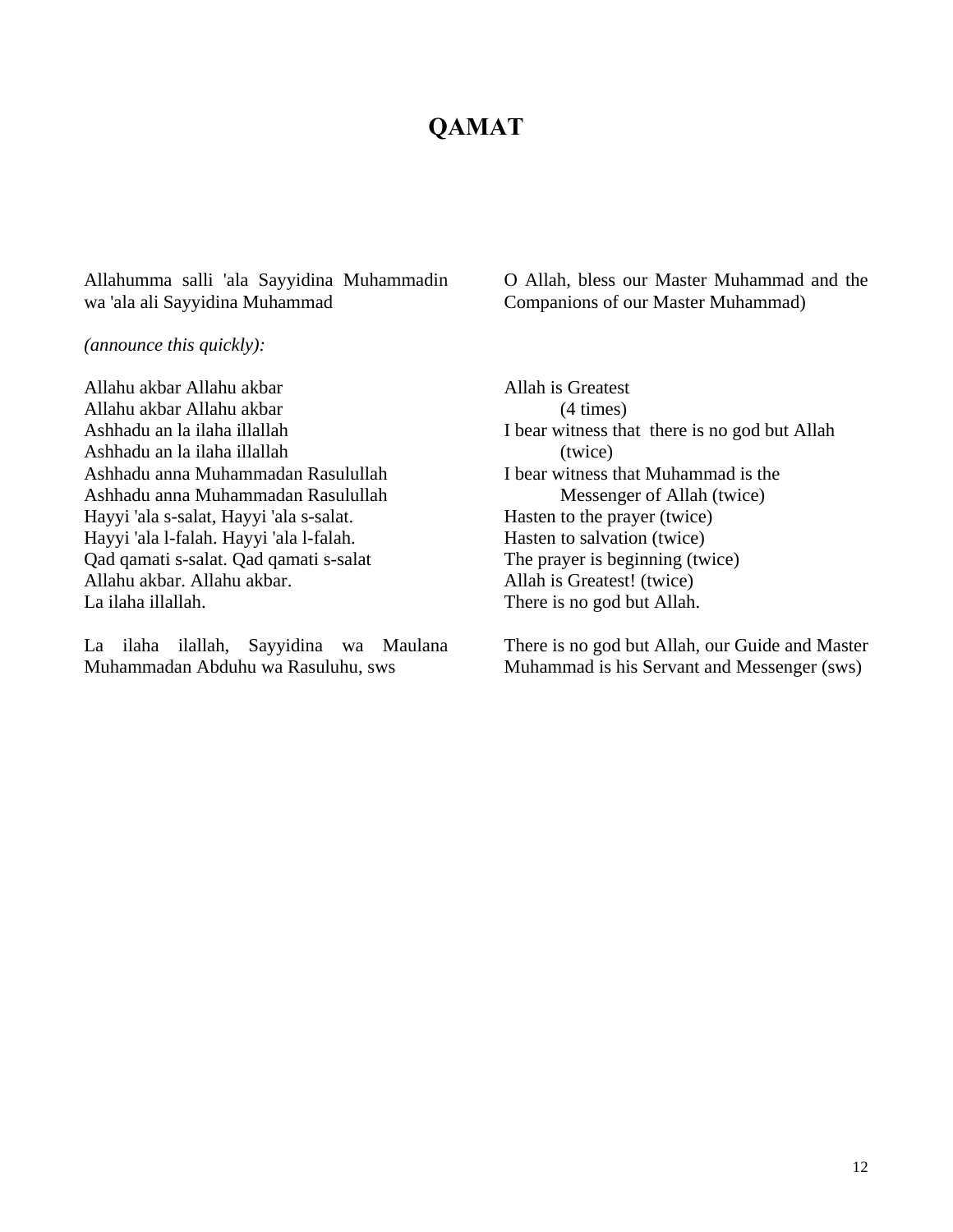## **2 raka'ats Salatul Fajr**

(After standing up from ruku (bowing down) the second time, raise your hands and make the following supplication):

#### *Amin.*

Allahummahdina bi fadlika fi man hadayt, wa 'afina fi man 'afayt, wa tawallana fi man tawallayt, wa bariklana fima a'tayt, wa qina washrif 'anna sharra ma qadayt. Fa innaka taqdilana wa la yuqda 'alayk, wa innahu la yadhilu man walayt, wa la ya'izzu man 'adayt. Tabarakta, Rabbana wa ta'alayt, Lakalhamdu 'ala ma qadayt. Nastaghfiruka, Allahumma, wa natubu ilayk.

La ilaha illallah, wahdahu la sharikala, lahul mulk wa lahul hamd, yuhyi wa yumit, wa Huwa Hayyun da'imun la yamutul khayr, wa Huwa 'ala kulli shayy'in qadir. Subhana Rabbika Rabbil 'izzati 'amma yasifun, wa salamun 'alal mursalin walhamdulillahi Rabbil 'Alamin.

#### *(Then continue into sajdah and finish as usual)*

*(After the 2 raka'ats are completed:)* La ilaha illallah, La ilaha illallah, La ilaha illallah, Muhammadun Rasulullah.

Astaghfirullah, Astaghfirullah, Astaghfirullah Allahumma Anta Salam wa minka salam, wa ilayka ya'udu salam, fa hayyina Rabbana bi salam, wa dkhilnal Jannata bi lutfika wa karamika wa judika, wa daruka Darus Salam. Tabarakta, Rabbana wa ta'llayt, ya Zal Jalali wal Jamali, wal Baqa'i wal 'Azamati wal Ikram, Ya Rabbana, Ya Rabbaghfir warham wa Anta khayrur Rahimin.

#### *Amen.*

O Allah! Guide us, by Your favour, to those whom You guided, and pardon us with those whom You have pardoned. Bring us close to those whom You have brought nigh, and bless us in all that You give us. Protect us and turn away from us the evil of what You have decreed. For it is You that decrees and there is no decree upon You. You do not humiliate the one whom You have befriended and do not increase the one whom You have taken as an enemy. Blessed and Exalted are You, our Lord. To You, all praise for what You have decreed. We ask Your forgiveness, O Allah, and turn in repentance to You.

There is no god but Allah. He is One, no partner has He. His is the Kingdom and His is all praise, He brings to life and causes to die. He is forever Living, never dying. In His Hands is good and He is over all things Powerful. Glory be to the Lord, the Lord of Power, above what they describe! And peace be upon the Emissaries. Praise belongs to Allah, the Lord of the Worlds.

#### *(After the 2 raka'ats are completed:)*

There is no god but Allah, There is no god but Allah, There is no god but Allah, Muhammad is the Messenger of Allah.

I ask Allah's forgiveness *(3 times)*. O Allah! You are Peace and from You comes Peace and to You returns Peace; Make us live in peace, our Lord. Admit us into the Garden by Your Grace and Generosity and Presence. And Your Abode is the Abode of Peace. Blessed and lofty are You, O Lord of Majesty, and Beauty, and Everlastingness, and Greatness and Bounty. O our Lord! O Lord forgive and have mercy, for Yours is the best of Mercy.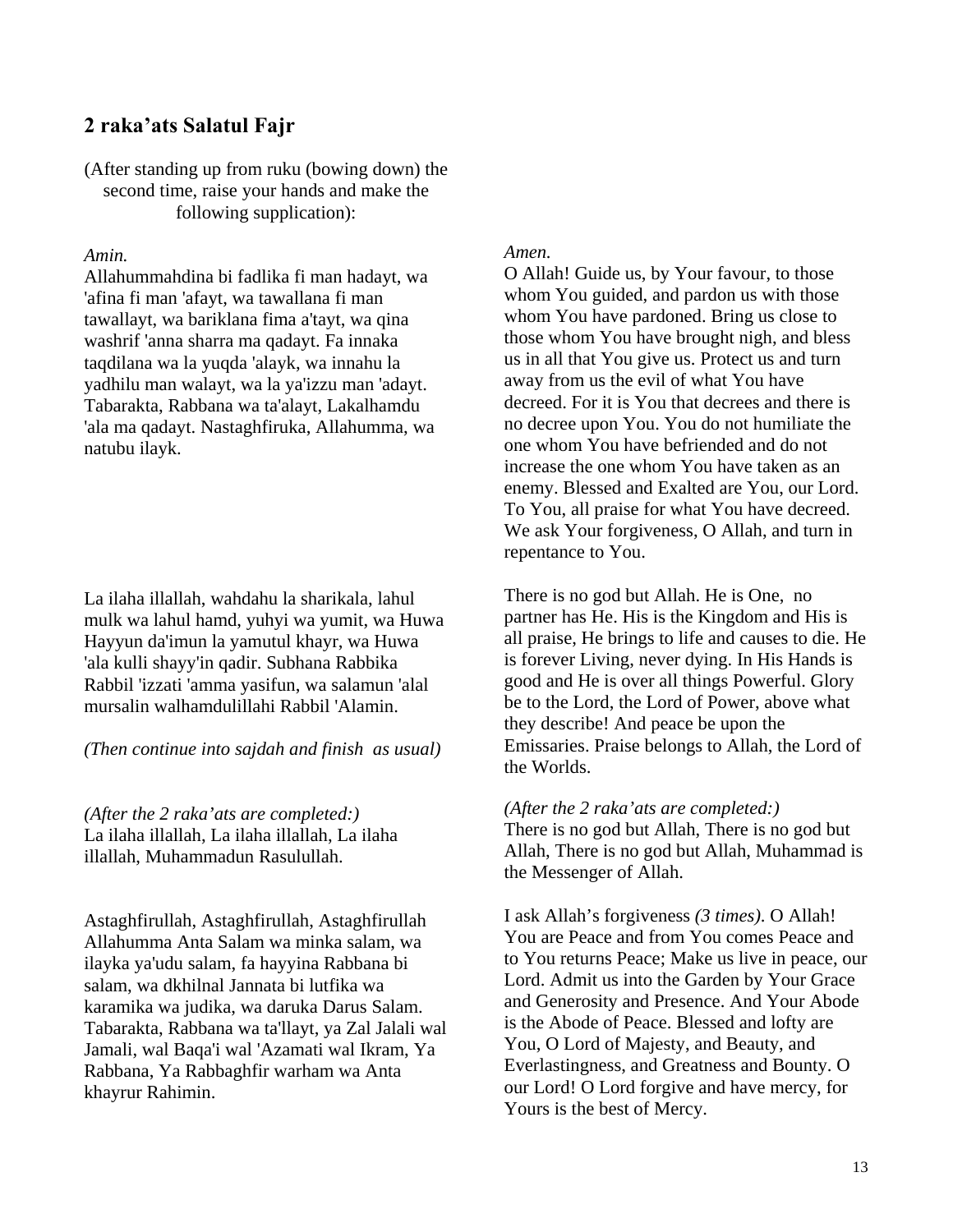*(10x):* La ilaha illallah, wahdahu la sharika lah, lahu l-mulk wa lahu l-hamd, wa Huwa 'ala kulli shay'in qadir

Sam'ina wa ata'na, ghufranaka Rabbana wa ilayka l-masir.

'Ala rasulina salawat (saw)

Astaghfiru-llah, Subhana-llah, wa l-hamdu lillah wa la il-llaha illallah, wa-llahu akbar, wa la hawla wa la quwwata illa bi-llahi, l-'Aliyyi, l- 'Azim.

(*Ayatul Kursi and 3:18-19, 26-27):* A'udhu billahi mina sh-shaytani r-rajim Bismillahi r-Rahmani r-Rahim. Wa ilahukum ilahun wahidun, la ilaha ilaha illa Huwa r-Rahmanu r-Rahim. Allahu la ilaha illa Huwa l-Hayyu l-Qayyum, la ta'khudhuhu sinatun wa la nawm, lahu ma fi s-samawati wa ma fi l-ard, man dha l-ladhi yashfa'u 'indahu illa bi idhnih, ya'lamu ma bayna aydihim wa ma khalfahum wa la yuhituna bi shayy'in min 'ilmihi illa bi ma sha', wasi'a Kursiyyuhu s-samawati wa l-ard, wa la ya'uduhu hifzuhuma, wa huwa l-'Aliyyu l-'Azim ... Shahida-ilahu innahu la ilaha illa Hu wa lmala'ikatu wa ulu l-'ilmi qa'iman bi l-qist. La illaha illa Huwa l-'Azizu, l-Hakim. lnna d-dina inda-llahi l-Islam. … Quli-llahumma Maliku lmulki, tu'ti l-mulka man tasha'u wa tanzi'u lmulka mimman tasha'u wa tu, izzu man tasha'u, wa tudhillu man tasha'u, bi yadika l-khayr, innaka 'ala kulli shayy'in qadir. Tuliju l-layla fi n-nahar, wa tuliju nahara fi l-layl, wa tukhriju lhayya mina l-mayyit, wa tukhriju l-mayyita mina l-hayy, wa tarzuqu man tasha'u bi ghayri hisab.

*(10 times):* There is no god but Allah. He is One, no partner has He. His is the Kingdom and His is all praise, and He is over all things Powerful

We have heard and obeyed, forgive us, O our Lord! Yours is our destiny.

Blessings upon our Prophet (saw).

I ask Allah's forgiveness. Glory be to Allah! Praise be to Allah! There is no god but Allah and Allah is Greatest. There is no power and no strengh save in Allah, All-High and Almighty.

I seek refuge from shaitan the accursed in the name of Allah, the Mericiful, the Compassionate. Your God is One God; there is no God but He, the All-Merficul, the All-Compassionate. … Allah there is no god but He the Living, the Everlasting. Slumber seizes Him not, neither sleep: to Him belongs all that is in the heavens and the earth. Who is there that shall intercede with Him save by His leave? He knows what lies before them and what is behind them, and they comprehend not anything of His knowledge save such as He wills. His Throne comprises the heavens and the earth; the preserving of them oppresses Him not; He is the All-High, the Almighty. … Allah bears witness that there is no god but He and the angels and men of knowledge upholding justice; there is no god but He, the All-Mighty, the All-Wise. The religion with God is Islam. … Say: O Allah, Master of the Kingdom, Thou givest the Kingdom to whom Thou wilt, and seizest the Kingdom from whom Thou wilt, Thou exaltest whom Thou wilt, and Thou abasest whom Thou wilt; in Thou hand is the good; Thou art over all things Powerful. Thou makest the night to enter into the day and Thou makest the day to enter into the night, Thou bringest forth the living from the dead and Thou bringest forth the dead from the living, And Thou providest whomsover Thou wilt without reckoning.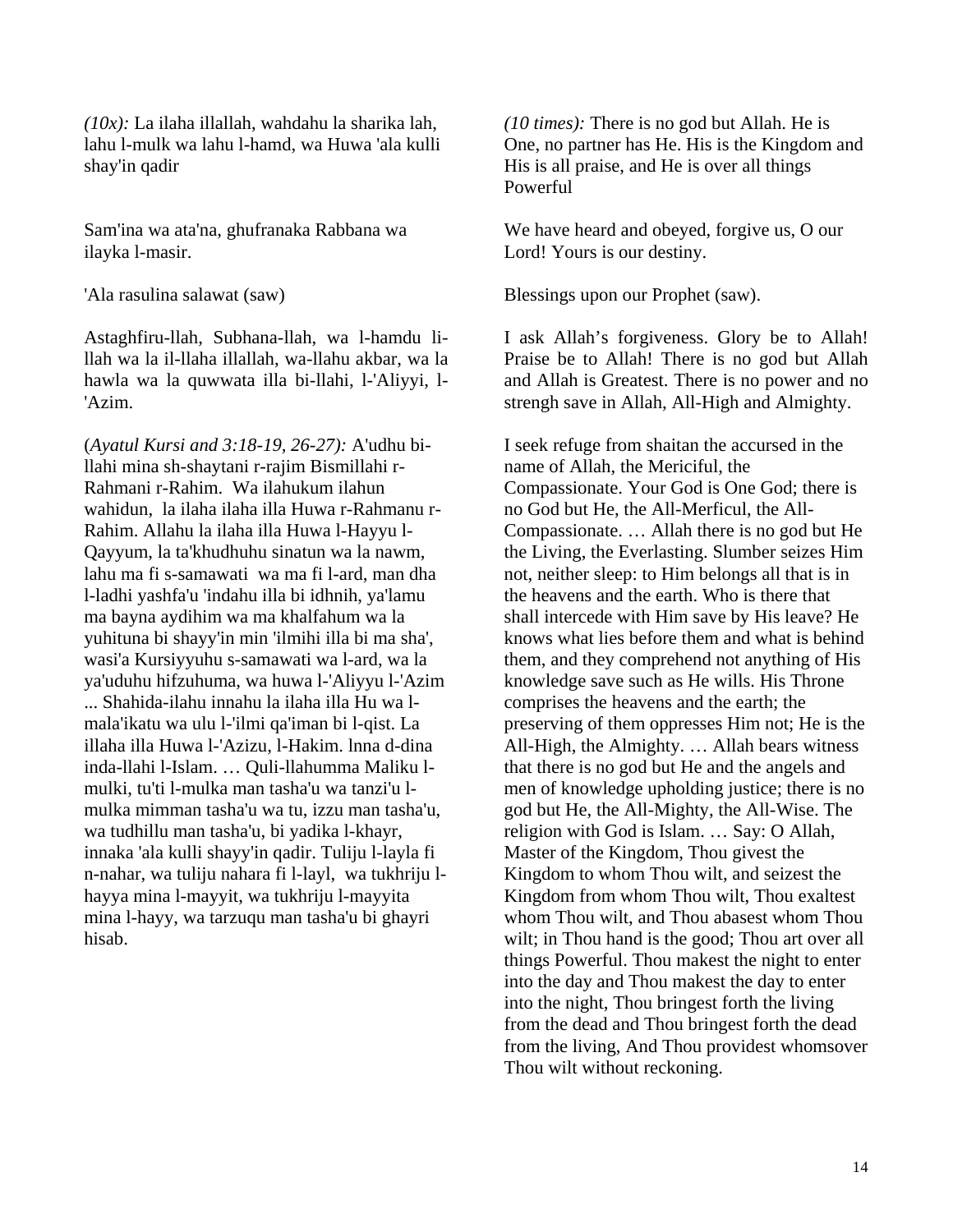Allahumma la mani'a lima a'tayt, wa la mu'tiy lima mana't wa la radda lima qadayt, wa la yanfa'u dha l-Jaddi minka l-Jadd. Rabbiyy, la hawla wa la quwwata illa bi-llahi l-Aliyyi, l-Azim.

A'udhu bi-llahi mina sh-shaytani r-rajim Bismillahi r-Rahmani r-Rahim.

Al-Fatiha.

Suratu l-Ihklas

Suratu l-Falaq

Suratu n-Nas

Ya Rabbi, Zul Jalali wal Kamali.. Subhanaka ya 'Azim,

Subhanallah *(33 times)*

Ala ni'mati l-Islam, wa sharafi l-iman, da-iman,

Alhamdulillah *(33 times)* 

Ta'ala sha'nuhu, wa la ilaha ghayruh,

Allahu akbar *(33 times)* 

La ilaha illallah, wahdahu la sharika lah. Lahu l-mulk wa lahu l-hamd, yuhiyy wa yumit wa Huwa Hayyun da'im, la yamut, bi yadihi lkhayr, wa Huwa 'ala kulli shayy'in qadir.

A'udhu bi-llahi mina sh-shaytani r-rajim Bismillahi r-Rahmani r-Rahim. Inna-llaha wa mala'ikatahu yusalluna 'ala n-Nabiyy, ya ayyuha ladhina amanu, sallu 'alayhi wa sallimu taslima.

O Allah! No one can disallow the one to whom You are giving, and there is no giver, to the one whom You have denied. And there is no refusing Your decree. Riches and good fortune will not profit the possessor thereof with You (for nothing will profit him but acting in obedience to You). My Lord, there is no power and no strengh save in Allah, All-High and Almighty.

I seek refuge from shaitan the accursed in the name of Allah, the Mericiful, the Compassionate.

Al-Fatiha.

Suratu l-Ihklas

Suratu l-Falaq

Suratu n-Nas

O my Lord, Possessor of Majesty and Perfection. Glory be to You, O Almighty!

Glory be to Allah

For the gift of Islam, the nobility of faith, always,

Praise be to Allah

Exalted is His Affair, and there is no god but He,

Allah is Grestest

There is no god but Allah. He is One, no partner has He. His is the Kingdom and all praise. He brings to life and makes to die, and He is over all things powerful.

I seek refuge… Allah and His angels send blessings on the Prophet: O you who believe! Send blessings on him and greet him with all respect. (33:56)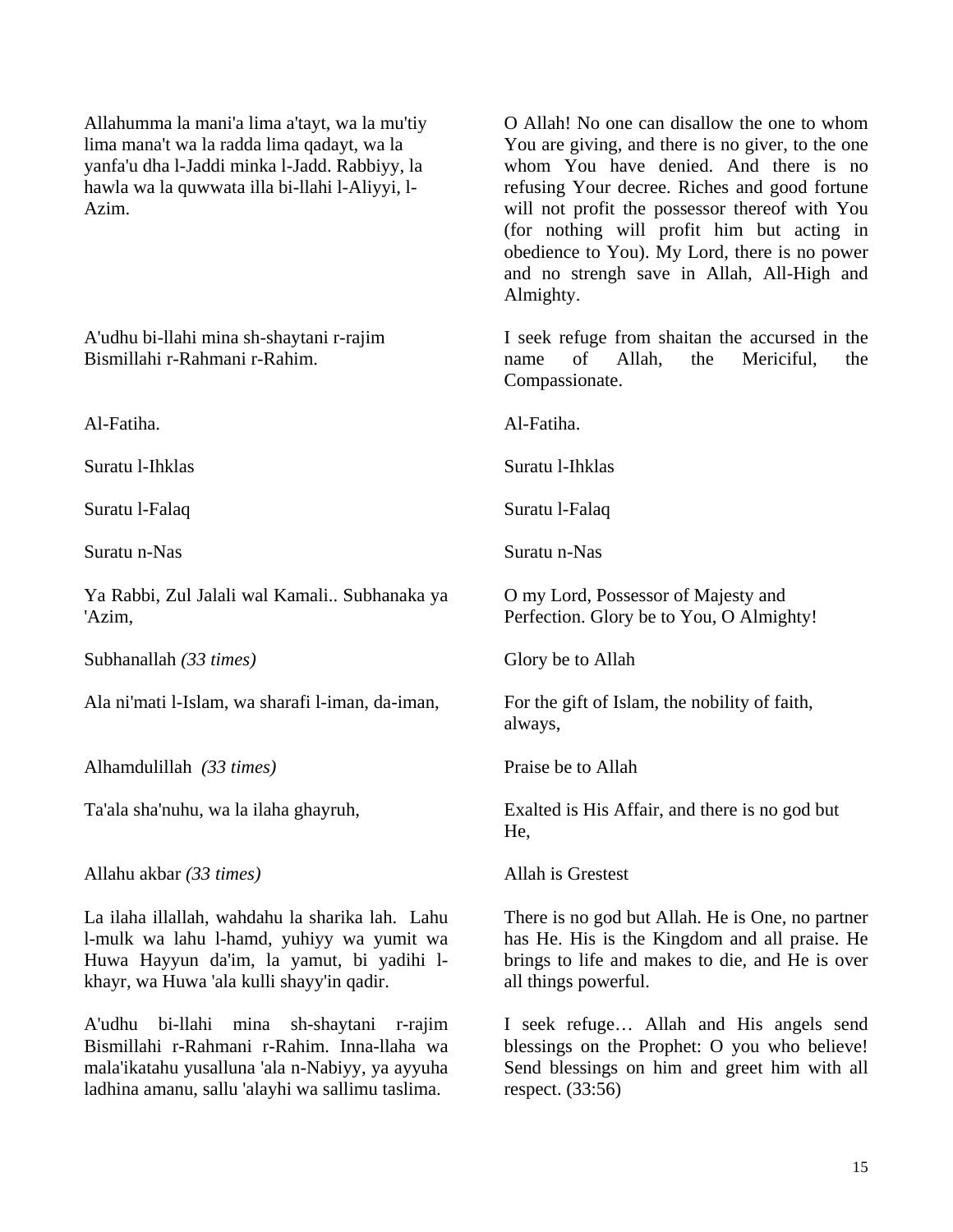*(3x:)* Allahumma salli 'ala Sayyidina Muhammadin wa 'ala ali Sayyidina Muhammad. Bi 'adadi kulli da'in wa dawa'in wa barik wa sallim 'alayhi wa 'alayhim kathira *(after the 3rd time)* ... kathiran kathira.

Fa'lam annahu*: (100x)* la ilaha illallah

*(10x)* Allahumma salli 'ala Muhammadin wa ala ali Muhammad wa sallim.

Salli, ya Rabbi, wa sallim 'ala jami'i l-anbiya'i wa l mursalin, wa 'ala ali kullin ajma'in, wa lhamdu li-llahi Rabbi l-'alamin.

'Ala ashrafi l-'alamina Sayyidina Muhammadini s-salawat (sws).

'Ala afdali l-'alamina Sayyidina Muhammadini s-salawat (sws)

'Ala akmali l-'alamina Sayyidina Muhammadini s-salawat (sws)

Salawatu-llahi ta 'ala wa mala'ikatihi wa anbiyya 'ihi wa rusulih, wa jami'i l-khalqihi 'ala Muhammadin wa ala 'ali Muhammad, 'alayhi wa 'alayhima s-salam wa rahmahtullahi ta'ala wa barakatuh, wa radiya-llahu tabaraka wa ta'ala 'an sadatina ashabi rasuli-llahi ajma'in, wa 'anit tabi 'ina bihim bi ihsan, wa 'ani l-'a'imati lmujtahidina l-madin, wa 'ani l-'ulama'i lmuttaqqin, wa 'ani l-awliya'i s-salihin, wa 'ammashayikhina fi t-tariqati n-Naqshbandiyyati l- 'Aliyya, qaddasa-llahu ta'ala arwahahumu zzakiyya, wa nawwara-llahu ta'ala adrihatahumu l-mubaraka, wa a'ada-llahu ta'ala 'alayna min barakatihim wa fuyudatihim da'iman wa lhamdu li-llahi rabbi l-'alamin

Al-Fatiha

O Allah! Upon Muhammad and the family of Muhammad be blessings, according to the number of every illness and cure. Bless and grant peace to him and them, many times… endlessly*.*

Know that: There is no god but Allah….

Blessings and peace be upon Muhammad and the family of Muhammad....

Blessings , O my Lord, and peace be upon all the prophets and Emissaries, and on the family of every one of them. Praise belongs to Allah, the Lord of the worlds

Upon the most noble of creatures, our Master Muhammad, be blessing (saw).

Upon the most preferred of creatures, our Master Muhammad, be blessing (saw).

Upon the most perfect of creatures, our Master Muhammad, be blessing (saw).

Blessings of Allah (Exalted is He!), of His angels, of His prophets, of His Emissaries, and of all creation be upon Muhammad and the family of Muhammad; may the peace and mercy of Allah (Exalted is He!) and His blessings be upon him and upon them. May Allah the Blessed and Most High be pleased with every one of our Masters, the Companions of the Emissary of Allah, and with those who followed them in exellence (ihsan). [May He be pleased] with the early masters of ijtihad, and with the pious scholars, and the righteous saints (awliya'). And with our Shaykhs in the exalted Naqshbandi tariqa; may Allah (Exalted is He!) sanctify their pure souls, and illuminate their blessed graves. May Allah (Exalted is He!) return to us of their blessings and overflowing bounty, always. Praise belongs to Allah, the Lord of the worlds… Al-Fatiha.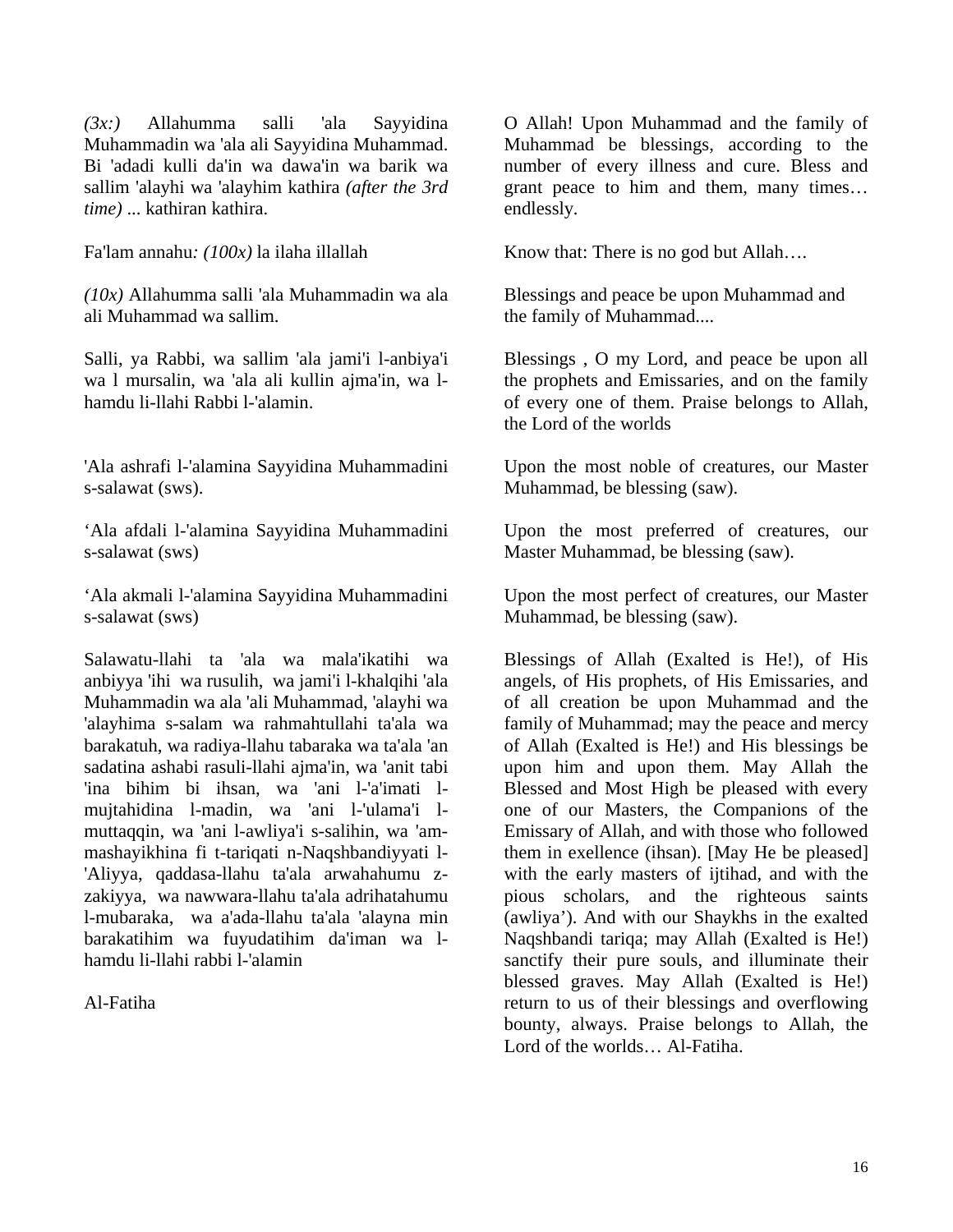Subhana Rabbi l-'Aliyyu, l-A'la, l-Wahhab*.* 

#### Du'a

A'udhu bi-llahi…Huwa-llahu l-ladhi la ilaha illa Hu, 'Alimu l-ghaybi wa shahada, Huwa r-Rahmanu r-Rahim. Huwa-llahu l-ladhi la ilaha illa Huwa, l-Maliku, l-Quddusu, s-Salamu, l-Mu'minu, l-Muhayminu, l'Azizu, l-Jabbaru, l-Mutakabbir. Subhana-llahi 'amma yushrikun. Huwa-llahu l-Khaliqu, l-Bari'u, l-Musawwir, lahu l-asma'u l-husna. Yusabihu lahu ma fi ssamawati wa l-ard, wa Huwa l-'Azizu, l-Hakim. Huwa l-Awwalu, wa l-Akhiru, wa z-Zahiru, wa l-Batin, wa Huwa bi kulli shayy'in 'alim. Sadaqa-Allahu l-'Azim. (59:22-24, 57:3)

Rabbana taqabbal minna, wa'fu anna, waghfirlana, wa-rhamna, wa tub'alayna, wa-sqina, wa-slih sha'nana wa sha'n l-Muslimin, fansurna 'ala qawmi l-mufsidin, bi hurmati man arsalta 'alayhi Suratu l-Fatiha.

*(3x:)* Ashhadu an la ilaha illallah, wa ashhadu anna Muhammadan 'abduhu wa rasuluh.

(100x:) Astaghfirullah

Astaghfiru-llah l-'Azim min kulli dhanbin wa ma'siyyatin wa min kulli ma yukhalifu dina l-Islam, ya arhama r-rahmin… al-Fatiha.

*Here recite Surat Ya Sin, Qur'an 36* 

*Ending with:* kullu shayy'in halikun illa Wajha, lahul Hukmu wa ilayhi turja'un. *28:88* 

Glory be to my Lord, All-High, Supreme, Most Munificent.

#### *(Here you make silent supplication)*

I seek refuge….. He is Allah; there is no god but He. He is the Knower of the Unseen and Visible; He is the All-Merciful, the All-Compassionate. He is Allah; there is no god but He. He is the King, the All-Holy, the All-Peacable, the All-Faithful, the All-Preserver, the All-Mighty, the All-Compeller, the All-Sublime. Glory be to Allah, above what they associate! He is Allah, the Creator, the Maker, the Shaper. To Him belong the Names Most Beautiful. All that is in the heavens and the earth magnifies Him; He is the All-Mighty, the All-Wise… He is the First and the Last, the Outward and the Inward; He has knowledge of everything

O our Lord! Accept (this) from us and absolve us. Forgive us and have mercy on us. Accept our repentance and guide us. Quench (our thirst), and improve our condition and the condition of the Mulims. Give us victory over the corrupters, by the sanctity of the one to whom You revealed the Surat al-Fatiha.

 $(3x)$ : I bear witness that there is no god but Allah and Muhammad is His Servant and Messenger

*(100x):* I ask Allah's forgiveness

I ask Allah's forgiveness for every sin and disobedience and from all that opposes the religion of Islam. O Most Merciful. Al-Fatiha.

*Read Sura Ya Sin, Qu'ran 36,* 

*ending with:* All things perish except His Face. His is the Judgement, and unto Him you shall be returned *(28:88)*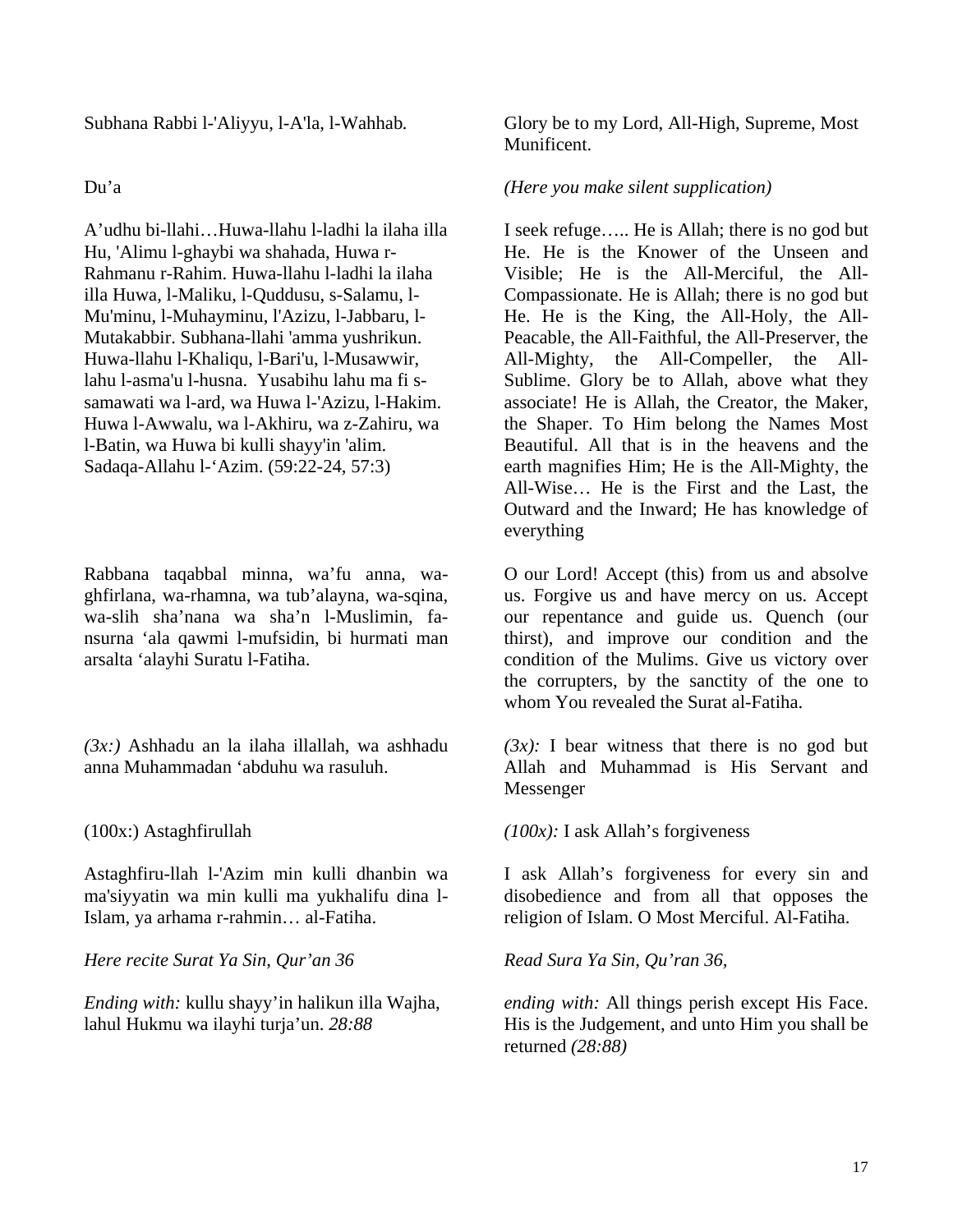## **Asma'ul Husna**

A'udhu bi-llahi minash Shaitan ir Rajim, Bismillahi r-Rahmani r-Rahim.

Huwa-llahu l-ladhi la ilaha illa Hu. 'Alimu l ghaybi wa shahada, Huwa r-Rahmanu, r-Rahimu, (Jalla Jallaluhu),

al-Maliku, l-Quddusu, s-Salamu, l-Mu'minu, l-Muhayminu, l-'Azizu, l-Jabbaru, l-Mutakabbir (Jalla Jallaluhu),

al-Khaliqu, l-Bari'u, l-Musawwiru, l-Ghaffaru, l-Qahharu, l-Wahhabu, l-Razzaqu, l-Fattahu, l- 'Alim (Jalla Jallaluhu),

al-Qabidu, l-Basitu, l-Khafidu, r-Rafi'u, l-Mu'izzu, l-Mudhilu, s-Sami'u, l-Basir, (Jalla Jallaluhu),

al-Hakamu, l-'Adlu, l-Latifu, l-Khabiru, l-Halimu, l-'Azimu, l-Ghafuru, sh-Shakuru, l- 'Aliyyu, l-Kabir, (Jalla Jallaluhu),

al-Hafizu, l-Muqitu, l-Hasibu, l-Jalilu, l-Karimu, r-Raqibu, l-Mujibu, l-Wasi'u, l-Hakimu, l-Wadudu, l-Majid, (Jalla Jallaluhu),

al-Ba'ithu, sh-Shahidu, l-Haqqu, l-Wakilu, l-Qawiyyu, l-Matinu, l-Waliyyu, l-Hamidu, l-Muhsiyu, l-Mubdi'u, l-Mu'idu, l-Muhiyyu, l-Muminu, l-Hayyu, l-Qayyumu, (Jalla Jallaluhu), I seek refuge from Shaitan the Accursed In the name of Allah, All-Merciful, All-Compassionate

He is Allah; there is no god but He. He is the Knower of the Unseen and Visible; He is the All-Merciful, the All-Compassionate, (May He be Glorified and Exalted).

The King, the All-Holy, the All-Peacable, the All-Faithful, the All-Preserver, the All-Mighty, the All-Compeller, the All-Sublime, (May He be Glorified and Exalted).

The Creator, the Maker, the Shaper, the All-Forgiver, the Dominator, the All-Bounteous, the All-Provider, the Opener, the Omniscient, (May He be Glorified and Exalted).

The Contracter, the Expander, the Abaser, the Exalter, the Raiser (to Honour), the Humiliater, the All-Hearing, the All-Seing, (May He be Glorified and Exalted).

The Supreme Arbiter, the Just, the Subtle, the All-Cognizant, the All-Forbearing, the Greatest, the Most Forgiving, the Rewarder, the Most High, the Grand, (May He be Glorified and Exalted).

The Preserver, the Nourisher, the Sole Reliance, the Sublime, the Generous, the Ever-Watchful, the Responder, the Limitless, the All-Wise, the Loving, the Glorious, (May He be Glorified and Exalted).

The Resurrector, the Witness, the Ultime Truth, the Trustee, the Strong, the Firm, the Patron, the Praiseworthy, the Reckoner, the Originator, the Restorer, the Granter of Life, the Bringer of Death, the Ever-Living, the Self-Subsisting, (May He be Glorified and Exalted).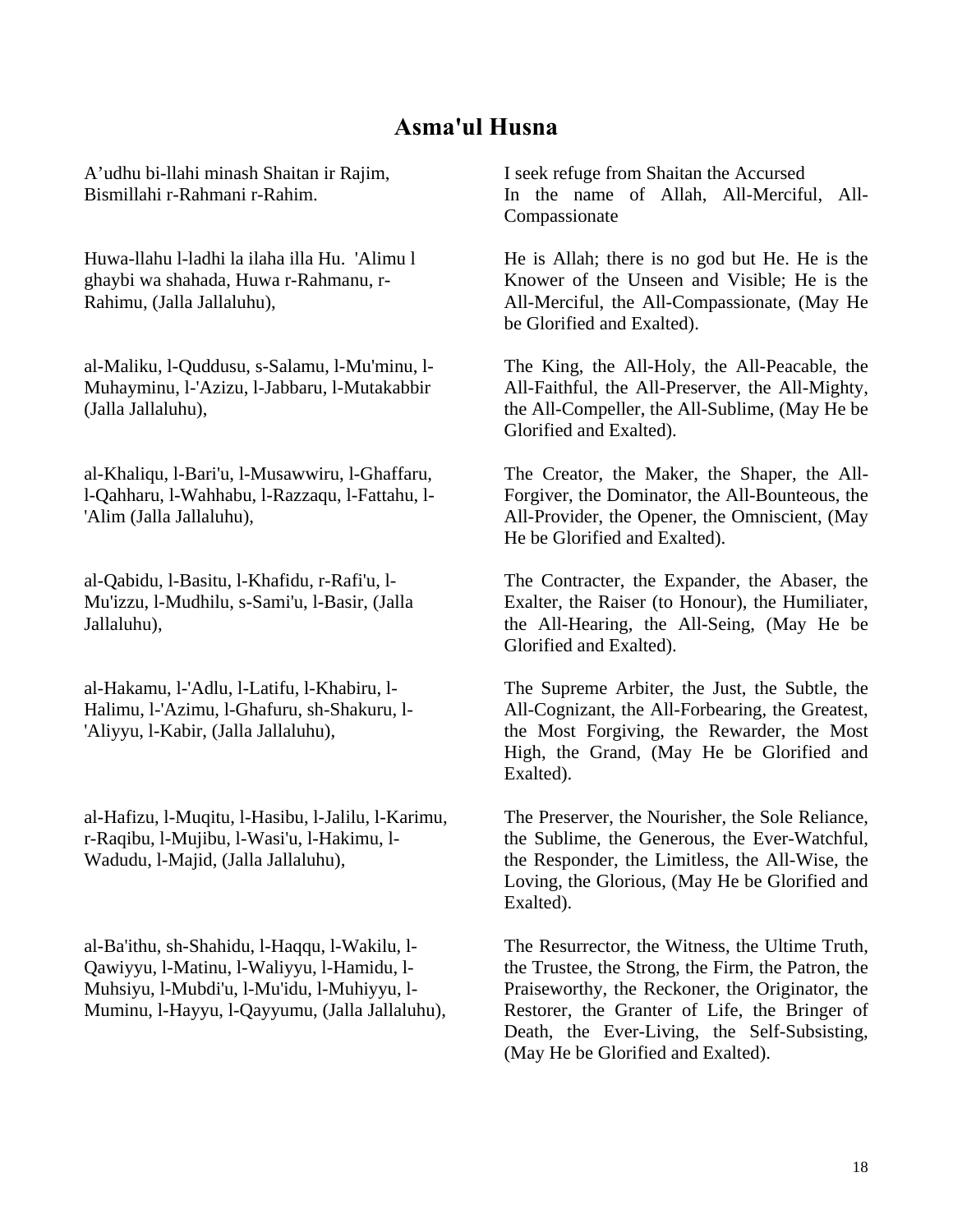al-Wajidu, l-Majidu, l-Wahidu, l-Ahadu, s-Samadu, l-Qadiru, l-Muqtadir, (Jalla Jallaluhu),

al-Muqaddimu, l-Mu'akhiru, l-Awwalu, l-Akhiru, z-Zahiru, l-Batinu, l-Waliyyu, l-Mut'alu, l-Barru, t-Tawwab, (Jalla Jallaluhu),

al-Muntaqimu, l-'Afuwwu, r-Ra'ufu, l-Maliku lmulla, dhu l-Jalali wa l-Ikram, (Jalla Jallaluhu),

al-Muqsitu, l-Jami'u, l-Ghaniyyu, l-Mughniyyu, l-Mu'tiyyu, l-Mani'u, d-Darru, l-Nafi'u, n-Nur, (Jalla Jallaluhu),

al-Hadiyu, l-Badi'u, l-Baqiyu, l-Warithu, r-Rashidu, s-Sabbur.

Jalla Jallaluhu Jalat azmatahu wa la ilaha ghayruhu ladhi lam yalid wa lam yulad wa lam yakun lahu kufuwan ahad.

The Founder Who has no needs, the Glorified, the Unique, the One, the Eternally Besought, the All-Powerful, the Bestower of Power, (May He be Glorified and Exalted).

The Advancer, the Retarder, the First, the Last, the Manifest, the Hidden, the One Who has Change Over All, the Highly Exalted, the Beneficent, the Accepter of Repentance, (May He be Glorified and Exalted).

The Avanger, the Eraser of Sin, the Most Compassionate, Lord of All Dominion, Possessor of Majesty and Bounty, (May He be Glorified and Exalted).

The Upholder of Equity, the Gatherer, the All-Wealthy, the Enricher, the Giver, the Denier, the Creator of Harm, the Creator of Good, the Light, (May He be Glorified and Exalted).

The Guider, the Originator, the Everlasting, the Inheritor, the Guide, the Patient,

May He be Glorified and Exalted. His Greatness has become manifest, and there is no god but He, Who has not begotten and has not been begotten, and equal to Him is not any one.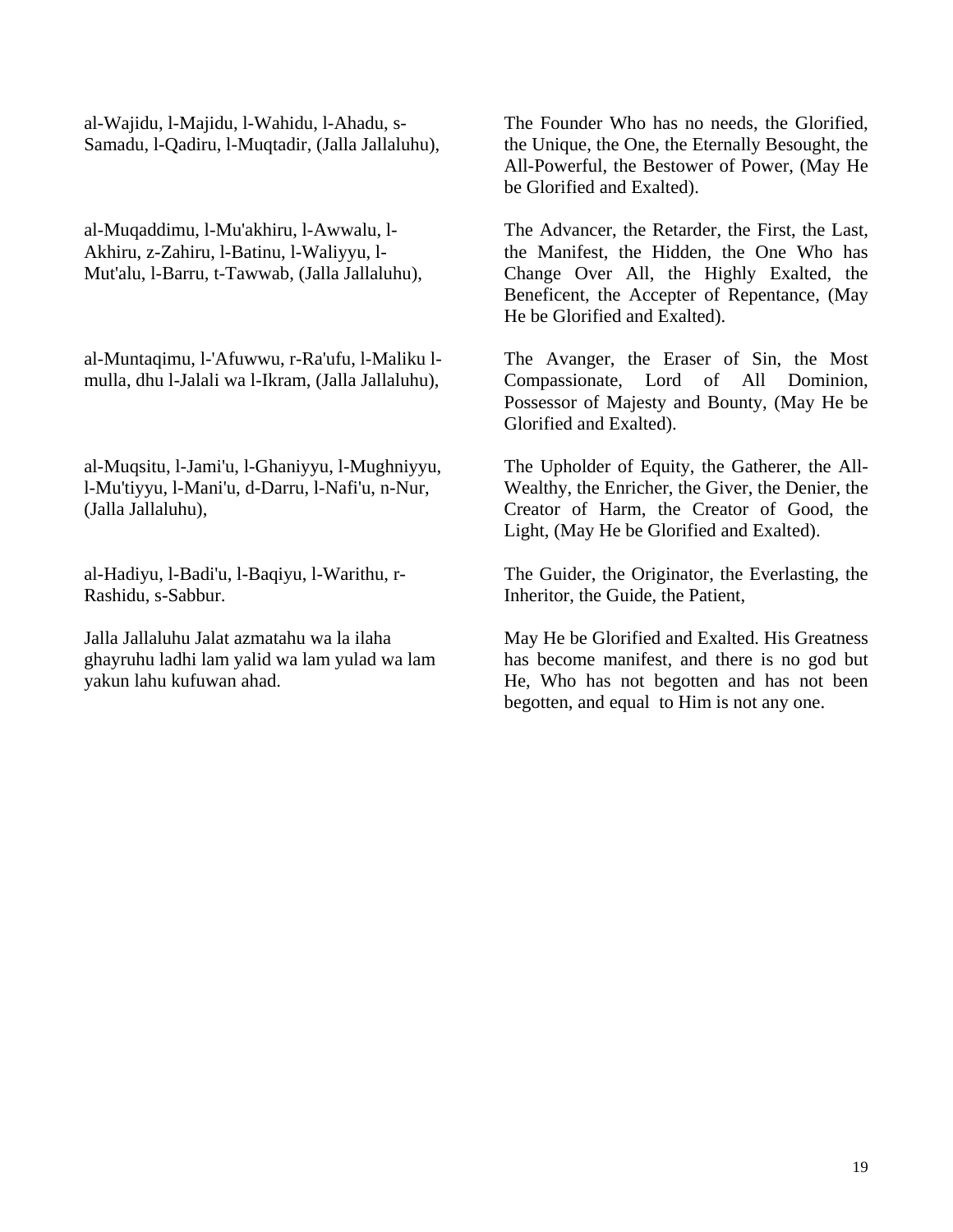*(3x):* Ya Ahad, Ya Samad, salli 'ala Muhammad

*(11x):* Suratu l-Ihklas

Suratu l-Falaq

Suratu n-Nas

*(10x):* La ilaha illallah Muhammadun rasulullah, salla-llahu ta'ala 'alayhi wa 'ala alihi wa sahbihi wa sallim.

*(10x):* Allahumma salli 'ala Muhammadin wa 'ala ali Muhammadin wa sallim ...

Salli, ya Rabbi, wa sallim 'ala jami'i l-anbiyya'i wa l-mursalin, wa ali kullin ajma'in wa l-hamdu li-llahi Rabbi l-'alamin.

Ila sharifi Nabi Mustafa Rasulillah (saw) wa alihi wa sahbihil kiram, wa ila mashayakina fit-Tariqatin Naksi'bendiyyatil 'Aliyya, Khasatan ila Ruhi, Imam it-Tarika, wa Ghaus il-Khalika Khwaja Shah Naks'ibendi Muhammadin il-Uwwaysi il-Bukhari, Sultan ul-Awliya Shaykh Abdullah al-Faiz ad-Daghistani, Sultan ul-Awliya, Qiblat ul-Islam, Sahib uz-Zaman Shah Sultan Maulana Muhammad Nazim Adil Al-Hakkani, Abdul Khaliq Ghujduwani, Khatma Khwajagan, wa ila sa'iri sadatina wa siddiqin. Al-Fatiha.

*(3 times:)* O One! O Eternally Besought! Bless Muhammad*…* 

*(11 times):* Suratu l-Ihklas

Suratu l-Falaq

Suratu n-Nas

*(10x):* There is no god but Allah. Muhammad is the Messenger of Allah, blessings and peace of Allah (Exalted is He!) be upon him, his family, and his Companions

*(10x):* Allah's blessings and peace be upon Muhammad and upon his family

Bless, O my Lord, and give peace to all the Prophets and Emissaries, and to each one of them. Praise be to Allah, Lord of the worlds.

Honour be to the Chosen Prophet, Messenger of Allah (saw), and his family, and his noble Companions, and to the Shaykhs of the Most Distinguished Naks'ibendi Tarikat, Khasatan ila Ruhi, Imam it-Tarika, wa Ghaus il-Khalika Khwaja Shah Naks'ibendi Muhammadin il-Uwwaysi il-Bukhari, Sultan ul-Awliya Shaykh Abdullah al-Faiz ad-Daghistani, Sultan ul-Awliya, Qiblat ul-Islam, Sahib uz-Zaman Shah Sultan Maulana Muhammad Nazim Adil Al-Hakkani, Abdul Khaliq Ghujduwani, Khatma Khwajagan, and to all our masters and the righteous ones… Al-Fatiha.

Note: it is recommended to sit until Ishrak (sunrise) after which time you may pray 2 raka'ats Salatul Ishrak.

Salatud Duha consists of 4 or 8 raka'ats that are ideally prayed 2 hours before Zuhr enters, but if you expect to be unable to do this, you may offer them immediately after Ishrak.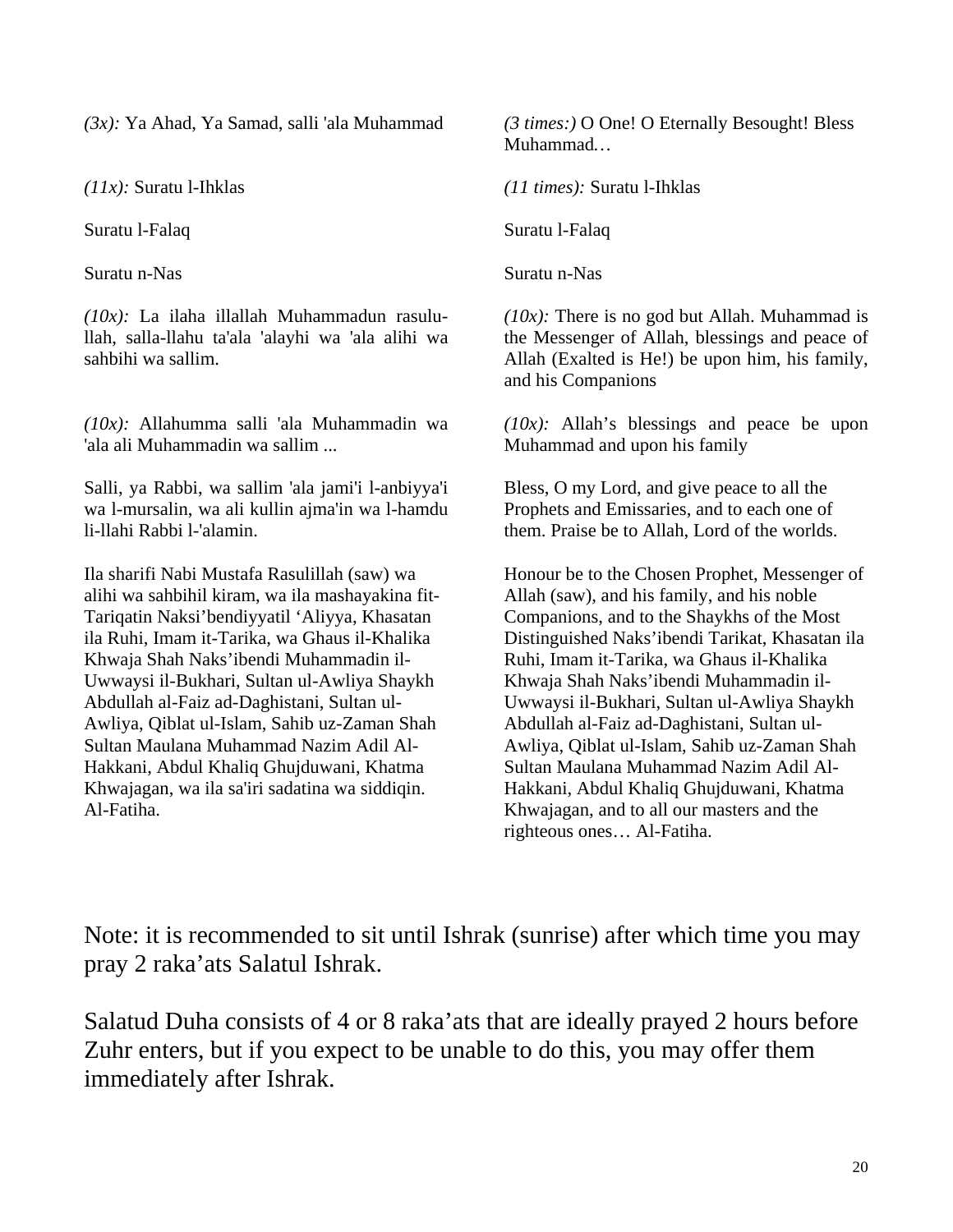Adhan

#### **4 raka'ats Salatus Sunnat**

(3x): Ikhlas

Subhana Rabbika Rabbil 'izzati 'amma yasifun, wa salamun 'alal mursalin walhamdulillahi Rabbil 'Alamin.

Ila sharifi Nabi Mustafa Rasulillah (saw) wa alihi wa sahbihil kiram, wa ila mashayakina fit-Tariqatin Naksi'bendiyyatil 'Aliyya, Khasatan ila Ruhi, Imam it-Tarika, wa Ghaus il-Khalika Khwaja Shah Naks'ibendi Muhammadin il-Uwwaysi il-Bukhari, Sultan ul-Awliya Shaykh Abdullah al-Faiz ad-Daghistani, Sultan ul-Awliya, Qiblat ul-Islam, Sahib uz-Zaman Shah Sultan Maulana Muhammad Nazim Adil Al-Hakkani, Abdul Khaliq Ghujduwani, Khatma Khwajagan, wa ila sa'iri sadatina wa siddiqin. Al-Fatiha.

Qamat

#### **4 Raka'ats Fard (Salatuz Zuhr)**

La ilaha illallah, La ilaha illallah, La ilaha illallah, Muhammadun Rasulullah.

Astaghfirullah, Astaghfirullah, Astaghfirullah al-'Azim al-lazi. La ilaha illallah, wahdahu la sharika lah, lahul mulk wa lahul hamd, wa Huwa 'ala kulli shay'in qadir.

Sam'ina wa ata'na, ghufranaka Rabbana wa ilayka l-masir.

Glory be to the Lord, the Lord of Power, above what they describe! And peace be upon the Emissaries. Praise belongs to Allah, the Lord of the Worlds.

Honour be to the Chosen Prophet, Messenger of Allah (saw), and his family, and his noble Companions, and to the Shaykhs of the Most Distinguished Naks'ibendi Tarikat, Khasatan ila Ruhi, Imam it-Tarika, wa Ghaus il-Khalika Khwaja Shah Naks'ibendi Muhammadin il-Uwwaysi il-Bukhari, Sultan ul-Awliya Shaykh Abdullah al-Faiz ad-Daghistani, Sultan ul-Awliya, Qiblat ul-Islam, Sahib uz-Zaman Shah Sultan Maulana Muhammad Nazim Adil Al-Hakkani, Abdul Khaliq Ghujduwani, Khatma Khwajagan, and to all our masters and the righteous ones… Al-Fatiha.

There is no god but Allah, There is no god but Allah, There is no god but Allah, Muhammad is the Messenger of Allah.

I ask forgiveness (3x) from Allah Almighty of whom there is no God but He. He is One, no partner has He. His is the Kingdom and His is all praise, and Hi is powerful over all things.

We have heard and we obey. Forgive us, our Lord, for it is to you we shall return.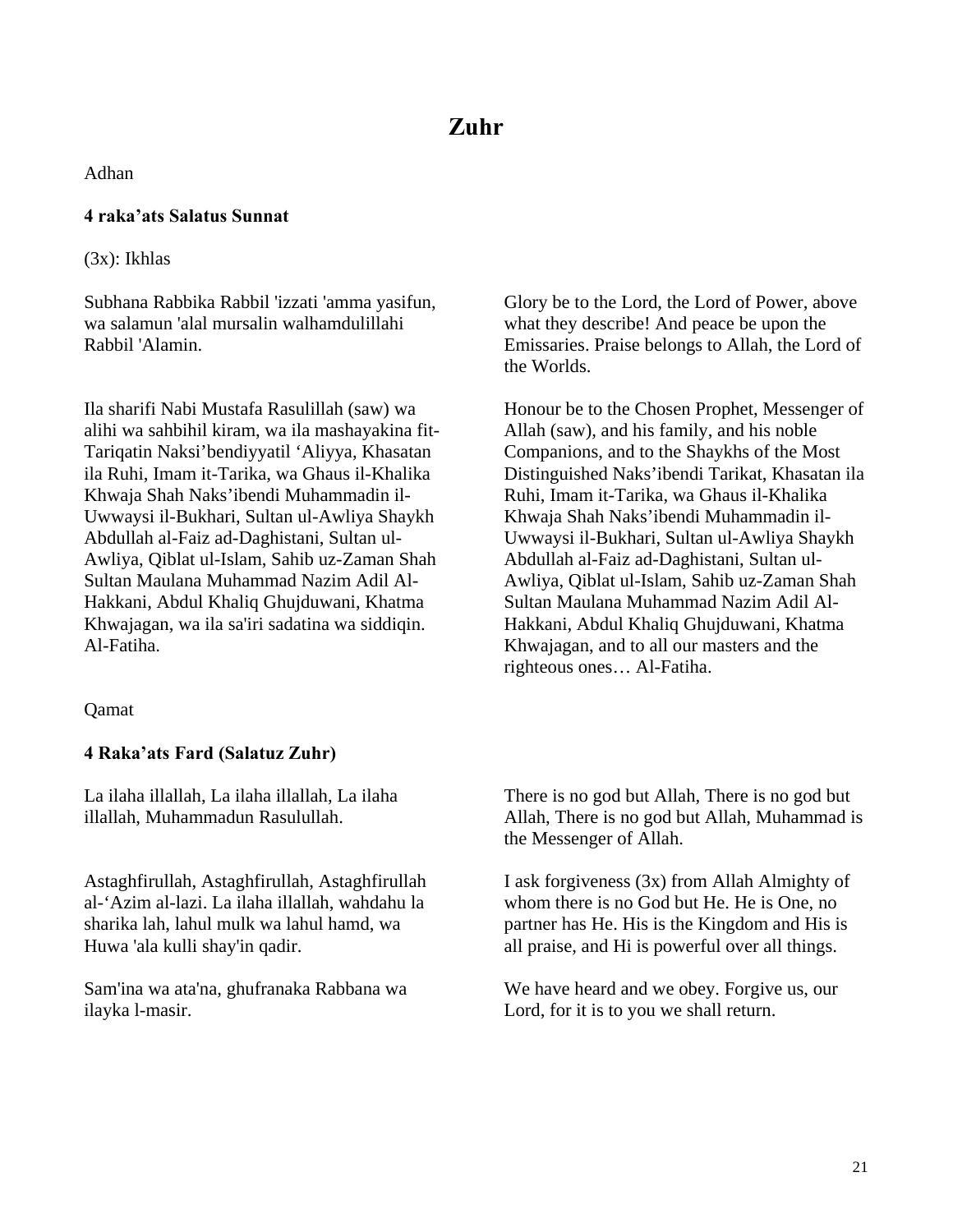#### **4 Raka'ats Sunnat**

'Ala Rasulina Sayyidina Maulana Muhammadin salawat (saw)

Astaghfirullah, Subhanallah, walhamdulillah wa la illaha illallah, wallahu akbar, wa la hawla wa la quwwata illa billahi l-'Aliyyi l-'Azim.

(*Ayatul Kursi and 3:18-19):* A'udhu billahi minash shaytan ir-rajim Bismillahir Rahman ir-Rahim. Wa ilahukum ilahun wahidun, la ilaha ilaha illa Huwa r-Rahmanu r-Rahim. Allahu la ilaha illa Huwa l-Hayyu l-Qayyum, la ta'khudhuhu sinatun wa la nawm, lahu ma fi ssamawati wa ma fi l-ard, man dha l-ladhi yashfa'u 'indahu illa bi idhnih, ya'lamu ma bayna aydihim wa ma khalfahum wa la yuhituna bi shayy'in min 'ilmihi illa bi ma sha', wasi'a Kursiyyuhu s-samawati wa l-ard, wa la ya'uduhu hifzuhuma, wa huwa l-'Aliyyu l- 'Azim.

Zul Jalali wal Kamali.. Subhanaka ya 'Azim,

subhanallah *(33 times)* 

Ala ni'mati l-Islam, wa sharafi l-iman, da-iman,

alhamdulillah *(33 times)* 

Ta'ala sha'nuhu, wa la ilaha ghayruh,

Allahu akbar *(33 times)* 

*.* 

La ilaha illallah, wahdahu la sharika lah. Lahu l-mulk wa lahu l-hamd, yuhiyy wa yumit wa Huwa 'ala kulli shayy'in qadir.

Blessings upon our Prophet (saw).

I ask Allah's forgiveness. Glory be to Allah! Praise be to Allah! There is no god but Allah and Allah is Greatest. There is no power and no strengh save in Allah, All-High and Almighty.

I seek refuge from shaitan the accursed in the name of Allah, the Mericiful, the Compassionate. Your God is One God; there is no God but He, the All-Merficul, the All-Compassionate. … Allah there is no god but He the Living, the Everlasting. Slumber seizes Him not, neither sleep: to Him belongs all that is in the heavens and the earth. Who is there that shall intercede with Him save by His leave? He knows what lies before them and what is behind them, and they comprehend not anything of His knowledge save such as He wills. His Throne comprises the heavens and the earth; the preserving of them oppresses Him not; He is the All-High, the Almighty

Possessor of Majesty and Prefection. Glory be to You, O Almighty!

Glory be to Allah *(33x)*

For the gift of Islam, the nobility of fzith, always,

Praise be to Allah *(33x)*

Exalted is His Affair, and there is no god but He,

Allah is Greatest *(33x)*

There is no god but Allah. He is One, no partner has He. His is the Kingdom and all praise. He brings to life and makes to die, and He is over all things powerful.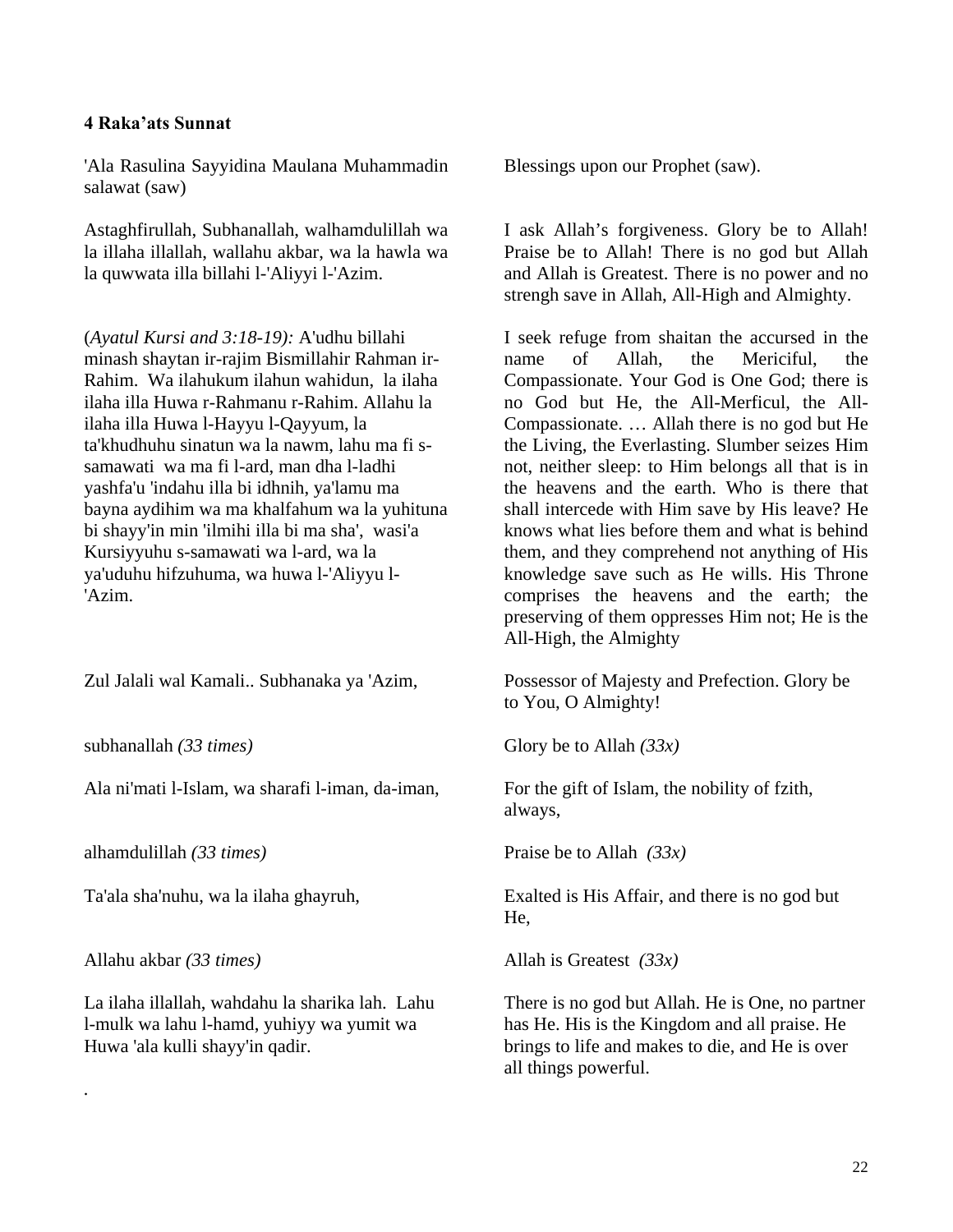#### Subhana Rabbi l-'Aliyyu, l-A'la, l-Wahhab

Du'a.

*(Here read* 

*Surat Al-Mulk, Qur'an 67, ending with:* Allahu ta'ala Rabbuna wa Rabbul-'alamin.

*OR* 

*Recite Amanar Rasul:)*

A'udhu billahi minash shaytan ir-rajim Bismillahir Rahman ir-Rahim.

Amanar Rasulu bima 'unzila 'ilayhi mir Rabbihi wal Mu'minun. Kulun 'amana billahi wa mala'ikatihi wa kutubihi wa rusulih. La nufariqu bayna 'ahadim mir rusulih. Wa qalu sami'na wa 'ata'na: Gufranaka Rabbana wa 'ilaykal masir. La yukallifullahu nafsan 'illa wus'aha. Laha ma kasabat wa 'alayha maktasabat. Rabbana la tu'akhizna 'in-nasina 'aw 'akhta'na. Rabbana wa la tahmil 'alayna 'isran kama hamal tahu 'alal-lazina min qablina. Rabbana wa la tuhamilna ma la taqaqata lana bih. Wa'fu'anna, wagfirlana, warhamna. 'Anta Mawlana fan surna 'alal qawmil Kafirin. *(2:285-286)*

Amana billahi, sadaq Allah ul-Azim.

Subhana Rabbika Rabbil 'izzati 'amma yasifun, wa salamun 'alal mursalin walhamdulillahi Rabbil 'Alamin.

Glory be to my Lord, All-High, Supreme, Most Munificent.

*(Here you make silent supplication)*

I seek refuge from shaitan the accursed, in the name of Allah Most Compassionate, Most Merciful.

The messenger believeth in that which hath been revealed unto him from his Lord and (so do) believers. Each one believeth in Allah and His angels and His scriptures and His messengers - We make no distinction between any of His messengers - and they say: We hear, and we obey. (Grant us) Thy forgiveness, our Lord. Unto Thee is the journeying. llah tasketh not a soul beyond its scope. For it (is only) that which it hath earned, and against it (only) that which it hath deserved. Our Lord! Condemn us not if we forget, or miss the mark! Our Lord! Lay not on us such a burden as thou didst lay on those before us! Our Lord! Impose not on us that which we have not the strength to bear! Pardon us, absolve us and have mercy on us, Thou, our Protector, and give us victory over the disbelieving folk.

We believe, Allah Almighty has spoken the truth.

Glory be to the Lord, the Lord of Power, above what they describe! And peace be upon the Emissaries. Praise belongs to Allah, the Lord of the Worlds.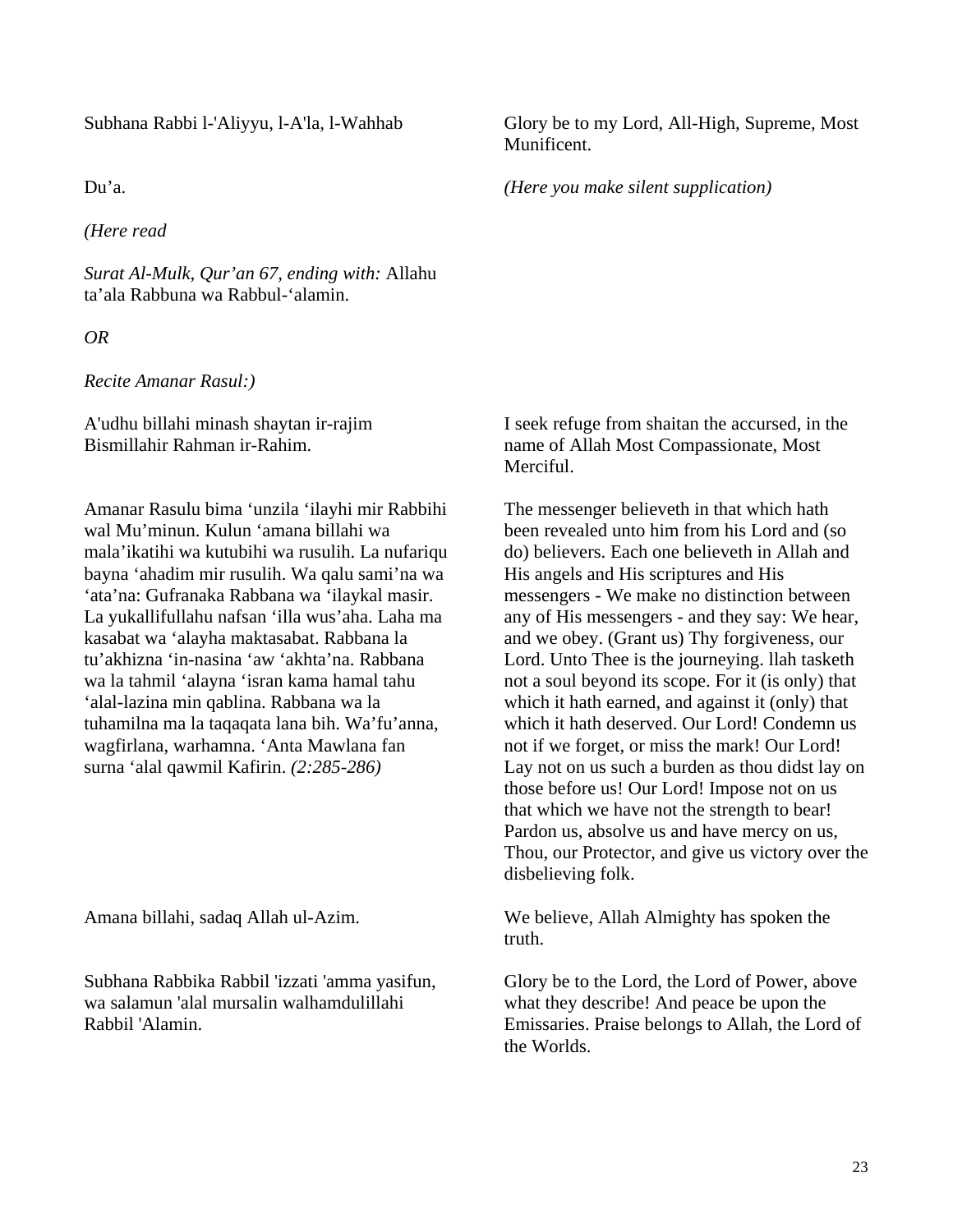Ila sharifi Nabi Mustafa Rasulillah (saw) wa alihi wa sahbihil kiram, wa ila mashayakina fit-Tariqatin Naksi'bendiyyatil 'Aliyya, Khasatan ila Ruhi, Imam it-Tarika, wa Ghaus il-Khalika Khwaja Shah Naks'ibendi Muhammadin il-Uwwaysi il-Bukhari, Sultan ul-Awliya Shaykh Abdullah al-Faiz ad-Daghistani, Sultan ul-Awliya, Qiblat ul-Islam, Sahib uz-Zaman Shah Sultan Maulana Muhammad Nazim Adil Al-Hakkani, Abdul Khaliq Ghujduwani, Khatma Khwajagan, wa ila sa'iri sadatina wa siddiqin.

#### Al-Fatiha.

Rabbana taqabbal minna, wa'fu anna, waghfirlana, wa-rhamna, wa tub'alayna, wa-sqina, wa-slih sha'nana wa sha'n l-Muslimin, fansurna 'ala qawmi l-mufsidin, bi hurmati man arsalta 'alayhi Surat..

Al-Fatiha.

Honour be to the Chosen Prophet, Messenger of Allah (saw), and his family, and his noble Companions, and to the Shaykhs of the Most Distinguished Naks'ibendi Tarikat, Khasatan ila Ruhi, Imam it-Tarika, wa Ghaus il-Khalika Khwaja Shah Naks'ibendi Muhammadin il-Uwwaysi il-Bukhari, Sultan ul-Awliya Shaykh Abdullah al-Faiz ad-Daghistani, Sultan ul-Awliya, Qiblat ul-Islam, Sahib uz-Zaman Shah Sultan Maulana Muhammad Nazim Adil Al-Hakkani, Abdul Khaliq Ghujduwani, Khatma Khwajagan, and to all our masters and the righteous ones

#### Al-Fatiha

O our Lord! Accept (this) from us and absolve us. Forgive us and have mercy on us. Accept our repentance and guide us. Quench (our thirst), and improve our condition and the condition of the Mulims. Give us victory over the corrupters, by the sanctity of the one to whom You revealed the Surat

Al-Fatiha.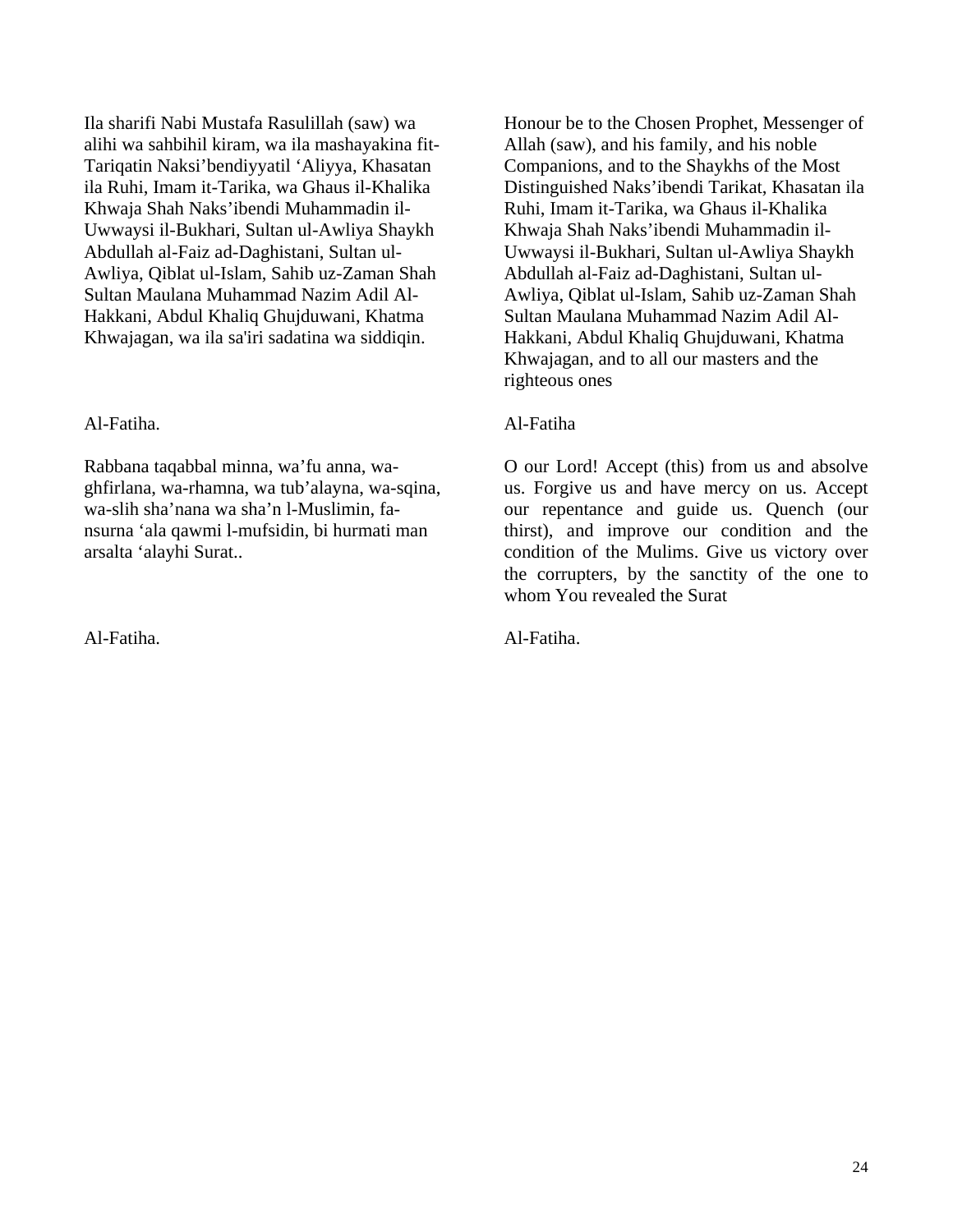Adhan

#### **4 raka'ats Salatus Sunnat**

*(3x):* Ikhlas

Subhana Rabbika Rabbil 'izzati 'amma yasifun, wa salamun 'alal mursalin walhamdulillahi Rabbil 'Alamin.

Ila sharifi Nabi Mustafa Rasulillah (saw) wa alihi wa sahbihil kiram, wa ila mashayakina fit-Tariqatin Naksi'bendiyyatil 'Aliyya, Khasatan ila Ruhi, Imam it-Tarika, wa Ghaus il-Khalika Khwaja Shah Naks'ibendi Muhammadin il-Uwwaysi il-Bukhari, Sultan ul-Awliya Shaykh Abdullah al-Faiz ad-Daghistani, Sultan ul-Awliya, Qiblat ul-Islam, Sahib uz-Zaman Shah Sultan Maulana Muhammad Nazim Adil Al-Hakkani, Abdul Khaliq Ghujduwani, Khatma Khwajagan, wa ila sa'iri sadatina wa siddiqin. Al-Fatiha.

#### Qamat

#### **4 Raka'ats Fard (Salatul 'Asr)**

La ilaha illallah, La ilaha illallah, La ilaha illallah, Muhammadun Rasulullah.

Astaghfirullah, Astaghfirullah, Astaghfirullah al-'Azim al-lazi. La ilaha illallah, wahdahu la sharika lah, lahul mulk wa lahul hamd, wa Huwa 'ala kulli shay'in qadir.

Sam'ina wa ata'na, ghufranaka Rabbana wa ilayka l-masir.

Glory be to the Lord, the Lord of Power, above what they describe! And peace be upon the Emissaries. Praise belongs to Allah, the Lord of the Worlds.

Honour be to the Chosen Prophet, Messenger of Allah (saw), and his family, and his noble Companions, and to the Shaykhs of the Most Distinguished Naks'ibendi Tarikat, Khasatan ila Ruhi, Imam it-Tarika, wa Ghaus il-Khalika Khwaja Shah Naks'ibendi Muhammadin il-Uwwaysi il-Bukhari, Sultan ul-Awliya Shaykh Abdullah al-Faiz ad-Daghistani, Sultan ul-Awliya, Qiblat ul-Islam, Sahib uz-Zaman Shah Sultan Maulana Muhammad Nazim Adil Al-Hakkani, Abdul Khaliq Ghujduwani, Khatma Khwajagan, and to all our masters and the righteous ones… Al-Fatiha.

There is no god but Allah, There is no god but Allah, There is no god but Allah, Muhammad is the Messenger of Allah.

I ask forgiveness (3x) from Allah Almighty of whom there is no God but He. He is One, no partner has He. His is the Kingdom and His is all praise, and Hi is powerful over all things.

We have heard and we obey. Forgive us, our Lord, for it is to you we shall return.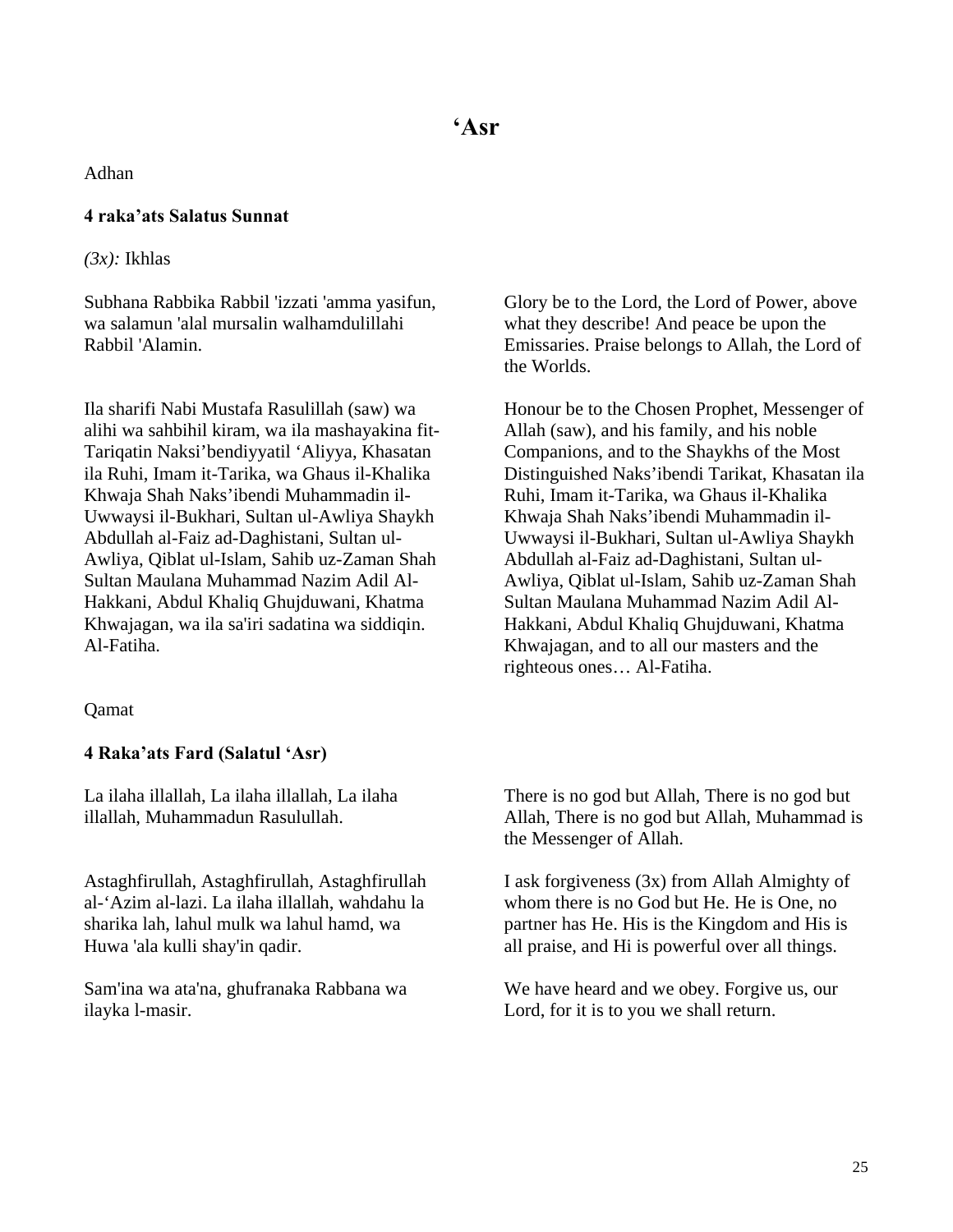'Ala Rasulina Sayyidina Maulana Muhammadin salawat (saw)

Astaghfirullah, Subhanallah, walhamdulillah wa la illaha illallah, wallahu akbar, wa la hawla wa la quwwata illa billahi l-'Aliyyi l-'Azim.

(*Ayatul Kursi and 3:18-19):* A'udhu billahi minash shaytan ir-rajim Bismillahir Rahman ir-Rahim. Wa ilahukum ilahun wahidun, la ilaha ilaha illa Huwa r-Rahmanu r-Rahim. Allahu la ilaha illa Huwa l-Hayyu l-Qayyum, la ta'khudhuhu sinatun wa la nawm, lahu ma fi ssamawati wa ma fi l-ard, man dha l-ladhi yashfa'u 'indahu illa bi idhnih, ya'lamu ma bayna aydihim wa ma khalfahum wa la yuhituna bi shayy'in min 'ilmihi illa bi ma sha', wasi'a Kursiyyuhu s-samawati wa l-ard, wa la ya'uduhu hifzuhuma, wa huwa l-'Aliyyu l- 'Azim.

Zul Jalali wal Kamali.. Subhanaka ya 'Azim,

Subhanallah *(33 times)* 

Ala ni'mati l-Islam, wa sharafi l-iman, da-iman,

Alhamdulillah *(33 times)* 

Ta'ala sha'nuhu, wa la ilaha ghayruh,

Allahu akbar *(33 times)* 

*.* 

La ilaha illallah, wahdahu la sharika lah. Lahu l-mulk wa lahu l-hamd, yuhiyy wa yumit wa Huwa 'ala kulli shayy'in qadir.

Blessings upon our Prophet (saw).

I ask Allah's forgiveness. Glory be to Allah! Praise be to Allah! There is no god but Allah and Allah is Greatest. There is no power and no strengh save in Allah, All-High and Almighty.

I seek refuge from shaitan the accursed in the name of Allah, the Mericiful, the Compassionate. Your God is One God; there is no God but He, the All-Merficul, the All-Compassionate. … Allah there is no god but He the Living, the Everlasting. Slumber seizes Him not, neither sleep: to Him belongs all that is in the heavens and the earth. Who is there that shall intercede with Him save by His leave? He knows what lies before them and what is behind them, and they comprehend not anything of His knowledge save such as He wills. His Throne comprises the heavens and the earth; the preserving of them oppresses Him not; He is the All-High, the Almighty

Possessor of Majesty and Prefection. Glory be to You, O Almighty!

Glory be to Allah *(33x)*

For the gift of Islam, the nobility of fzith, always,

Praise be to Allah *(33x)*

Exalted is His Affair, and there is no god but He,

Allah is Greatest *(33x)*

There is no god but Allah. He is One, no partner has He. His is the Kingdom and all praise. He brings to life and makes to die, and He is over all things powerful.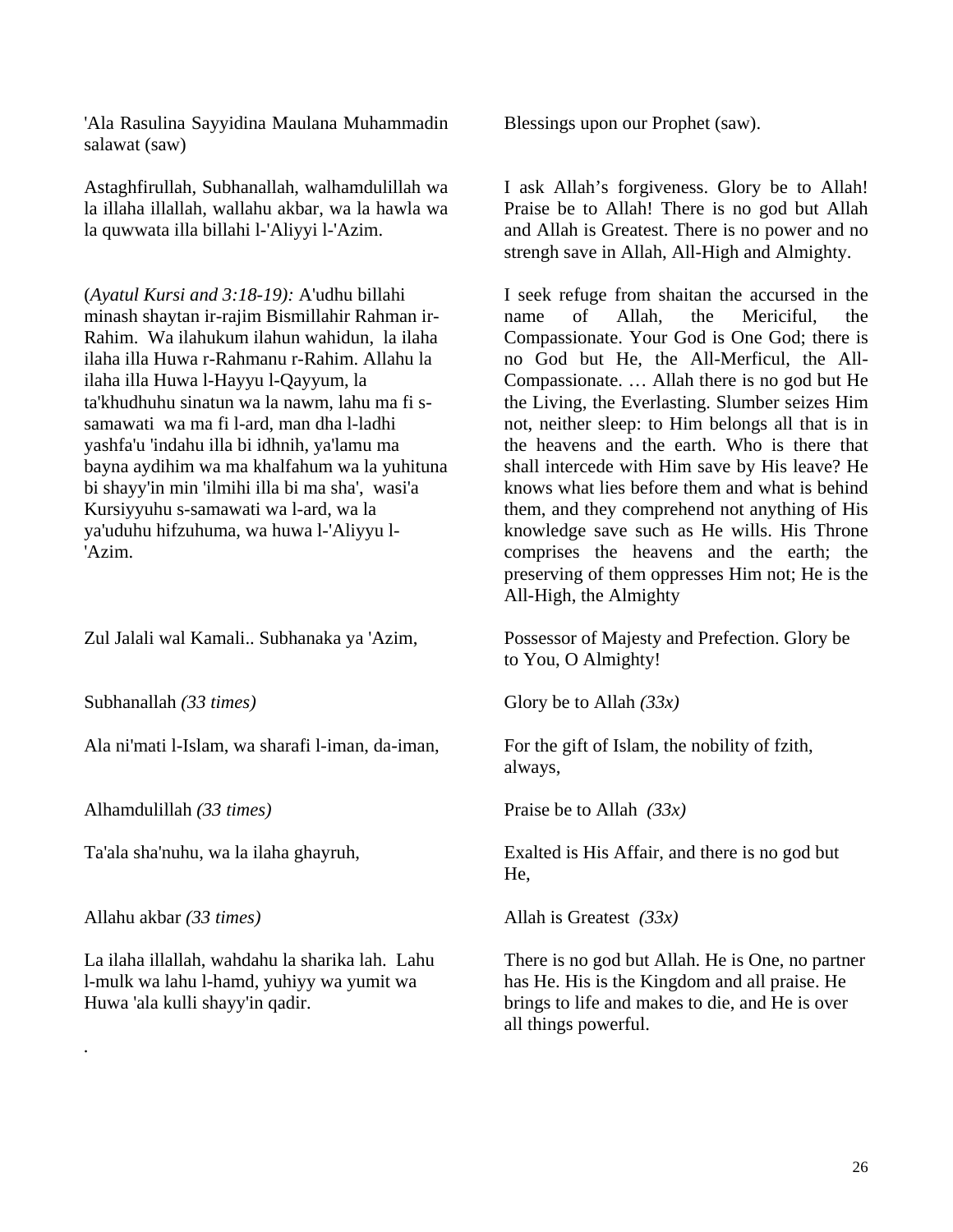Subhana Rabbi l-'Aliyyu, l-A'la, l-Wahhab

Du'a.

*(Here read* 

*Surat An-Naba', Qur'an 78, followed by 89:24-30, and ending with:* Razzaqan-Allah, ya Allah. Sadaw Allahul 'Azim.

*OR* 

*Recite Amanar Rasul:)*

A'udhu billahi minash shaytan ir-rajim Bismillahir Rahman ir-Rahim.

Amanar Rasulu bima 'unzila 'ilayhi mir Rabbihi wal Mu'minun. Kulun 'amana billahi wa mala'ikatihi wa kutubihi wa rusulih. La nufariqu bayna 'ahadim mir rusulih. Wa qalu sami'na wa 'ata'na: Gufranaka Rabbana wa 'ilaykal masir. La yukallifullahu nafsan 'illa wus'aha. Laha ma kasabat wa 'alayha maktasabat. Rabbana la tu'akhizna 'in-nasina 'aw 'akhta'na. Rabbana wa la tahmil 'alayna 'isran kama hamal tahu 'alal-lazina min qablina. Rabbana wa la tuhamilna ma la taqaqata lana bih. Wa'fu'anna, wagfirlana, warhamna. 'Anta Mawlana fan surna 'alal qawmil Kafirin. *(2:285-286)*

Amana billahi, sadaq Allah ul-Azim.

Subhana Rabbika Rabbil 'izzati 'amma yasifun, wa salamun 'alal mursalin walhamdulillahi Rabbil 'Alamin.

Glory be to my Lord, All-High, Supreme, Most Munificent.

*(Here you make silent supplication)*

I seek refuge from shaitan the accursed, in the name of Allah Most Compassionate, Most Merciful.

The messenger believeth in that which hath been revealed unto him from his Lord and (so do) believers. Each one believeth in Allah and His angels and His scriptures and His messengers - We make no distinction between any of His messengers - and they say: We hear, and we obey. (Grant us) Thy forgiveness, our Lord. Unto Thee is the journeying. llah tasketh not a soul beyond its scope. For it (is only) that which it hath earned, and against it (only) that which it hath deserved. Our Lord! Condemn us not if we forget, or miss the mark! Our Lord! Lay not on us such a burden as thou didst lay on those before us! Our Lord! Impose not on us that which we have not the strength to bear! Pardon us, absolve us and have mercy on us, Thou, our Protector, and give us victory over the disbelieving folk.

We believe, Allah Almighty has spoken the truth.

Glory be to the Lord, the Lord of Power, above what they describe! And peace be upon the Emissaries. Praise belongs to Allah, the Lord of the Worlds.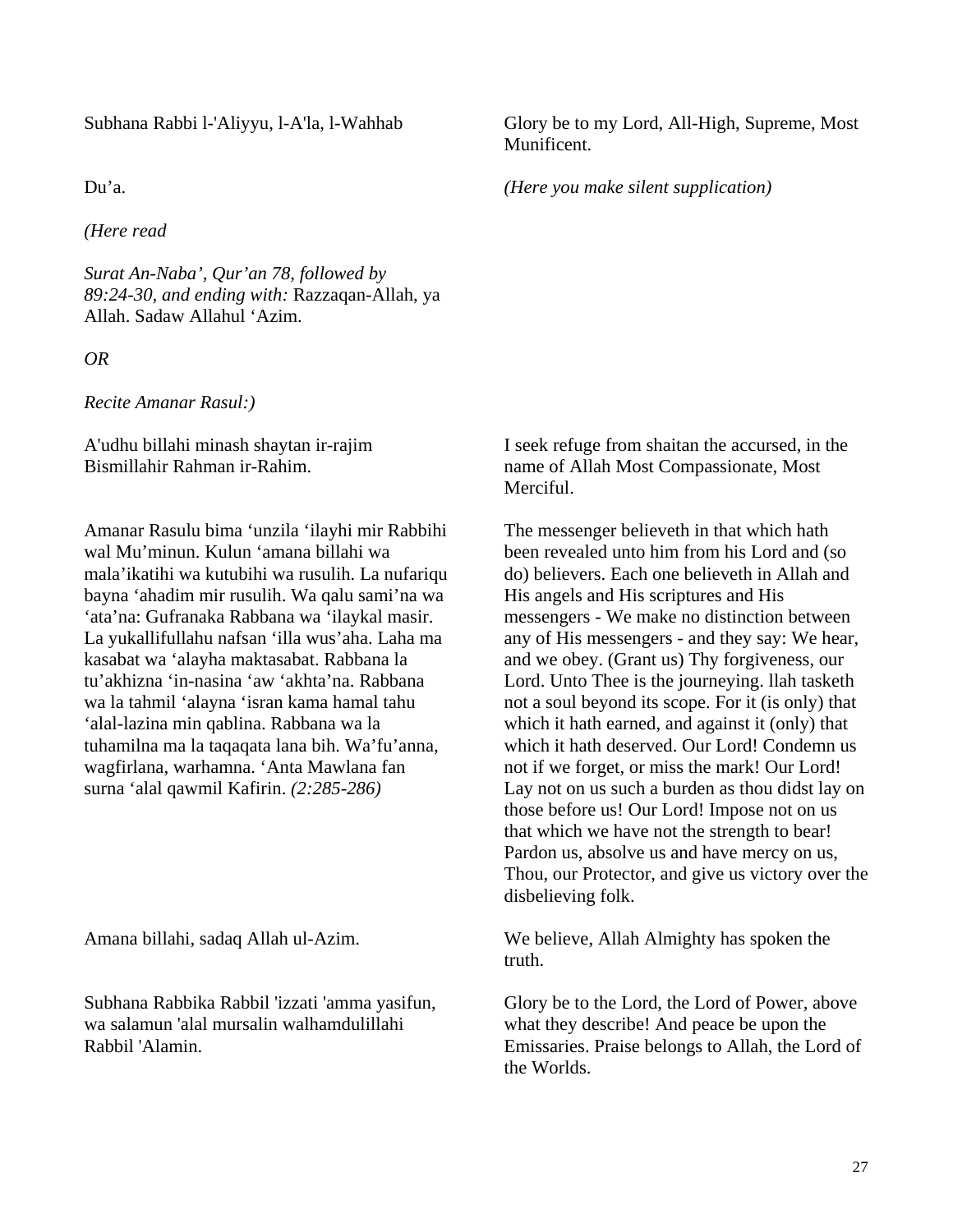Ila sharifi Nabi Mustafa Rasulillah (saw) wa alihi wa sahbihil kiram, wa ila mashayakina fit-Tariqatin Naksi'bendiyyatil 'Aliyya, Khasatan ila Ruhi, Imam it-Tarika, wa Ghaus il-Khalika Khwaja Shah Naks'ibendi Muhammadin il-Uwwaysi il-Bukhari, Sultan ul-Awliya Shaykh Abdullah al-Faiz ad-Daghistani, Sultan ul-Awliya, Qiblat ul-Islam, Sahib uz-Zaman Shah Sultan Maulana Muhammad Nazim Adil Al-Hakkani, Abdul Khaliq Ghujduwani, Khatma Khwajagan, wa ila sa'iri sadatina wa siddiqin.

#### Al-Fatiha.

Rabbana taqabbal minna, wa'fu anna, waghfirlana, wa-rhamna, wa tub'alayna, wa-sqina, wa-slih sha'nana wa sha'n l-Muslimin, fansurna 'ala qawmi l-mufsidin, bi hurmati man arsalta 'alayhi Surat..

Al-Fatiha.

Honour be to the Chosen Prophet, Messenger of Allah (saw), and his family, and his noble Companions, and to the Shaykhs of the Most Distinguished Naks'ibendi Tarikat, Khasatan ila Ruhi, Imam it-Tarika, wa Ghaus il-Khalika Khwaja Shah Naks'ibendi Muhammadin il-Uwwaysi il-Bukhari, Sultan ul-Awliya Shaykh Abdullah al-Faiz ad-Daghistani, Sultan ul-Awliya, Qiblat ul-Islam, Sahib uz-Zaman Shah Sultan Maulana Muhammad Nazim Adil Al-Hakkani, Abdul Khaliq Ghujduwani, Khatma Khwajagan, and to all our masters and the righteous ones

#### Al-Fatiha

O our Lord! Accept (this) from us and absolve us. Forgive us and have mercy on us. Accept our repentance and guide us. Quench (our thirst), and improve our condition and the condition of the Mulims. Give us victory over the corrupters, by the sanctity of the one to whom You revealed the Surat

Al-Fatiha.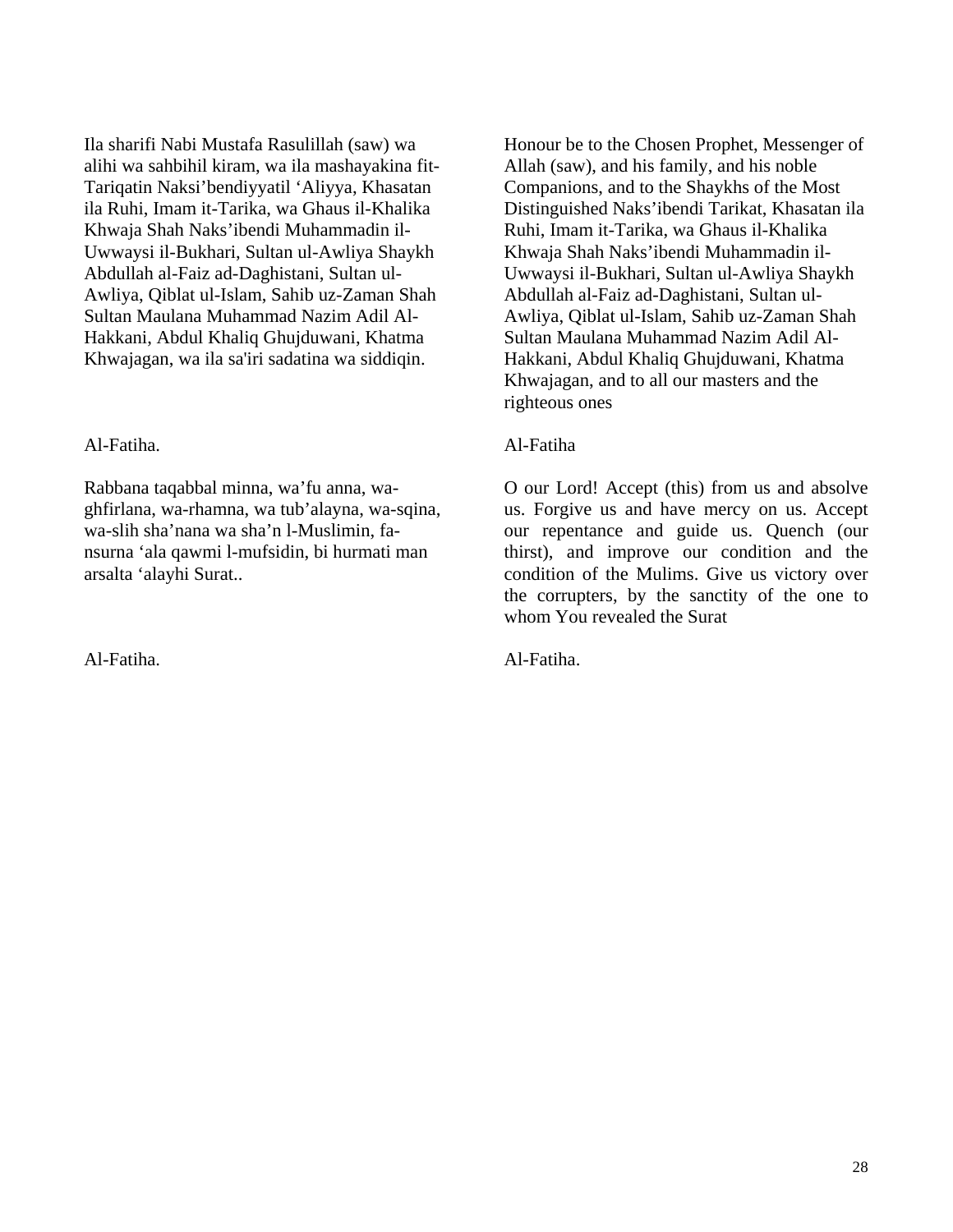## **Maghrib**

Adhan (see page 4)

#### **2 raka'ats Salatus Sunnat**

Qamat (p.9)

#### **3 Raka'ats Fard (Salatul Maghrib)**

La ilaha illallah, La ilaha illallah, La ilaha illallah, Muhammadun Rasulullah.

Astaghfirullah, Astaghfirullah, Astaghfirullah al-'Azim al-lazi. La ilaha illallah, wahdahu la sharika lah, lahul mulk wa lahul hamd, wa Huwa 'ala kulli shay'in qadir.

Sam'ina wa ata'na, ghufranaka Rabbana wa ilayka l-masir.

#### **2 raka'ats Salatus Sunnat**

#### **6 raka'ats Salatul Awwabin**

#### **Salat ul Janaza 'anil Gaibin**

'Ala Rasulina Sayyidina Maulana Muhammadin salawat (saw)

Astaghfirullah, Subhanallah, walhamdulillah wa la illaha illallah, wallahu akbar, wa la hawla wa la quwwata illa billahi l-'Aliyyi l-'Azim.

There is no god but Allah, There is no god but Allah, There is no god but Allah, Muhammad is the Messenger of Allah.

I ask forgiveness (3x) from Allah Almighty of whom there is no God but He. He is One, no partner has He. His is the Kingdom and His is all praise, and Hi is powerful over all things.

We have heard and we obey. Forgive us, our Lord, for it is to you we shall return.

Blessings upon our Prophet (saw).

I ask Allah's forgiveness. Glory be to Allah! Praise be to Allah! There is no god but Allah and Allah is Greatest. There is no power and no strengh save in Allah, All-High and Almighty.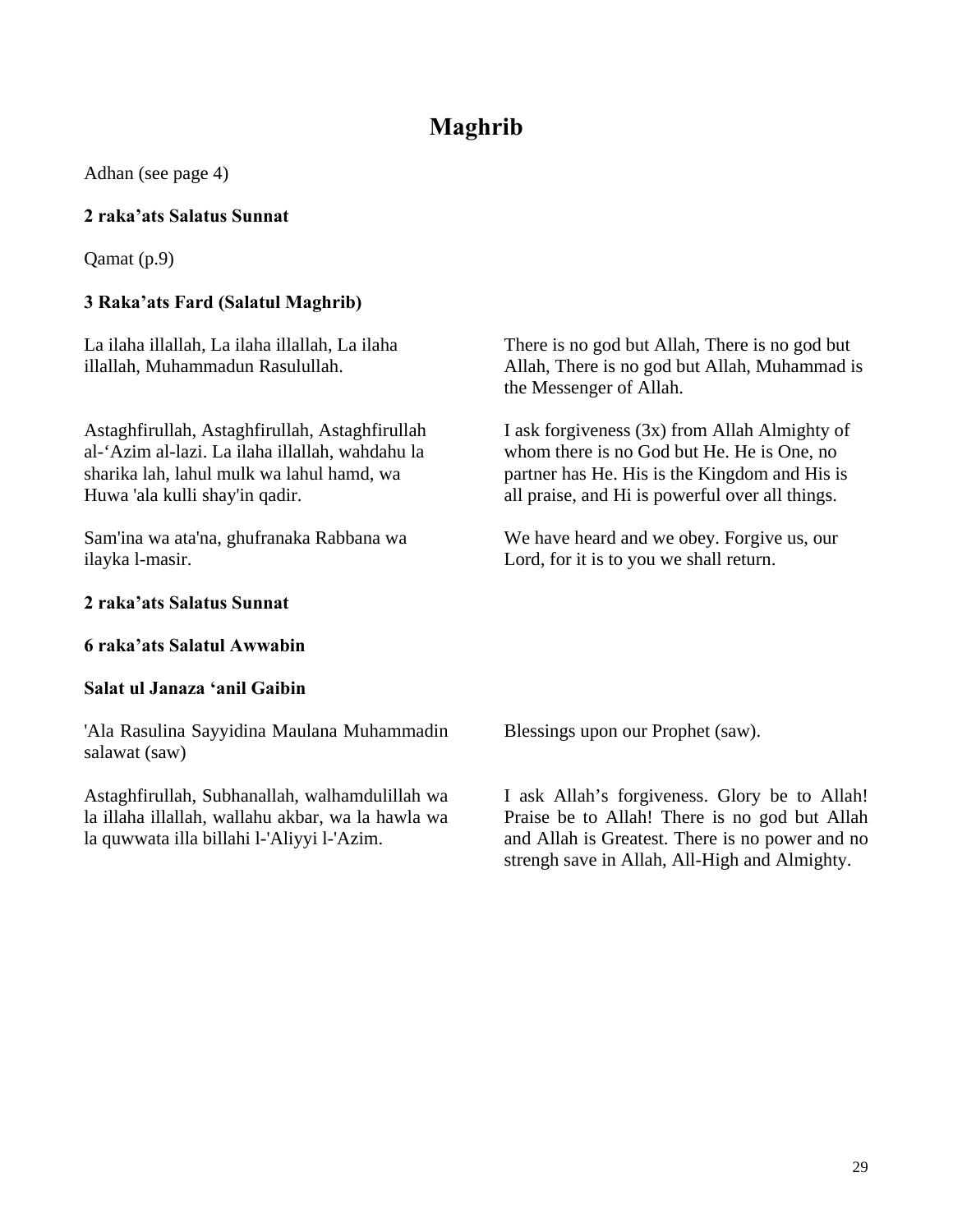(*Ayatul Kursi and 3:18-19):* A'udhu billahi minash shaytan ir-rajim Bismillahir Rahman ir-Rahim. Wa ilahukum ilahun wahidun, la ilaha ilaha illa Huwa r-Rahmanu r-Rahim. Allahu la ilaha illa Huwa l-Hayyu l-Qayyum, la ta'khudhuhu sinatun wa la nawm, lahu ma fi ssamawati wa ma fi l-ard, man dha l-ladhi yashfa'u 'indahu illa bi idhnih, ya'lamu ma bayna aydihim wa ma khalfahum wa la yuhituna bi shayy'in min 'ilmihi illa bi ma sha', wasi'a Kursiyyuhu s-samawati wa l-ard, wa la ya'uduhu hifzuhuma, wa huwa l-'Aliyyu l- 'Azim.

Zul Jalali wal Kamali.. Subhanaka ya 'Azim,

Subhanallah *(33 times)* 

Ala ni'mati l-Islam, wa sharafi l-iman, da-iman,

Alhamdulillah *(33 times)* 

Ta'ala sha'nuhu, wa la ilaha ghayruh,

Allahu akbar *(33 times)* 

La ilaha illallah, wahdahu la sharika lah. Lahu l-mulk wa lahu l-hamd, yuhiyy wa yumit wa Huwa 'ala kulli shayy'in qadir.

Subhana Rabbi l-'Aliyyu, l-A'la, l-Wahhab

Du'a.

I seek refuge from shaitan the accursed in the name of Allah, the Mericiful, the Compassionate. Your God is One God; there is no God but He, the All-Merficul, the All-Compassionate. … Allah there is no god but He the Living, the Everlasting. Slumber seizes Him not, neither sleep: to Him belongs all that is in the heavens and the earth. Who is there that shall intercede with Him save by His leave? He knows what lies before them and what is behind them, and they comprehend not anything of His knowledge save such as He wills. His Throne comprises the heavens and the earth; the preserving of them oppresses Him not; He is the All-High, the Almighty

Possessor of Majesty and Prefection. Glory be to You, O Almighty!

Glory be to Allah *(33x)*

For the gift of Islam, the nobility of fzith, always,

Praise be to Allah *(33x)*

Exalted is His Affair, and there is no god but He,

Allah is Greatest *(33x)*

There is no god but Allah. He is One, no partner has He. His is the Kingdom and all praise. He brings to life and makes to die, and He is over all things powerful.

Glory be to my Lord, All-High, Supreme, Most Munificent.

*(Here you make silent supplication)*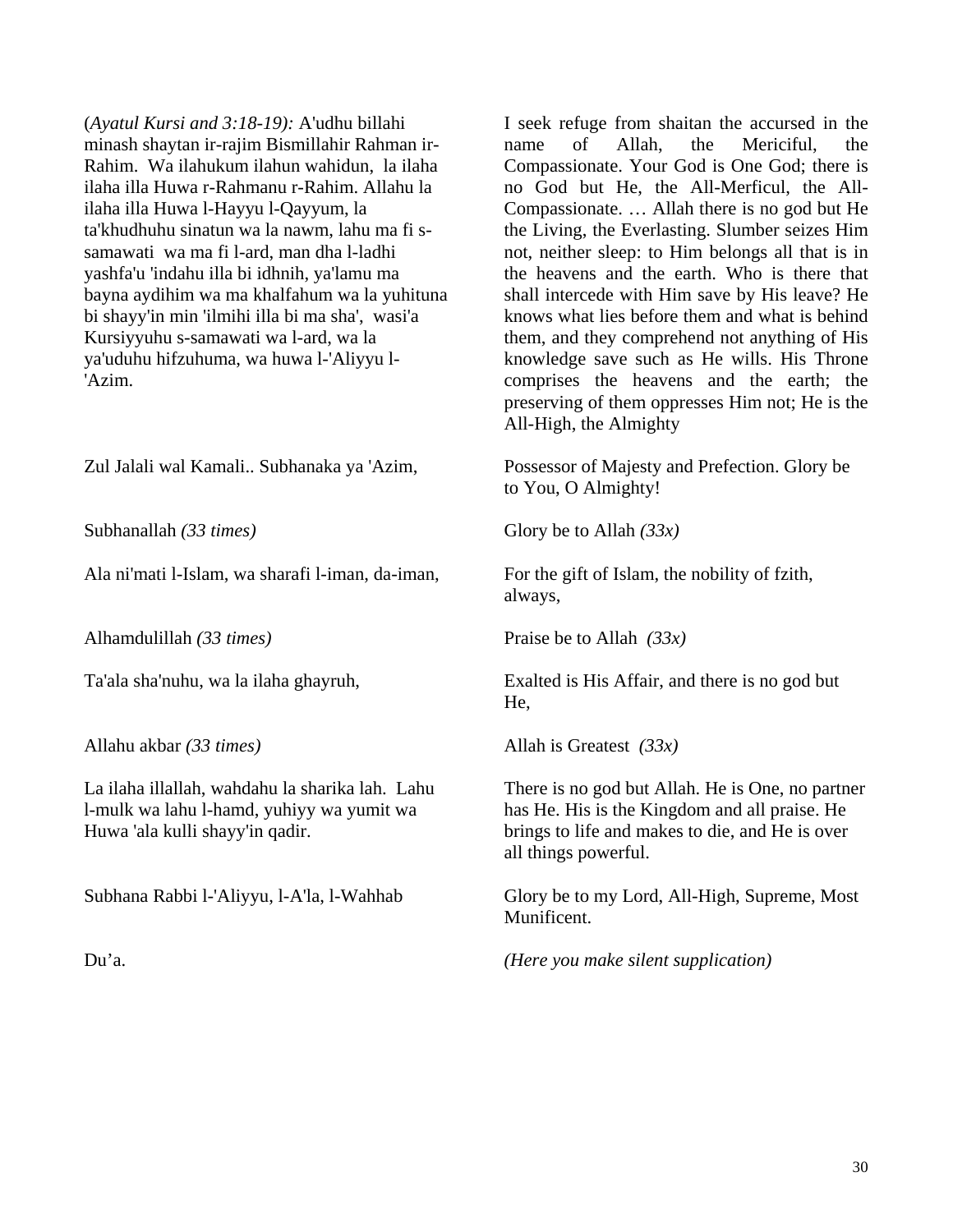*(Here read* 

*Surat ul-Sajda, Qur'an 32* 

*OR* 

*Recite Hu Allahu Lazi:)*

A'udhu billahi minash shaytan ir-rajim Bismillahir Rahman ir-Rahim.

Hu allahu lazi la ilaha illa Hu, 'Alim ul-ghaybi wa shahada, Hu ar-Rahman ur-Rahim. Hu allahu lazi la ilaha illa Hu, al-Malik, al-Quddus, us-Salam, ul-Mu'min, ul-Muhaymin, ul-'Aziz, ul-Jabbar, ul-Mutakabbir. Subhanallahi 'amma yushrikun. Hu allah ul-Khaliq, ul-Bari', ul-Musawwir, lahul asma' ul-husna. Yusabihu lahu ma fis samawati wal ard, wa Hu al-'Aziz, ul-Hakim. Hu al-Awwalu, wal Akhiru, waz Zahiru, wal Batin, wa Huwa bi kulli shayy'in 'alim. Ammana billahi, Sadaq Allah ul-'Azim. *(59:22-24, 57:3)*

Amana billahi, sadaq Allah ul-Azim.

Subhana Rabbika Rabbil 'izzati 'amma yasifun, wa salamun 'alal mursalin walhamdulillahi Rabbil 'Alamin.

I seek refuge from shaitan the accursed, in the name of Allah Most Compassionate, Most Merciful.

He is Allah; there is no god but He. He is the Knower of the Unseen and Visible; He is the All-Merciful, the All-Compassionate. He is Allah; there is no god but He. He is the King, the All-Holy, the All-Peacable, the All-Faithful, the All-Preserver, the All-Mighty, the All-Compeller, the All-Sublime. Glory be to Allah, above what they associate! He is Allah, the Creator, the Maker, the Shaper. To Him belong the Names Most Beautiful. All that is in the heavens and the earth magnifies Him; He is the All-Mighty, the All-Wise… He is the First and the Last, the Outward and the Inward; He has knowledge of everything

We believe, Allah Almighty has spoken the truth.

Glory be to the Lord, the Lord of Power, above what they describe! And peace be upon the Emissaries. Praise belongs to Allah, the Lord of the Worlds.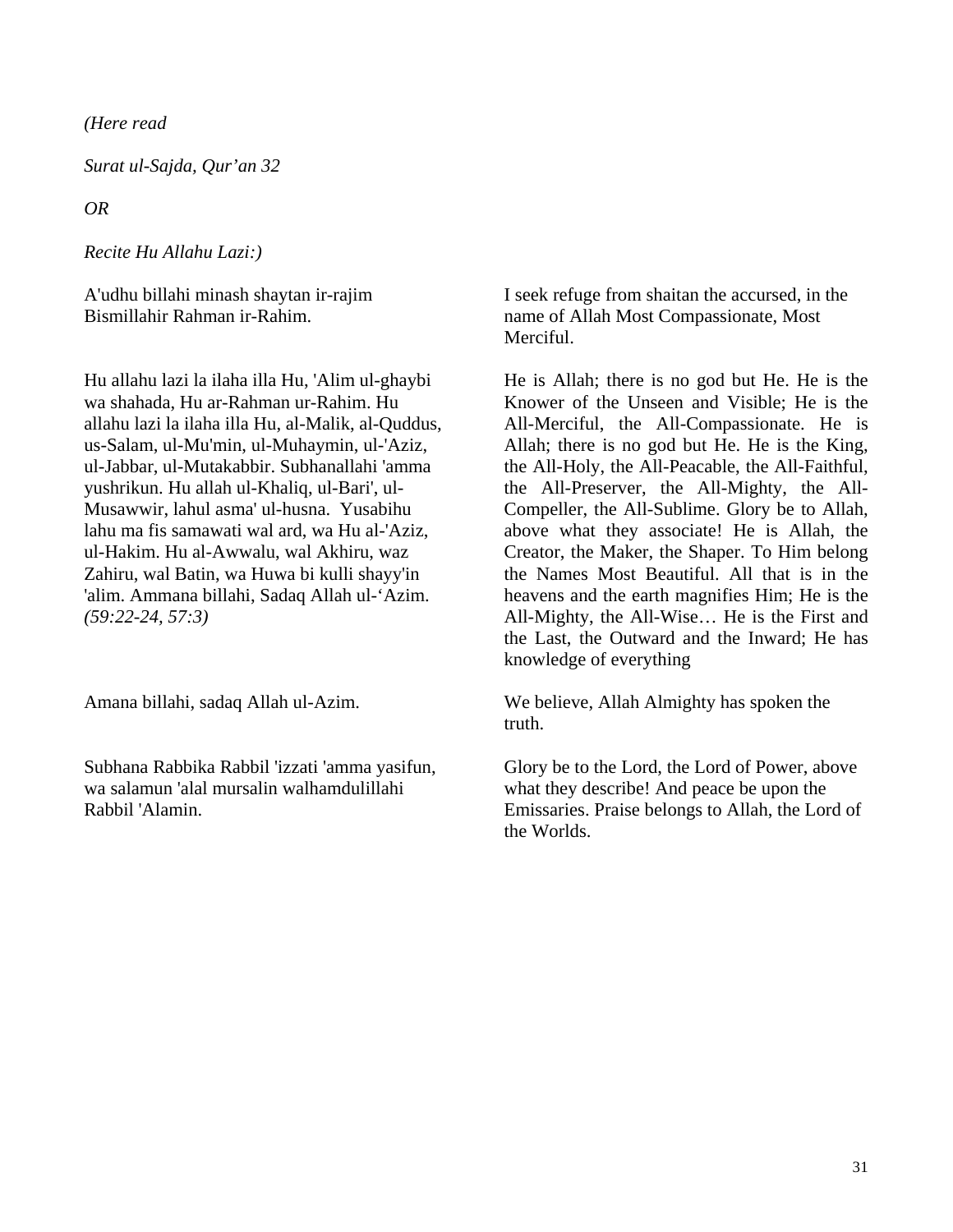Ila sharifi Nabi Mustafa Rasulillah (saw) wa alihi wa sahbihil kiram, wa ila mashayakina fit-Tariqatin Naksi'bendiyyatil 'Aliyya, Khasatan ila Ruhi, Imam it-Tarika, wa Ghaus il-Khalika Khwaja Shah Naks'ibendi Muhammadin il-Uwwaysi il-Bukhari, Sultan ul-Awliya Shaykh Abdullah al-Faiz ad-Daghistani, Sultan ul-Awliya, Qiblat ul-Islam, Sahib uz-Zaman Shah Sultan Maulana Muhammad Nazim Adil Al-Hakkani, Abdul Khaliq Ghujduwani, Khatma Khwajagan, wa ila sa'iri sadatina wa siddiqin.

#### Al-Fatiha.

Rabbana taqabbal minna, wa'fu anna, waghfirlana, wa-rhamna, wa tub'alayna, wa-sqina, wa-slih sha'nana wa sha'n l-Muslimin, fansurna 'ala qawmi l-mufsidin, bi hurmati man arsalta 'alayhi Surat..

Al-Fatiha.

Honour be to the Chosen Prophet, Messenger of Allah (saw), and his family, and his noble Companions, and to the Shaykhs of the Most Distinguished Naks'ibendi Tarikat, Khasatan ila Ruhi, Imam it-Tarika, wa Ghaus il-Khalika Khwaja Shah Naks'ibendi Muhammadin il-Uwwaysi il-Bukhari, Sultan ul-Awliya Shaykh Abdullah al-Faiz ad-Daghistani, Sultan ul-Awliya, Qiblat ul-Islam, Sahib uz-Zaman Shah Sultan Maulana Muhammad Nazim Adil Al-Hakkani, Abdul Khaliq Ghujduwani, Khatma Khwajagan, and to all our masters and the righteous ones

#### Al-Fatiha

O our Lord! Accept (this) from us and absolve us. Forgive us and have mercy on us. Accept our repentance and guide us. Quench (our thirst), and improve our condition and the condition of the Mulims. Give us victory over the corrupters, by the sanctity of the one to whom You revealed the Surat

Al-Fatiha.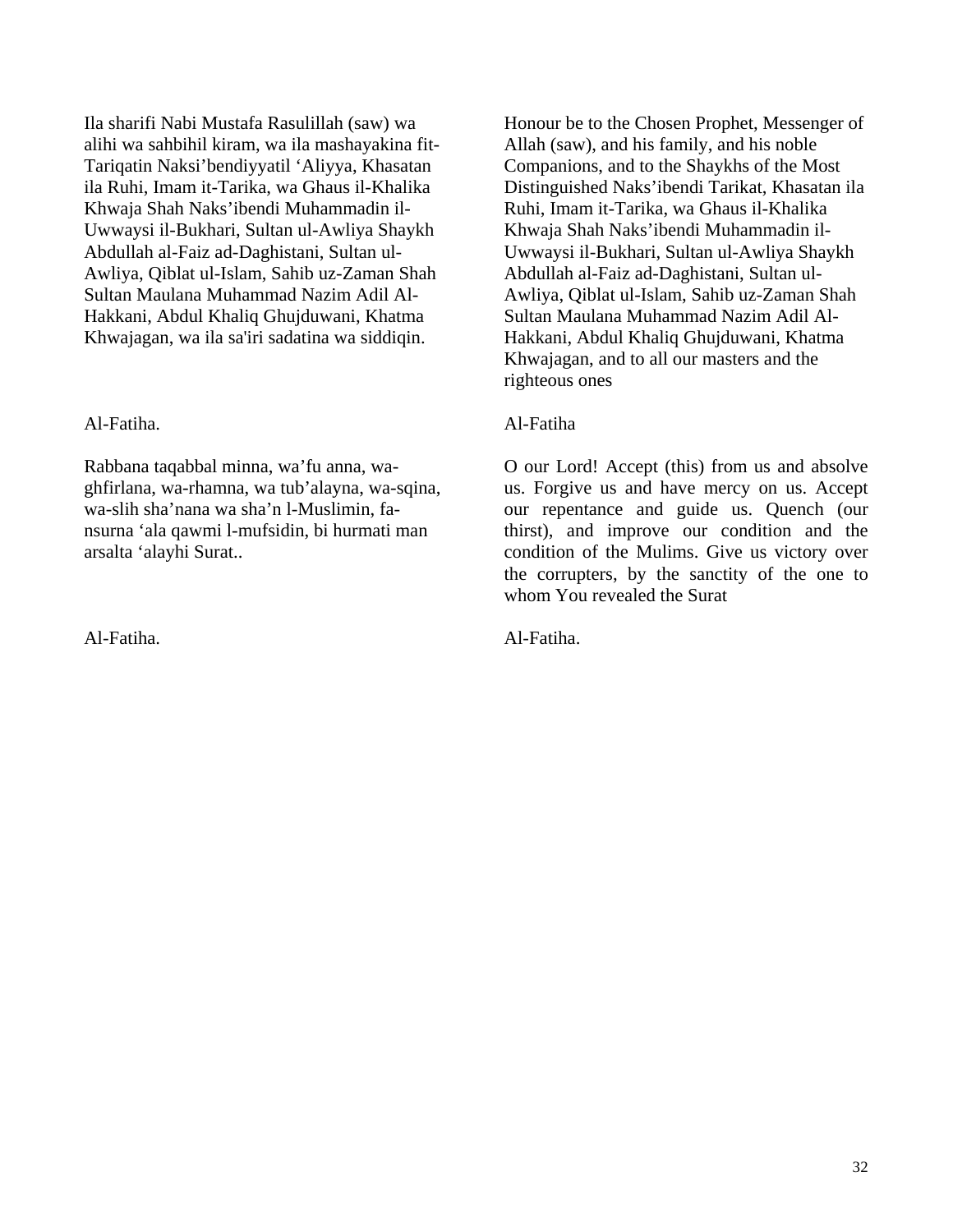Adhan

#### **4 raka'ats Salatus Sunnat**

(3x): Ikhlas

Subhana Rabbika Rabbil 'izzati 'amma yasifun, wa salamun 'alal mursalin walhamdulillahi Rabbil 'Alamin.

Ila sharifi Nabi Mustafa Rasulillah (saw) wa alihi wa sahbihil kiram, wa ila mashayakina fit-Tariqatin Naksi'bendiyyatil 'Aliyya, Khasatan ila Ruhi, Imam it-Tarika, wa Ghaus il-Khalika Khwaja Shah Naks'ibendi Muhammadin il-Uwwaysi il-Bukhari, Sultan ul-Awliya Shaykh Abdullah al-Faiz ad-Daghistani, Sultan ul-Awliya, Qiblat ul-Islam, Sahib uz-Zaman Shah Sultan Maulana Muhammad Nazim Adil Al-Hakkani, Abdul Khaliq Ghujduwani, Khatma Khwajagan, wa ila sa'iri sadatina wa siddiqin. Al-Fatiha.

#### Qamat

#### **4 Raka'ats Fard (Salatul 'Isha)**

La ilaha illallah, La ilaha illallah, La ilaha illallah, Muhammadun Rasulullah.

Astaghfirullah, Astaghfirullah, Astaghfirullah al-'Azim al-lazi. La ilaha illallah, wahdahu la sharika lah, lahul mulk wa lahul hamd, wa Huwa 'ala kulli shay'in qadir.

Sam'ina wa ata'na, ghufranaka Rabbana wa ilayka l-masir.

Glory be to the Lord, the Lord of Power, above what they describe! And peace be upon the Emissaries. Praise belongs to Allah, the Lord of the Worlds.

Honour be to the Chosen Prophet, Messenger of Allah (saw), and his family, and his noble Companions, and to the Shaykhs of the Most Distinguished Naks'ibendi Tarikat, Khasatan ila Ruhi, Imam it-Tarika, wa Ghaus il-Khalika Khwaja Shah Naks'ibendi Muhammadin il-Uwwaysi il-Bukhari, Sultan ul-Awliya Shaykh Abdullah al-Faiz ad-Daghistani, Sultan ul-Awliya, Qiblat ul-Islam, Sahib uz-Zaman Shah Sultan Maulana Muhammad Nazim Adil Al-Hakkani, Abdul Khaliq Ghujduwani, Khatma Khwajagan, and to all our masters and the righteous ones… Al-Fatiha.

There is no god but Allah, There is no god but Allah, There is no god but Allah, Muhammad is the Messenger of Allah.

I ask forgiveness (3x) from Allah Almighty of whom there is no God but He. He is One, no partner has He. His is the Kingdom and His is all praise, and Hi is powerful over all things.

We have heard and we obey. Forgive us, our Lord, for it is to you we shall return.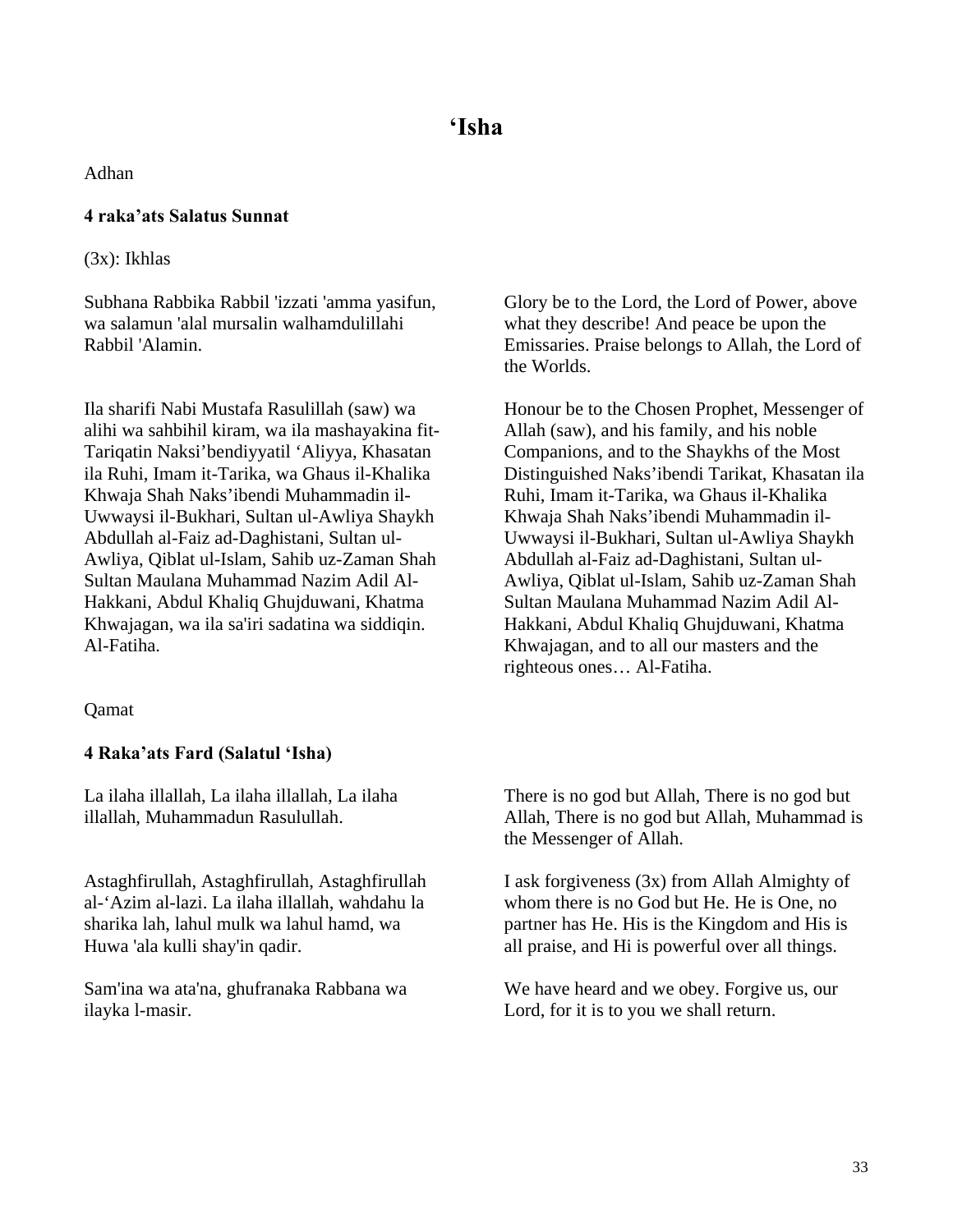#### **4 Raka'ats Sunnat**

#### **3 Raka'ats Witr**

'Ala Rasulina Sayyidina Maulana Muhammadin salawat (saw)

Astaghfirullah, Subhanallah, walhamdulillah wa la illaha illallah, wallahu akbar, wa la hawla wa la quwwata illa billahi l-'Aliyyi l-'Azim.

(*Ayatul Kursi and 3:18-19):* A'udhu billahi minash shaytan ir-rajim Bismillahir Rahman ir-Rahim. Wa ilahukum ilahun wahidun, la ilaha ilaha illa Huwa r-Rahmanu r-Rahim. Allahu la ilaha illa Huwa l-Hayyu l-Qayyum, la ta'khudhuhu sinatun wa la nawm, lahu ma fi ssamawati wa ma fi l-ard, man dha l-ladhi yashfa'u 'indahu illa bi idhnih, ya'lamu ma bayna aydihim wa ma khalfahum wa la yuhituna bi shayy'in min 'ilmihi illa bi ma sha', wasi'a Kursiyyuhu s-samawati wa l-ard, wa la ya'uduhu hifzuhuma, wa huwa l-'Aliyyu l- 'Azim.

Zul Jalali wal Kamali.. Subhanaka ya 'Azim,

Subhanallah *(33 times)* 

Ala ni'mati l-Islam, wa sharafi l-iman, da-iman,

Alhamdulillah *(33 times)* 

Ta'ala sha'nuhu, wa la ilaha ghayruh,

Allahu akbar *(33 times)* 

Blessings upon our Prophet (saw).

*.* 

I ask Allah's forgiveness. Glory be to Allah! Praise be to Allah! There is no god but Allah and Allah is Greatest. There is no power and no strengh save in Allah, All-High and Almighty.

I seek refuge from shaitan the accursed in the name of Allah, the Mericiful, the Compassionate. Your God is One God; there is no God but He, the All-Merficul, the All-Compassionate. … Allah there is no god but He the Living, the Everlasting. Slumber seizes Him not, neither sleep: to Him belongs all that is in the heavens and the earth. Who is there that shall intercede with Him save by His leave? He knows what lies before them and what is behind them, and they comprehend not anything of His knowledge save such as He wills. His Throne comprises the heavens and the earth; the preserving of them oppresses Him not; He is the All-High, the Almighty

Possessor of Majesty and Prefection. Glory be to You, O Almighty!

Glory be to Allah *(33x)*

For the gift of Islam, the nobility of fzith, always,

Praise be to Allah *(33x)*

Exalted is His Affair, and there is no god but He,

Allah is Greatest *(33x)*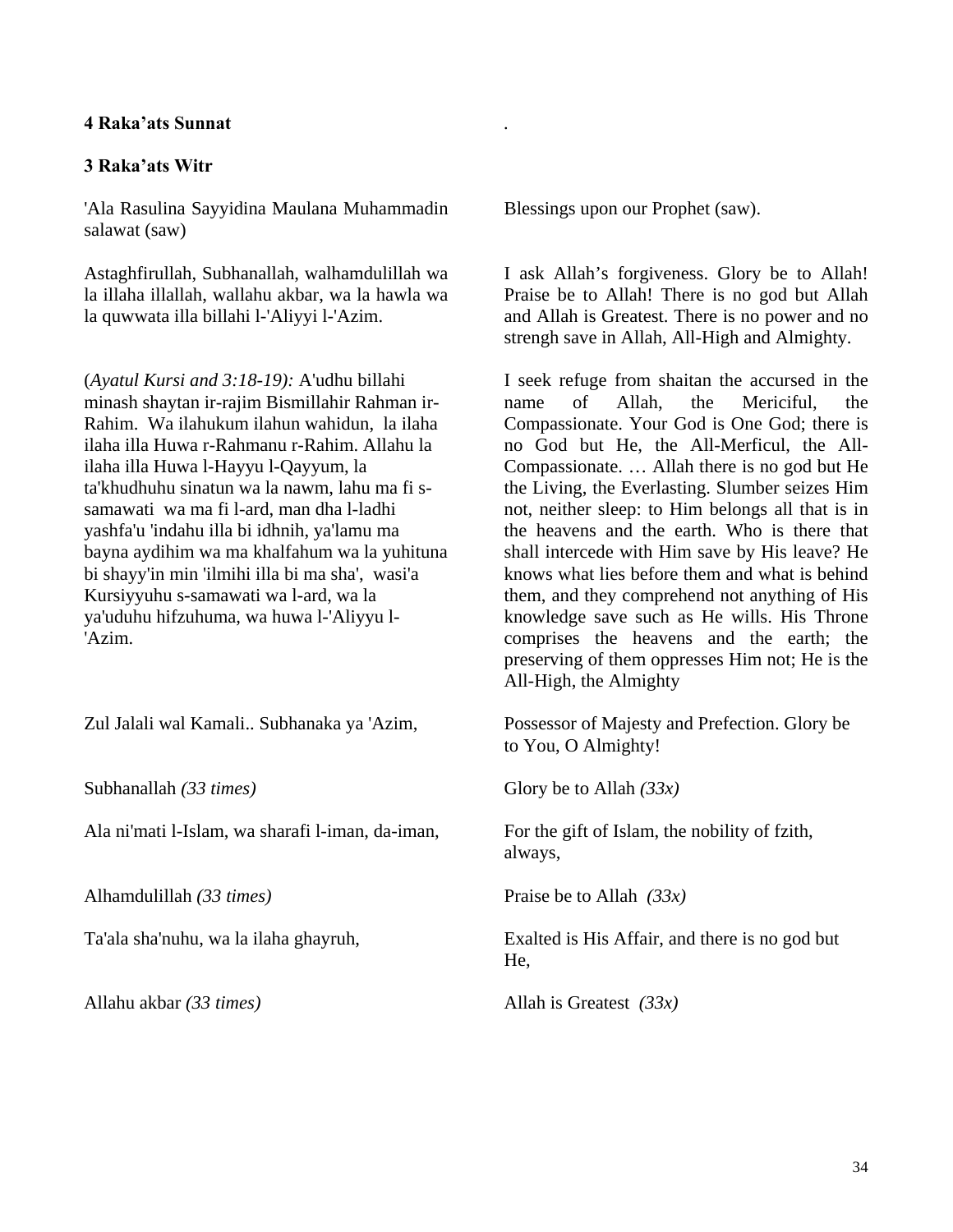La ilaha illallah, wahdahu la sharika lah. Lahu l-mulk wa lahu l-hamd, yuhiyy wa yumit wa Huwa 'ala kulli shayy'in qadir.

Subhana Rabbi l-'Aliyyu, l-A'la, l-Wahhab

Du'a.

*(Here read* 

*Surat Al-Mulk, Qur'an 67* 

*OR* 

*Recite Amanar Rasul:)*

A'udhu billahi minash shaytan ir-rajim Bismillahir Rahman ir-Rahim.

Amanar Rasulu bima 'unzila 'ilayhi mir Rabbihi wal Mu'minun. Kulun 'amana billahi wa mala'ikatihi wa kutubihi wa rusulih. La nufariqu bayna 'ahadim mir rusulih. Wa qalu sami'na wa 'ata'na: Gufranaka Rabbana wa 'ilaykal masir. La yukallifullahu nafsan 'illa wus'aha. Laha ma kasabat wa 'alayha maktasabat. Rabbana la tu'akhizna 'in-nasina 'aw 'akhta'na. Rabbana wa la tahmil 'alayna 'isran kama hamal tahu 'alal-lazina min qablina. Rabbana wa la tuhamilna ma la taqaqata lana bih. Wa'fu'anna, wagfirlana, warhamna. 'Anta Mawlana fan surna 'alal qawmil Kafirin. *(2:285-286)*

Amana billahi, sadaq Allah ul-Azim.

There is no god but Allah. He is One, no partner has He. His is the Kingdom and all praise. He brings to life and makes to die, and He is over all things powerful.

Glory be to my Lord, All-High, Supreme, Most Munificent.

*(Here you make silent supplication)*

I seek refuge from shaitan the accursed, in the name of Allah Most Compassionate, Most Merciful.

The messenger believeth in that which hath been revealed unto him from his Lord and (so do) believers. Each one believeth in Allah and His angels and His scriptures and His messengers - We make no distinction between any of His messengers - and they say: We hear, and we obey. (Grant us) Thy forgiveness, our Lord. Unto Thee is the journeying. llah tasketh not a soul beyond its scope. For it (is only) that which it hath earned, and against it (only) that which it hath deserved. Our Lord! Condemn us not if we forget, or miss the mark! Our Lord! Lay not on us such a burden as thou didst lay on those before us! Our Lord! Impose not on us that which we have not the strength to bear! Pardon us, absolve us and have mercy on us, Thou, our Protector, and give us victory over the disbelieving folk.

We believe, Allah Almighty has spoken the truth.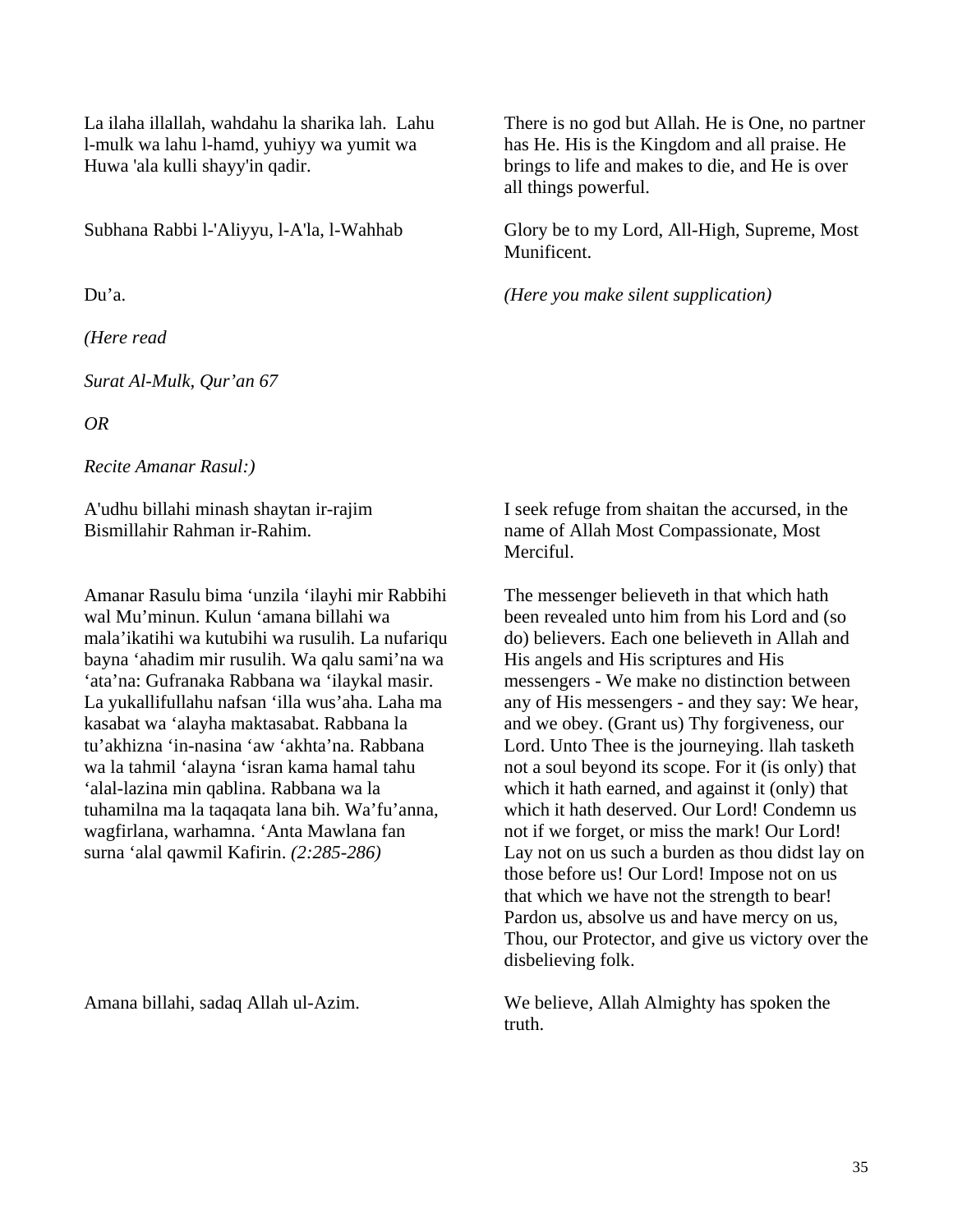Subhana Rabbika Rabbil 'izzati 'amma yasifun, wa salamun 'alal mursalin walhamdulillahi Rabbil 'Alamin.

Ila sharifi Nabi Mustafa Rasulillah (saw) wa alihi wa sahbihil kiram, wa ila mashayakina fit-Tariqatin Naksi'bendiyyatil 'Aliyya, Khasatan ila Ruhi, Imam it-Tarika, wa Ghaus il-Khalika Khwaja Shah Naks'ibendi Muhammadin il-Uwwaysi il-Bukhari, Sultan ul-Awliya Shaykh Abdullah al-Faiz ad-Daghistani, Sultan ul-Awliya, Qiblat ul-Islam, Sahib uz-Zaman Shah Sultan Maulana Muhammad Nazim Adil Al-Hakkani, Abdul Khaliq Ghujduwani, Khatma Khwajagan, wa ila sa'iri sadatina wa siddiqin.

Al-Fatiha.

Rabbana taqabbal minna, wa'fu anna, waghfirlana, wa-rhamna, wa tub'alayna, wa-sqina, wa-slih sha'nana wa sha'n l-Muslimin, fansurna 'ala qawmi l-mufsidin, bi hurmati man arsalta 'alayhi Surat..

Al-Fatiha.

Glory be to the Lord, the Lord of Power, above what they describe! And peace be upon the Emissaries. Praise belongs to Allah, the Lord of the Worlds.

Honour be to the Chosen Prophet, Messenger of Allah (saw), and his family, and his noble Companions, and to the Shaykhs of the Most Distinguished Naks'ibendi Tarikat, Khasatan ila Ruhi, Imam it-Tarika, wa Ghaus il-Khalika Khwaja Shah Naks'ibendi Muhammadin il-Uwwaysi il-Bukhari, Sultan ul-Awliya Shaykh Abdullah al-Faiz ad-Daghistani, Sultan ul-Awliya, Qiblat ul-Islam, Sahib uz-Zaman Shah Sultan Maulana Muhammad Nazim Adil Al-Hakkani, Abdul Khaliq Ghujduwani, Khatma Khwajagan, and to all our masters and the righteous ones

#### Al-Fatiha

O our Lord! Accept (this) from us and absolve us. Forgive us and have mercy on us. Accept our repentance and guide us. Quench (our thirst), and improve our condition and the condition of the Mulims. Give us victory over the corrupters, by the sanctity of the one to whom You revealed the Surat

Al-Fatiha.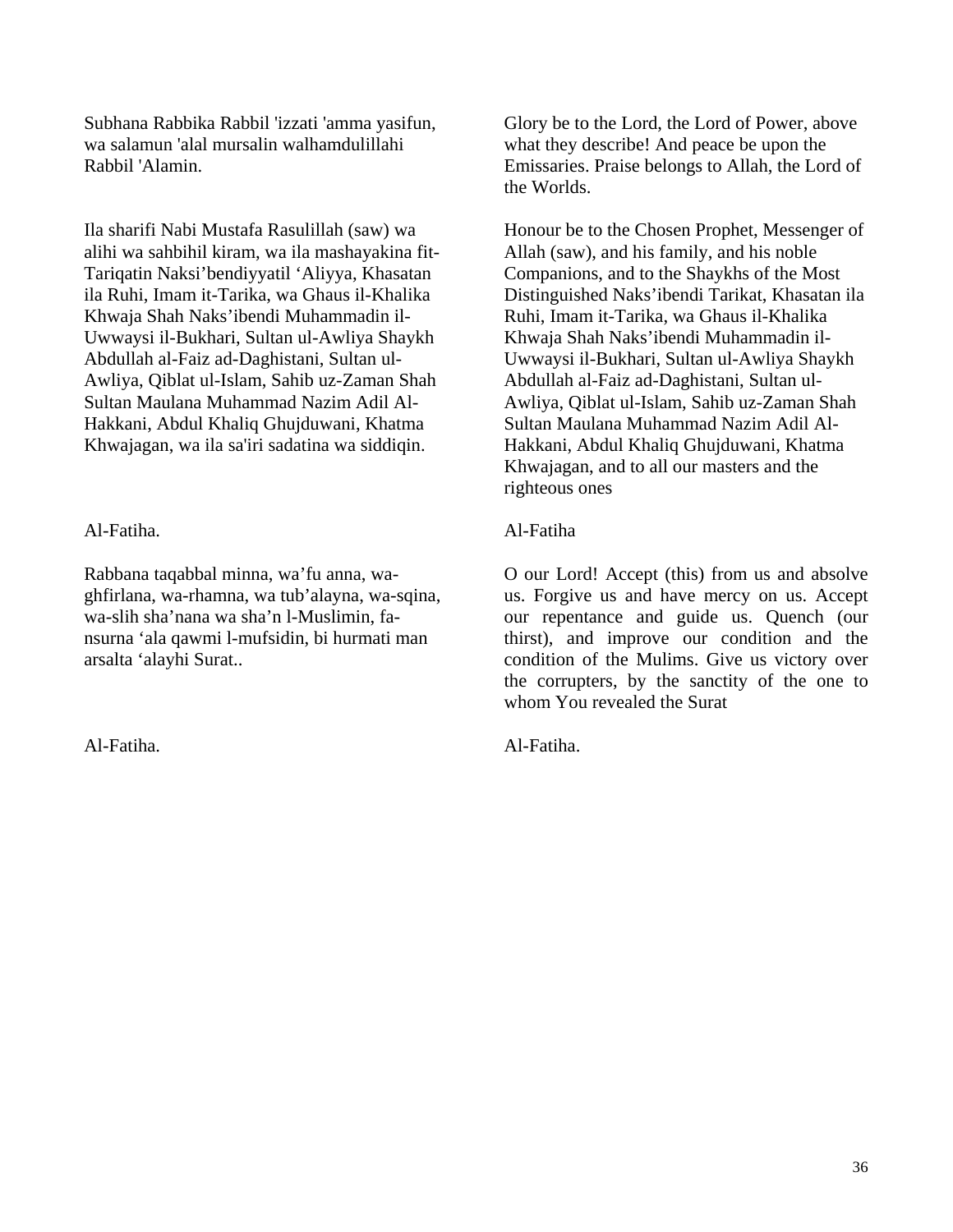## **Frequently Used Ayats And Short Suras**

- 1. Fatiha
- 2. Ayatul Kursi
- 3. Amanar Rasul
- 4. Hu Allahu lazi

#### **1. Fatiha**

A'udhu billahi minash shaytan ir-rajim Bismillahir Rahman ir-Rahim.

'Alhamdu lillahi Rabbil-'Alamin 'Ar-Rahman ir-Rahim Miliki Yawmiddin 'Iyyakana'budu wa 'iyyaka nasta'in 'Ihdinas Siratal Mustaqim Siratal lazina 'an 'amta 'alayhim Gayril magdubi 'alayhim wa la dalin

#### *Amin.*

#### **2. Ayatul Kursi**

Bismillahir Rahman ir-Rahim.

Wa ilahukum ilahun wahidun, la ilaha ilaha illa Huwa r-Rahmanu r-Rahim. Allahu la ilaha illa Huwa l-Hayyu l-Qayyum, la ta'khudhuhu sinatun wa la nawm, lahu ma fi s-samawati wa ma fi l-ard, man dha l-ladhi yashfa'u 'indahu illa bi idhnih, ya'lamu ma bayna aydihim wa ma khalfahum wa la yuhituna bi shayy'in min 'ilmihi illa bi ma sha', wasi'a Kursiyyuhu ssamawati wa l-ard, wa la ya'uduhu hifzuhuma, wa huwa l-'Aliyyu l-'Azim *(2:163 and 255)*

- 5. Inshirah
- 6. Ikhlas
- 7. Falak
- 8. Nas

I seek refuge from shaitan the accursed, in the name of Allah Most Compassionate, Most Merciful.

Praise be to Allah, Lord of the Worlds, The Beneficent, the Merciful. Master of the Day of Judgment, Thee (alone) we worship; Thee (alone) we ask for help. Show us the straight path, The path of those whom Thou hast favoured; Not the (path) of those who earn Thine anger nor of those who go astray.

In the name of Allah Most Compassionate, Most Merciful.

Your God is One God; there is no God save Him, the Beneficent, the Merciful. Allah! There is no God save Him, the Alive, the Eternal. Neither slumber nor sleep overtaketh Him. Unto Him belongeth whatsoever is in the heavens and whatsoever is in the earth. Who is he that intercedeth with Him save by His leave ? He knoweth that which is in front of them and that which is behind them, while they encompass nothing of His knowledge save what He will. His throne includeth the heavens and the earth, and He is never weary of preserving them. He is the Sublime, the Tremendous.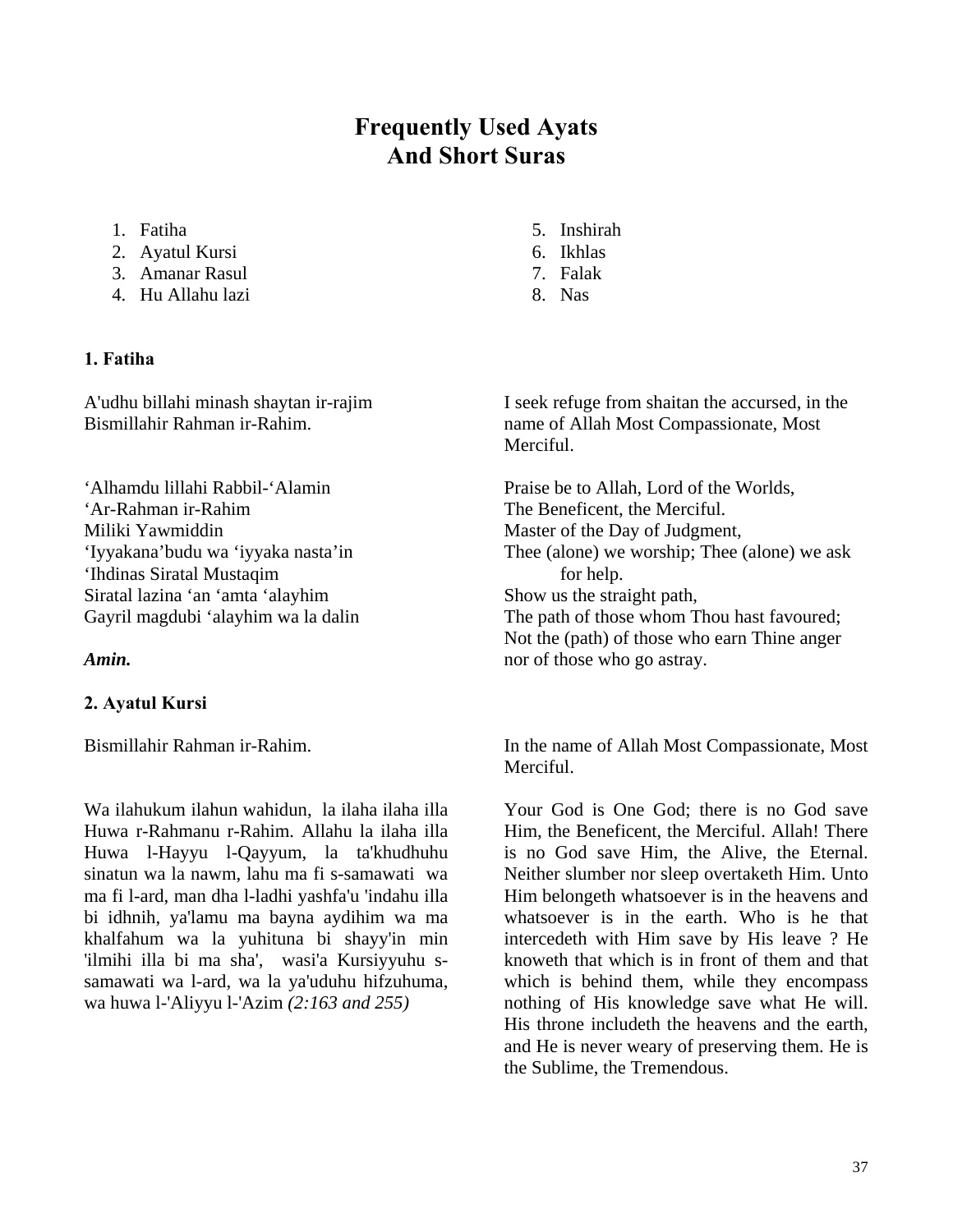#### **3. Amanar Rasul**

Bismillahir Rahman ir-Rahim.

Amanar Rasulu bima 'unzila 'ilayhi mir Rabbihi wal Mu'minun. Kulun 'amana billahi wa mala'ikatihi wa kutubihi wa rusulih. La nufariqu bayna 'ahadim mir rusulih. Wa qalu sami'na wa 'ata'na: Gufranaka Rabbana wa 'ilaykal masir. La yukallifullahu nafsan 'illa wus'aha. Laha ma kasabat wa 'alayha maktasabat. Rabbana la tu'akhizna 'in-nasina 'aw 'akhta'na. Rabbana wa la tahmil 'alayna 'isran kama hamal tahu 'alal-lazina min qablina. Rabbana wa la tuhamilna ma la taqaqata lana bih. Wa'fu'anna, wagfirlana, warhamna. 'Anta Mawlana fan surna 'alal qawmil Kafirin. *(2:285-286)*

#### **4. Hu Allahu lazi**

Bismillahir Rahman ir-Rahim.

Hu allahu lazi la ilaha illa Hu, 'Alim ul-ghaybi wa shahada, Hu ar-Rahman ur-Rahim. Hu allahu lazi la ilaha illa Hu, al-Malik, al-Quddus, us-Salam, ul-Mu'min, ul-Muhaymin, ul-'Aziz, ul-Jabbar, ul-Mutakabbir. Subhanallahi 'amma yushrikun. Hu allah ul-Khaliq, ul-Bari', ul-Musawwir, lahul asma' ul-husna. Yusabihu lahu ma fis samawati wal ard, wa Hu al-'Aziz, ul-Hakim. Hu al-Awwalu, wal Akhiru, waz Zahiru, wal Batin, wa Huwa bi kulli shayy'in 'alim. Ammana billahi, Sadaq Allah ul-'Azim.

*(59:22-24, 57:3)*

In the name of Allah Most Compassionate, Most Merciful.

The messenger believeth in that which hath been revealed unto him from his Lord and (so do) believers. Each one believeth in Allah and His angels and His scriptures and His messengers - We make no distinction between any of His messengers - and they say: We hear, and we obey. (Grant us) Thy forgiveness, our Lord. Unto Thee is the journeying. Allah tasketh not a soul beyond its scope. For it (is only) that which it hath earned, and against it (only) that which it hath deserved. Our Lord! Condemn us not if we forget, or miss the mark! Our Lord! Lay not on us such a burden as thou didst lay on those before us! Our Lord! Impose not on us that which we have not the strength to bear! Pardon us, absolve us and have mercy on us, Thou, our Protector, and give us victory over the disbelieving folk.

In the name of Allah Most Compassionate, Most Merciful.

He is Allah, than Whom there is no other God, the Knower of the Invisible and the Visible. He is the Beneficent, Merciful. He is Allah, than Whom there is no other God, the Sovereign Lord, the Holy One, Peace, the Keeper of Faith, the Guardian, the Majestic, the Compeller, the Superb. Glorified be Allah from all that they ascribe as partner (unto Him). He is Allah, the Creator, the Shaper out of naught, the Fashioner. His are the most beautiful names. All that is in the heavens and the earth glorifieth Him, and He is the Mighty, the Wise. He is the First and the Last, and the Outward and the Inward; and He is Knower of all things.